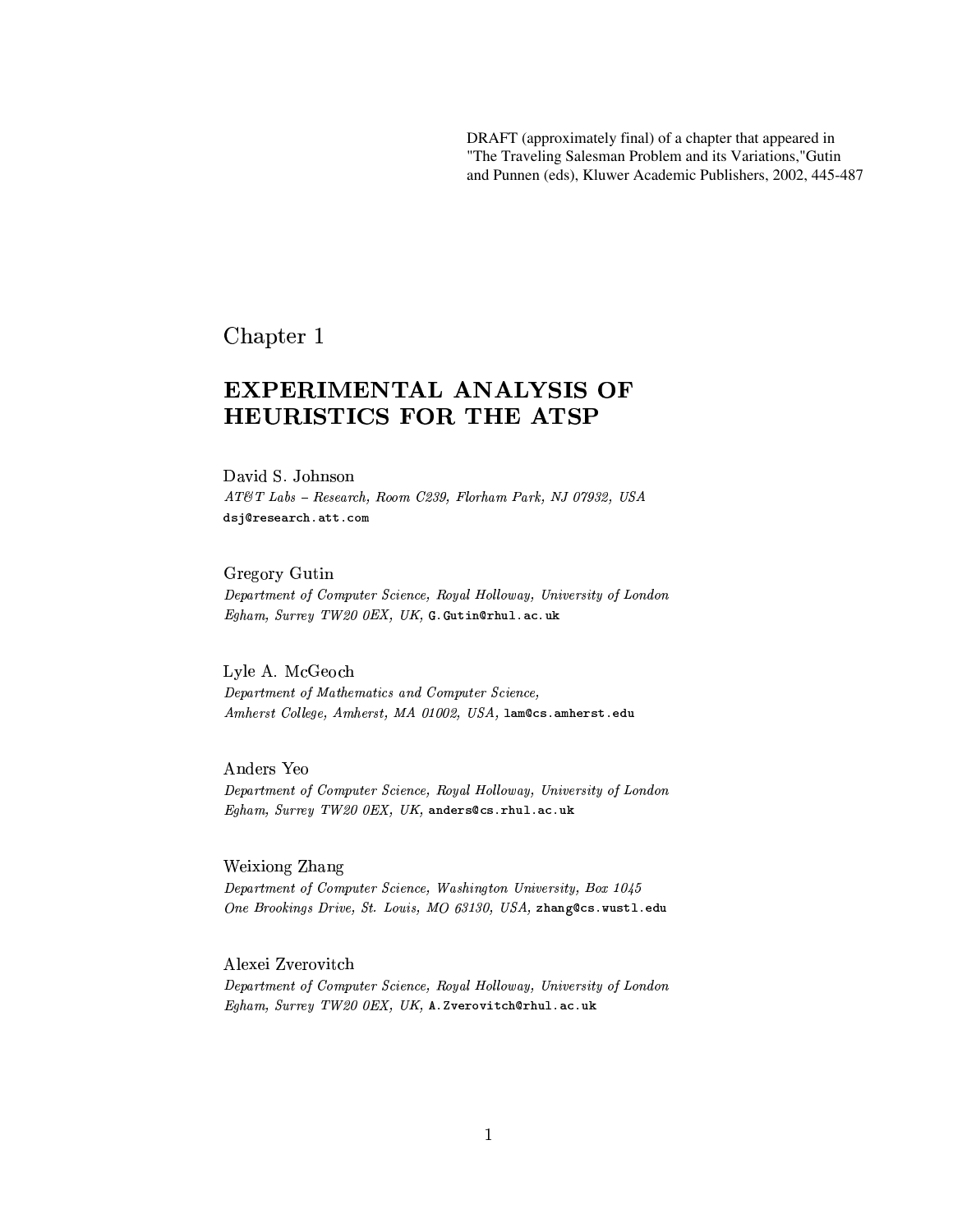#### $\overline{2}$ THE TRAVELING SALESMAN PROBLEM AND ITS VARIATIONS

## Introduction 1.

In this chapter, we consider what approaches one should take when confronting a real-world application of the asymmetric TSP, that is, the general TSP in which the distance  $d(c, c')$  from city c to city c' need not equal the reverse distance  $d(c', c)$ . As in the previous chapter on heuristics for the symmetric TSP, we will discuss the performance of a variety of heuristics exhibiting a broad range of tradeoffs between running time and tour quality.

The situation for the ATSP is different from that for the STSP in several respects. First, no single type of instance dominates the applications of the ATSP in the way that two-dimensional geometric instances dominate the applications of the STSP. General-purpose ATSP heuristics must thus be prepared to cope with a much broader range of instance structures and are less likely to be robust across all of them. Moreover, the variety of possible instance structures rules out the possibility of a common linear-size instance representation. Thus general-purpose codes rely on instance representations that simply list the  $N(N-1)$  inter-city distances, where  $N$  is the number of cities. This makes it difficult to handle large instances: if each distance requires say four bytes of memory, a 10,000-city instance would require roughly 400 megabytes of memory. Thus the experimental study of asymptotic behavior is much less advanced than in the case of the STSP. Whereas TSPLIB<sup>1</sup> contains STSP instances with as many as 85,900 cities, the largest ATSP instance it contains has only 443 cities and over half of its ATSP instances have fewer than 100 cities.

A second significant difference between the STSP and the ATSP is that the latter appears to be a more difficult problem, both with respect to optimization and approximation. Whereas all the randomly generated and TSPLIB instances with 1000 cities or less covered in the chapter on the STSP could be optimally solved using the Concorde<sup>2</sup> optimization code under its default settings, many 316-city ATSP instances from [10] remain unsolved. Moreover, as we shall see, there are plausibly realistic instance classes where *none* of our heuristics get as close to optimal as several STSP heuristics did for all the geometric instances in the testbeds covered in the STSP chapter.

<sup>&</sup>lt;sup>1</sup> TSPLIB is a database of instances for the TSP and related problems created and maintained at http://www.iwr.uni-heidelberg.de/groups/comopt/software/TSPLIB95/ by Gerd Reinelt and described in [29].

<sup>&</sup>lt;sup>2</sup>Concorde is a publicly available software package written by Applegate, Bixby, Chvátal, and Cook, described in [2].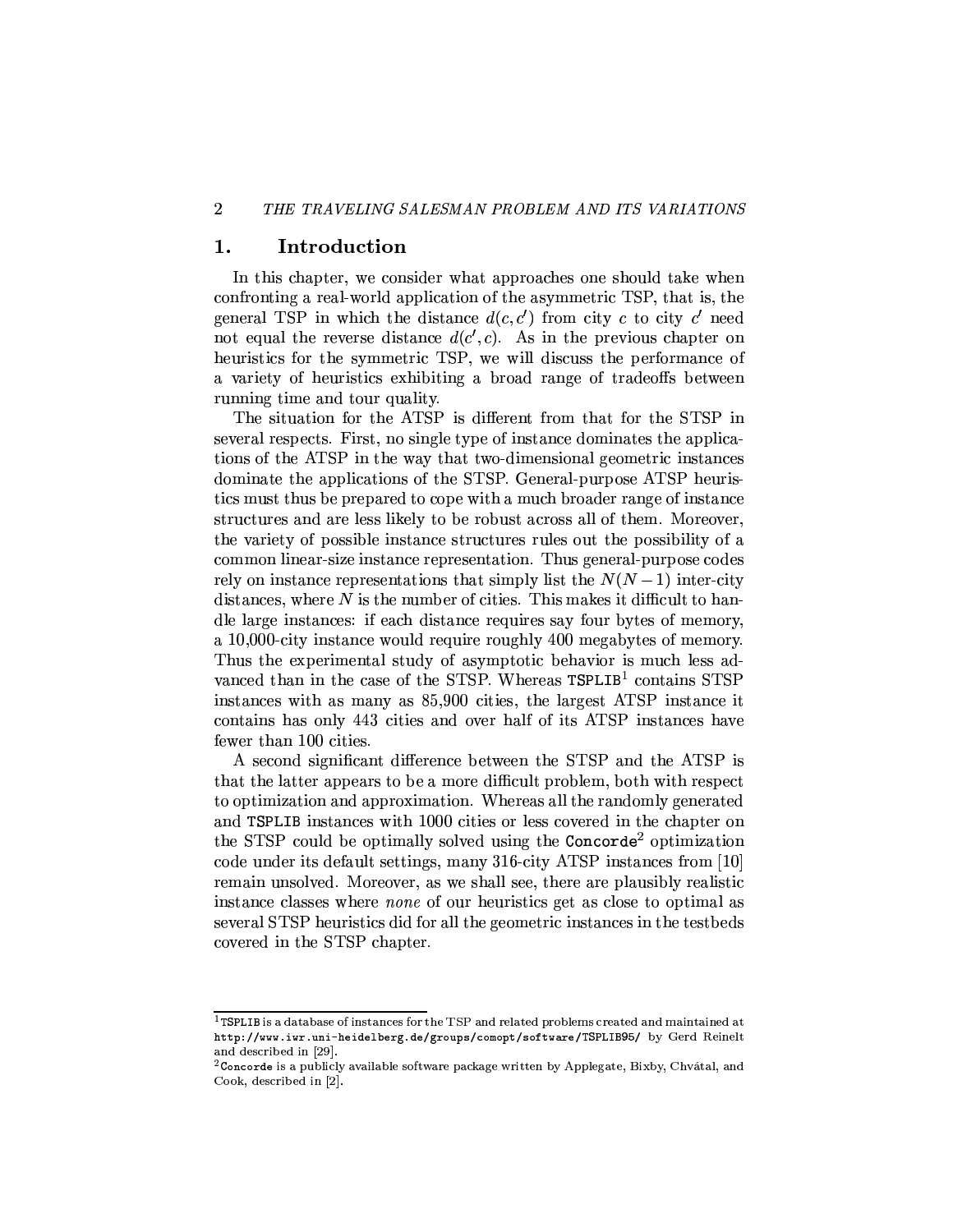Finally, the experimental study of heuristics for the ATSP is much less advanced. Until recently there has been no broad-based study covering a full range of ATSP heuristics and what ATSP studies there have been, such as  $[13, 30, 31, 32]$ , have concentrated mostly on the TSPLIB instances and randomly generated instances with no obvious connection to applications. Nor has there been a formal ATSP Challenge like the STSP Challenge that served as the main resource for Chapter 9. Fortunately, a first attempt at a more comprehensive study has recently appeared: a 2001 paper by Cirasella et al. [10]. This chapter will build on the results in [10] by looking at them in new ways and augmenting them with results for several additional heuristics.

The chapter is organized as follows. In Section 2 we describe the standards we use for measuring tour quality and comparing running times and the instance classes that make up our testbeds. Section 3 describes the various heuristics we cover, divided into groups based on approach taken (modified STSP tour construction heuristics, heuristics that solve assignment problems as a subroutine, and local search heuristics). Section 4 then describes the results for the various heuristics on our testbeds and how they compare, and attempts to derive meaningful insights based on the wealth of disparate data provided. We conclude in Section 5 with a summary of our major conclusions and suggestions for future research.

For a look at ATSP heuristics from a more theoretical point of view, see Chapter 6.

## $2.$ Methodology

In this chapter we evaluate heuristics on the basis of their performance on the collection of benchmark instances used in [10]. We begin in Section 2.1 by discussing the various measures of tour quality that we use in our comparisons (the optimal tour length, the Held-Karp lower bound, and the assignment problem lower bound) and the relations between them. In Section 2.2 we describe how running times were measured and the normalization process by which running times on different machines were compared (a variant on the approach taken in Chapter 9). In Section 2.3 we describe the benchmark instances and how they were obtained or generated.

#### $\mathbf{2.1.}$ **Evaluating Tour Quality**

The most natural standard for tour quality is the distance from the optimal solution, typically measured as the percentage by which the tour length exceeds the length of an optimal tour. In order to use this standard, one unfortunately must know the optimal solution value, and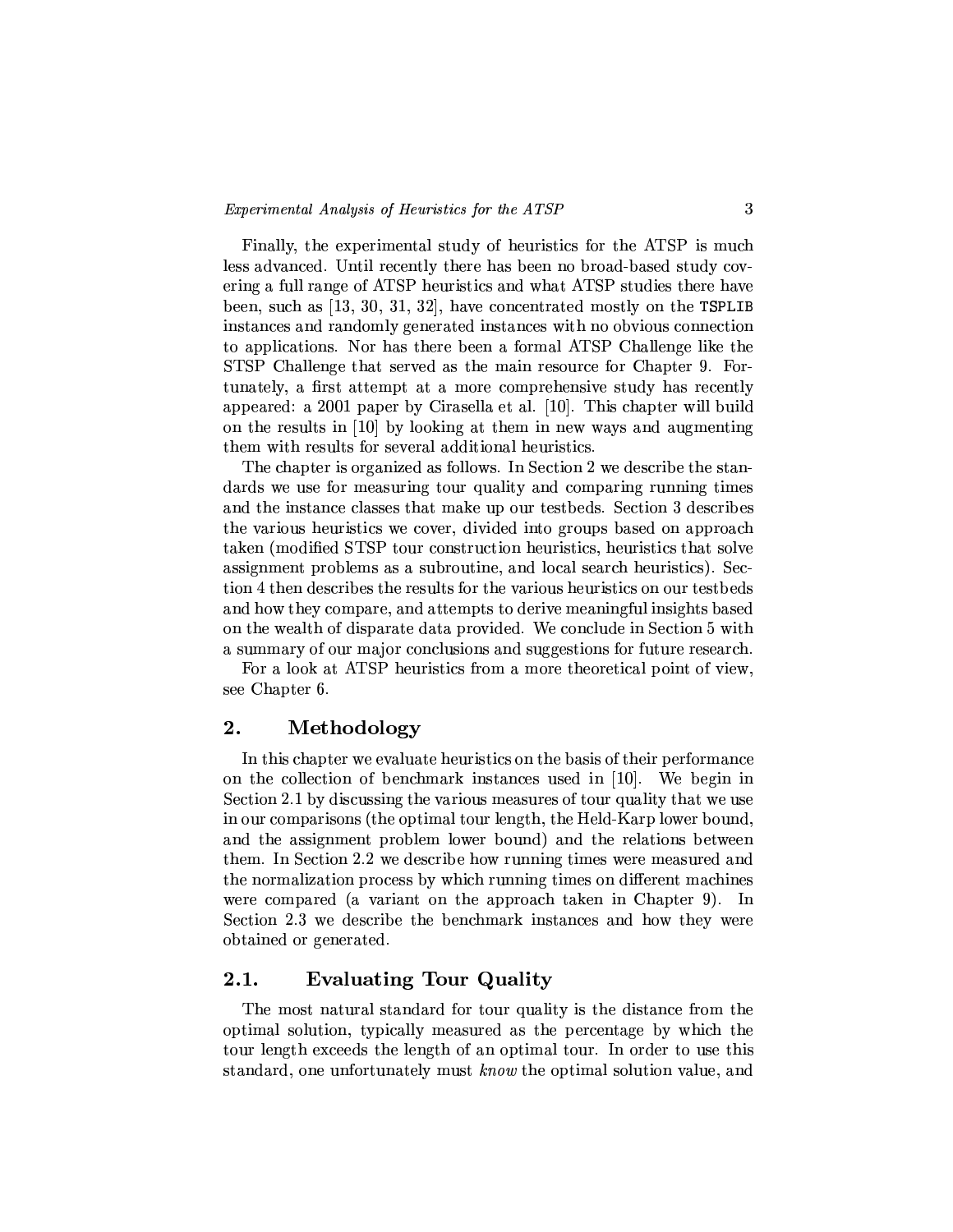as remarked above, optimization technology for the ATSP is even less advanced than that for the STSP. Whereas optimal tour lengths were known for all the STSP testbed instances with 3,162-city cities or less, there are quite a few 316-city instances in our ATSP testbeds for which we have been unable to determine the optimal tour length.

Thus, as was the case for the STSP, we must settle for some computable lower bound on the optimal tour length as our standard of comparison. We shall actually consider two such bounds. Until recently, the most commonly studied lower bound for the ATSP was the *Assignment Problem* (AP) lower bound: Treat the distance matrix as representing the edge weights for a complete (symmetric) bipartite graph on  $2N$  vertices, and compute the minimum-cost perfect matching for this graph, a computation that can be done in worst-case  $\Theta(N^3)$  time but usually can be performed much more quickly. It is not difficult to see that this matching corresponds to a minimum-cost cover of the cities by vertexdisjoint directed simple cycles, and hence is a lower bound on the optimal tour length, which is the minimum cost cover of the cities by a single directed simple cycle. As we shall see, the AP bound is quite close to the optimal tour length for many of our instance classes. However, this is not always true. In the worst case the percent by which the optimal tour length exceeds it is not bounded by any constant even for  $N=4$ . For five of our random instance classes the average gap is well over  $10\%$ .

To obtain a better lower bound, [10] proposed using the generalization of the Held-Karp STSP lower bound (HK bound) [15, 16] to the asymmetric case. As in the symmetric case, the asymmetric HK bound is the solution to the linear programming relaxation of the standard integer programming formulation of the problem. For the ATSP, that formulation is presented in Chapter 4. As in the symmetric case, we can use Concorde to compute it, although to compute the bound for an ATSP instance  $I$ , we first need to transform the instance to an STSP instance  $I'$  to which Concorde can be applied. We use the standard transformation that replaces each city  $c_i$  by three cities  $c_i^1, c_i^2, c_i^3$  with an (undirected) path of 0-cost edges linking them in the given order. The directed arc  $(c_i, c_j)$  then corresponds to the undirected edge  $\{c_i^3, c_j^1\}$ . All edges not specified in this transformation are given lengths longer than the tour computed by Zhang's heuristic for the ATSP instance. It is easy to see that the optimal undirected tour for  $I'$  has the same length as the optimal directed tour for  $I$  and that the HK bounds likewise coincide. The (normalized) time to compute the HK bound by this process (including running Zhang's heuristic and performing the transformation) ranges from seconds for 100-city instances to 35 minutes for 3,162-city instances. For full running time details, see the tables of Section 4.6.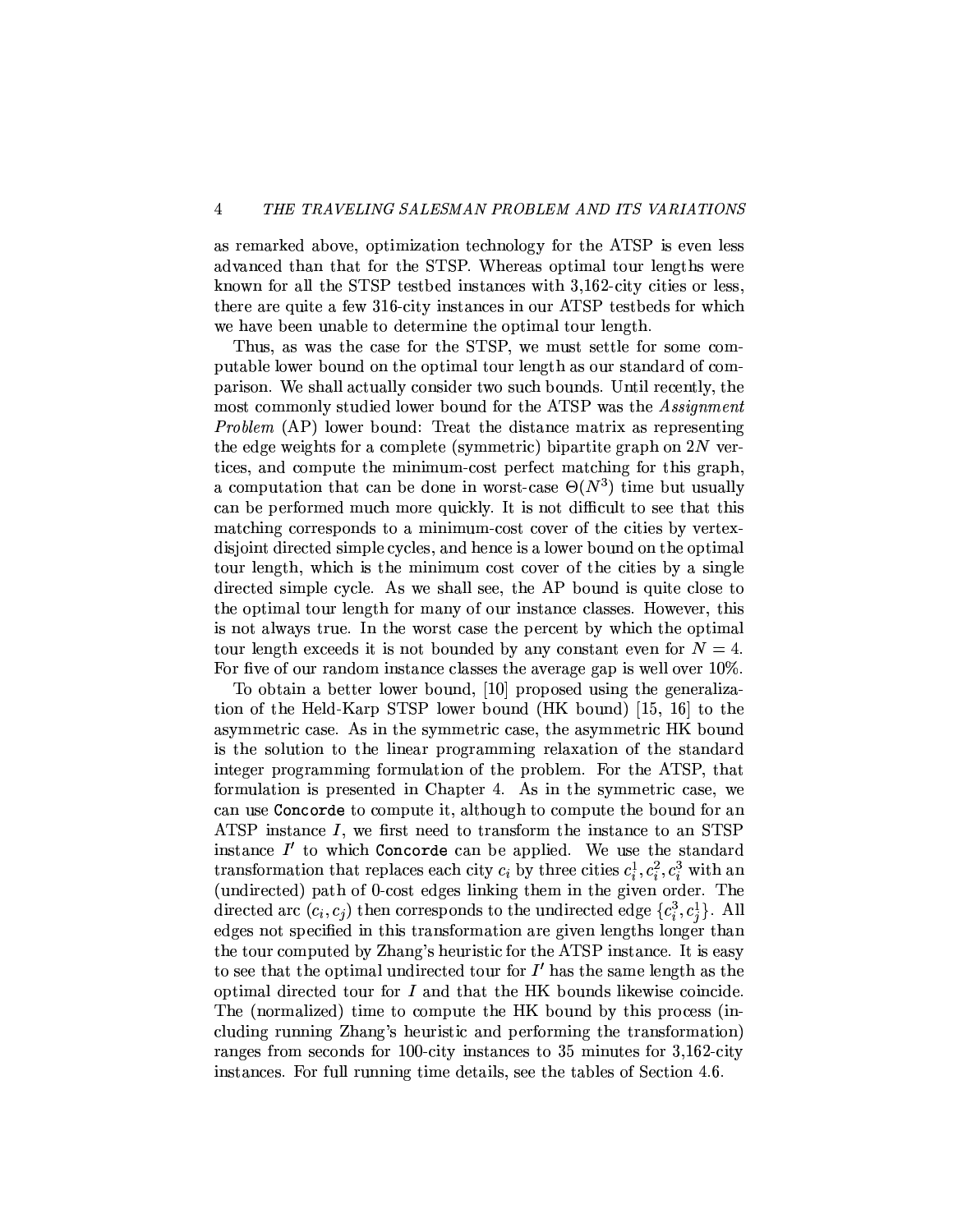This same approach can be used to attempt to find optimal tours, simply by setting Concorde's flags to make it do optimization instead of computing the Held-Karp bound. For this a good upper bound is needed, for which we would now recommend running Helsgaun's heuristic (different heuristics were used in [10]). When the optimum could be computed, the maximum average gap between it and the HK bound for any of our instance classes was 1.86%, with most averages being well under 1%. The maximum gap for any of the real-world instances in our testbed was 1.79%. Thus the HK bound appears to be a much more robust estimate of the optimal solution than the AP bound. Moreover, as we shall see, the gap between the AP and HK bounds has interesting correlations with algorithmic behavior.

#### $2.2.$ **Running Time Normalization**

As in the chapter on STSP heuristics, this chapter summarizes results obtained on a variety of machines. Although we rely heavily on the results reported in [10], which were all obtained on the same machine (an SGI Power Challenge using 196 Mhz MIPS R10000 processors), we have augmented these with results from additional researchers, performed on their home machines. We thus again need a mechanism for comparing running times on different machines.

As in the STSP chapter, we base our comparisons on normalization factors derived from runs of a standard benchmark code. For the ATSP, our benchmark code is an implementation of the "Hungarian method" for solving the Assignment problem (available as part of the ATSP download from the TSP Challenge website [19]. It is intended to reflect ATSP computations more accurately than the Greedy geometric benchmark code used for the STSP. Contributors ran this code on 100-, 316-, 1,000-, and 3,162-city instances from the rtilt class described below on the same machine they used to test their own heuristics and reported the benchmark's running times along with the results for their own heuristics. The benchmark times were then used to construct size-dependent normalization factors by which their heuristics' running times could be multiplied to produce a rough estimate of what they would have been on our target machine. To facilitate comparisons with results from the STSP chapter, we use the same target machine: a Compaq ES40 with 500 Mhz Alpha processors and 2 gigabytes of main memory.

For more details on the conversion process (and its potential weaknesses), see Chapter 9. Based on limited tests, it appears that our normalization process is likely once again to introduce no more than a factor-of-two error in running time. Indeed, for the ATSP and its bench-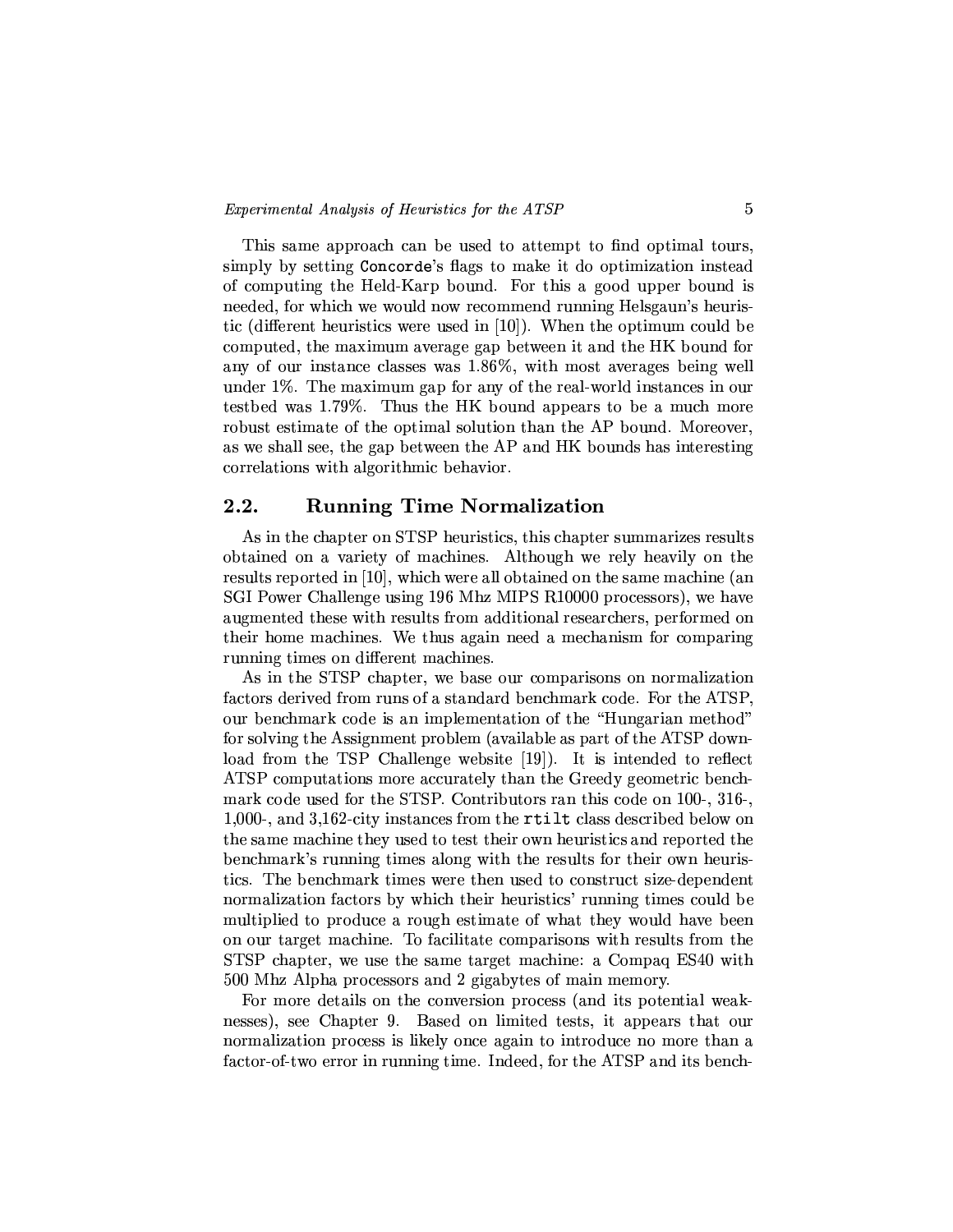|       |           | $N =$       | 100             | 316    | 1000    | 3162    |  |  |
|-------|-----------|-------------|-----------------|--------|---------|---------|--|--|
| Class | Heuristic |             | Time in Seconds |        |         |         |  |  |
| disk  | Zhang     | Normalized  | -05             | .56    | 6.4     | 105     |  |  |
|       |           | Actual      | -09             | .54    | 7.0     | 111     |  |  |
|       |           | Discrepancy | $-44\%$         | $+4\%$ | $-9\%$  | $-5\%$  |  |  |
| coin  | Helsgaun  | Normalized  | 1.40            | 17.45  | 205.4   | 4975    |  |  |
|       |           | Actual      | .90             | 13.20  | 230.7   | 4522    |  |  |
|       |           | Discrepancy | $+55%$          | $+32%$ | $-11\%$ | $+10\%$ |  |  |

Table 1.1. Comparisons between normalized 196 Mhz MIPS processor time and actual running time on the 500 Mhz Alpha target machine.

mark code, we may be slightly more accurate than that. See Table 1.1, where the predicted and actual running times on the target machine are summarized for two pairs of (heuristic, instance class). As in the symmetric case, we get both under- and over-estimates, but here the times are typically within  $33\%$  of each other except for the 100-city instances where running times are too small to estimate accurately.

#### $\bf 2.3.$ **Testbeds**

Thirteen classes of instances were covered in [10]. Twelve of those classes were randomly generated. The generators for seven of the twelve classes were designed to produce instances with some of the structure that might arise in particular applications. The other five generators produced less-structured instances of types previously studied in the literature, three of which were actually symmetric instances viewed as asymmetric ones. For each class there were ten instances with 100 and 316 cities, three instances with 1,000 cities, and one instance with 3,162 The thirteenth class consisted of "real-world" instances from cities. **TSPLIB** and other sources, ranging in size from 43 to 1,000 cities.

For space reasons, in this chapter we consider a slightly restricted set of testbeds. First, we ignore all real-world instances with fewer than 100 cities, just as STSP instances with fewer than 1,000 cities were ignored in Chapter 9. (The lower threshold in the case of the ATSP reflects the fact that this problem appears to be harder in general.) All the real-world instances with 100 cities or less from [10] and all the 100-city randomly generated instances in our testbed can be solved to optimality in reasonable time using the technique described in Section 2.1. Moreover, the publicly available implementation of Helsgaun's heuristic [17] should suffice for most practical situations when instances are this small. It gets within  $0.3\%$  of optimal within a (normalized) second for all the real-world instances with less than 100 cities from  $[10]$ , and as we shall see it averages two seconds or less to get within  $0.1\%$  of optimal for the 100-city instances in each of our random classes.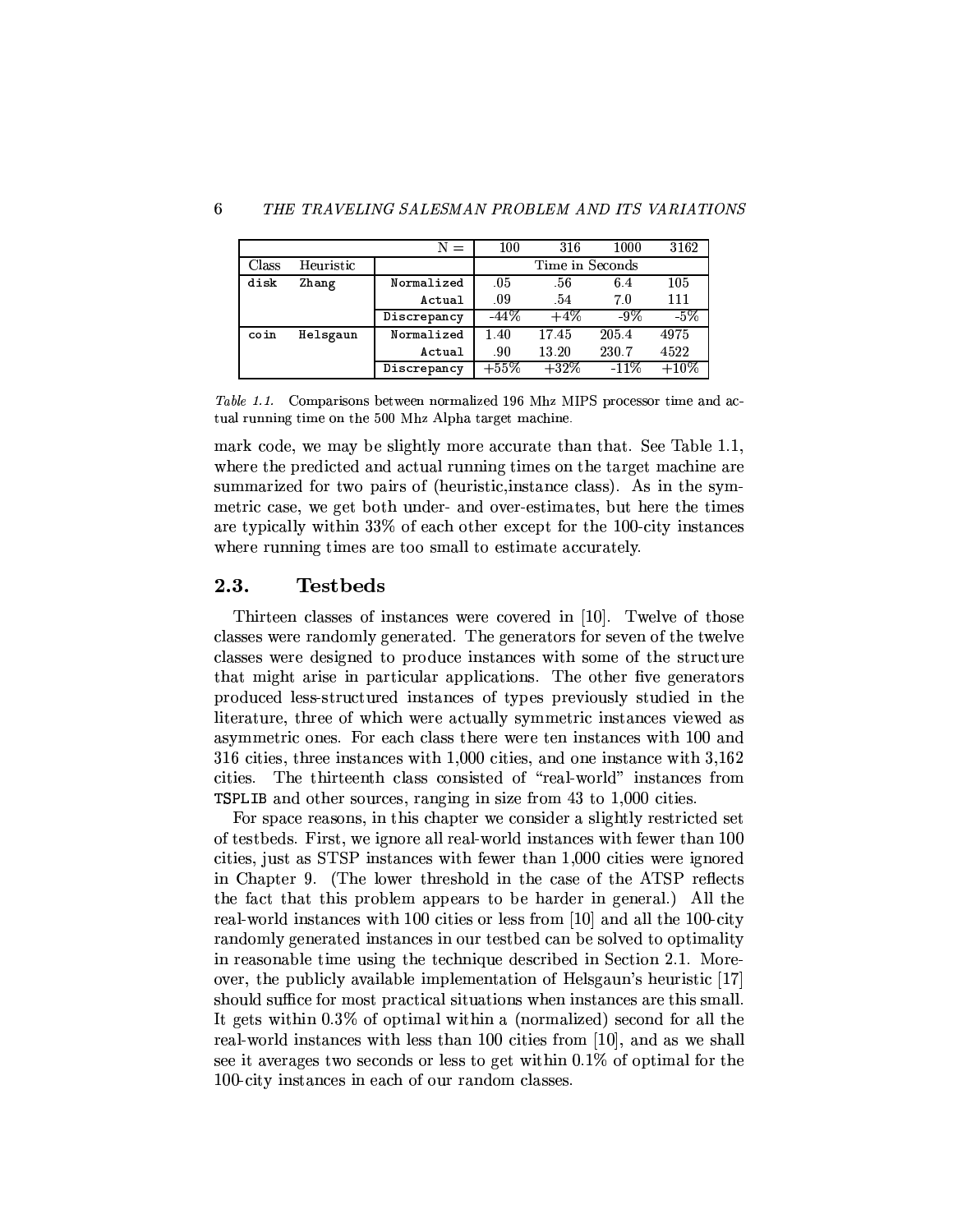One can conceive of applications with a greater need for speed, for example the phylogenetic inference problem discussed by Moret et al. in  $[27, 28]$ , where millions of ATSP instances with 37 cities or less need to be solved as part of the overall process. However, in such cases it typically becomes necessary to use extensive problem-specific algorithm engineering, which is well beyond the scope of this chapter. (In fact, Moret et al. ended up using a highly tuned branch-and-bound optimization code for their application [27].) Thus our lower bound of 100 cities seems quite reasonable.

In addition, we restrict ourselves to just two of the three symmetric instance classes from  $[10]$ : the ones corresponding to the Random Uniform Euclidean instances and Random Matrix instances of Chapter 9. We consider these classes mainly to illustrate the loss in tour quality that ATSP heuristics experience in comparison to their STSP counterparts. The third class, consisting of the closure under shortest paths of Random Matrix instances, adds little additional insight to this question.

We now say a bit about each of the twelve classes we do cover. For more details the interested reader is referred to [10] or to the code for the generators themselves, which together with associated README files is available from the DIMACS Implementation Challenge website [19].

Random Symmetric Matrices (smat). These are the Random Matrix instances of Chapter 9 written in asymmetric format. For this class,  $d(c_i, c_j)$  is an independent random integer x,  $0 \le x \le 10^6$  for each pair  $1 \leq i \leq j \leq N$ , and  $d(c_i, c_j)$  is set to  $d(c_j, c_i)$  when  $i > j$ . (Here and in what follows, "random" actually means pseudorandom, using an implementation of the shift register random number generator of [23, pages  $171-172$ .) Such instances have no plausible application, but have commonly been studied in this context and at least provide a ground for comparison to STSP heuristics.

Random 2-Dimensional Rectilinear Instances (rect). These correspond to the Random Uniform Euclidean instances of Chapter 9 written in asymmetric format, except that we use the Rectilinear rather than the Euclidean metric. That is, the cities correspond to random points uniformly distributed in a  $10^6$  by  $10^6$  square, and the distance between points  $(x_1, y_1)$  and  $(x_2, y_2)$  is  $|x_2 - x_1| + |y_2 - y_1|$ . For STSP heuristics, tour quality and running times for the Euclidean and Rectilinear metrics are roughly the same [18].

Random Asymmetric Matrices (amat). The random asymmetric distance matrix generator chooses each distance  $d(c_i, c_j)$  as an independent random integer x,  $0 \le x \le 10^6$ . For these instances it is known that both the optimal tour length and the AP bound approach a constant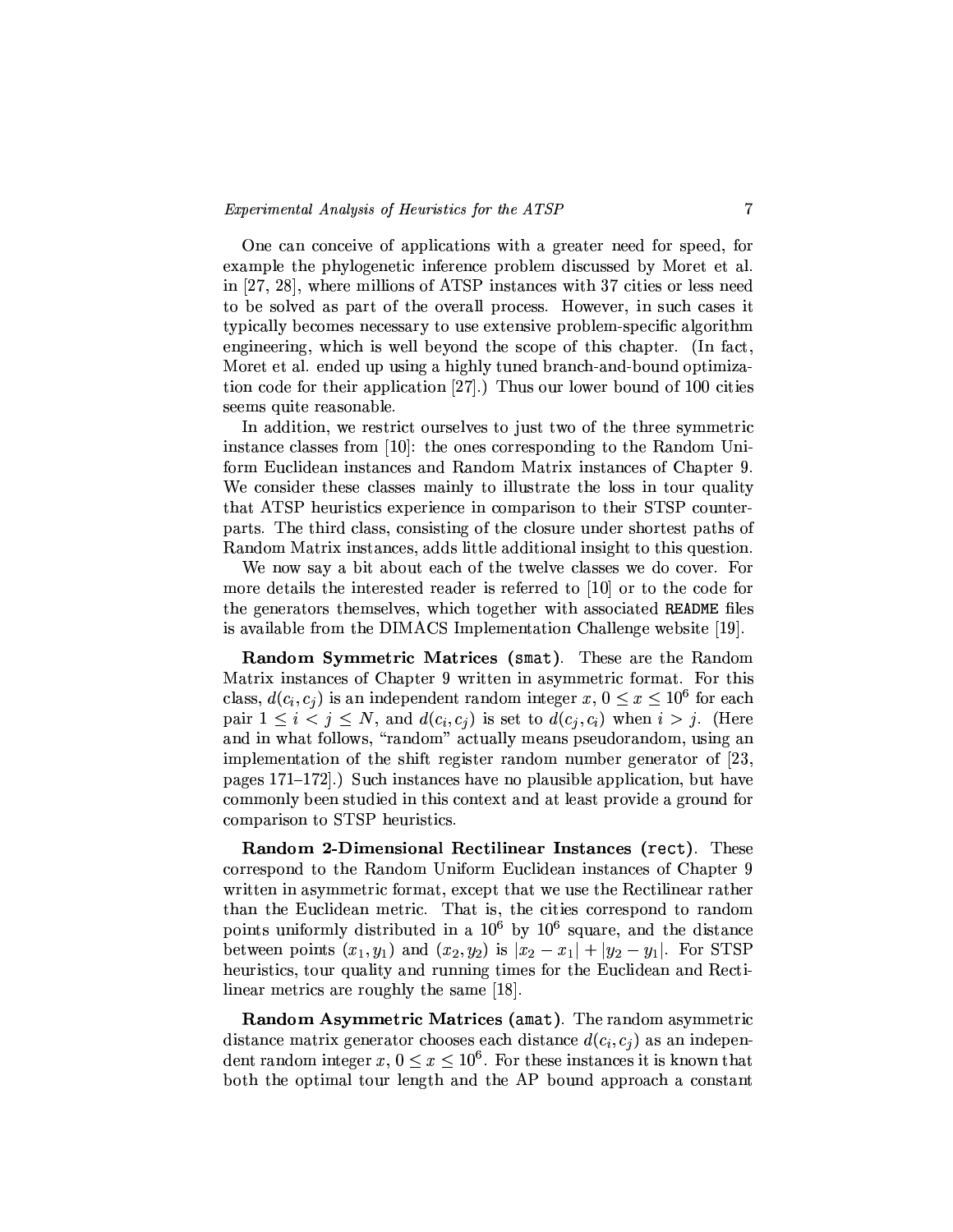(the same constant) as  $N \to \infty$ . The rate of approach appears to be faster if the upper bound  $U$  on the distance range is smaller, or if the upper bound is set to the number of cities  $N$ , a common assumption in papers about optimization algorithms for the ATSP (e.g., see [8, 26]). Surprisingly large instances of this type can be solved to optimality, with [26] reporting the solution of a  $500,000$ -city instance. (Interestingly, the same code was unable to solve a 35-city instance from a real-world manufacturing application.) Needless to say, there are no known practical applications of asymmetric random distances matrices. We include this class to provide a measure of comparability with past studies.

Shortest-Path Closure of amat (tmat). One of the reasons the previous class is uninteresting is the total lack of correlation between distances. Note that instances of this type are unlikely to obey the triangle inequality, i.e., there can be three cities  $c_1, c_2, c_3$  such  $d(c_1, c_3)$  $d(c_1, c_2) + d(c_2, c_3)$ . Thus heuristics designed to exploit the triangle inequality, such as the Repeated Assignment heuristic of [11] may perform horribly on them. A somewhat more reasonable instance class can be obtained by taking Random Asymmetric Matrices and closing them under shortest path computation. That is, if  $d(c_i, c_i) > d(c_i, c_k) + d(c_k, c_i)$ then set  $d(c_i, c_j) = d(c_i, c_k) + d(c_k, c_j)$  and repeat until no more changes can be made. This is also a commonly studied class.

Tilted Drilling Machine Instances, Additive Norm (rtilt). These instances correspond to the following potential application. One wishes to drill a collection of holes on a tilted surface, and the drill is moved using two motors. The first moves the drill to its new  $x$ coordinate, after which the second moves it to its new y-coordinate. Because the surface is tilted, the second motor can move faster when the y-coordinate is decreasing than when it is increasing. The generator starts with an instance of rect and modifies it based on three parameters:  $u_x$ , the multiplier on  $|\Delta x|$  that tells how much time the first motor takes, and  $u_y^+$  and  $u_y^-$ , the multipliers on  $|\Delta y|$  when the direction is up/down. For this class, the parameters  $u_x = 1$ ,  $u_y^+ = 2$ , and  $u_u^-=0$  were chosen, which yields the same optimal tour lengths as the original symmetric rect instances because in a cycle the sum of the upward movements is precisely balanced by the sum of the downward ones. Related classes based on perturbing the Euclidean metric were proposed by Kataoko and Morito in [22] to model the problem of scheduling temperature-dependent operations in a factory where cooling was faster than heating.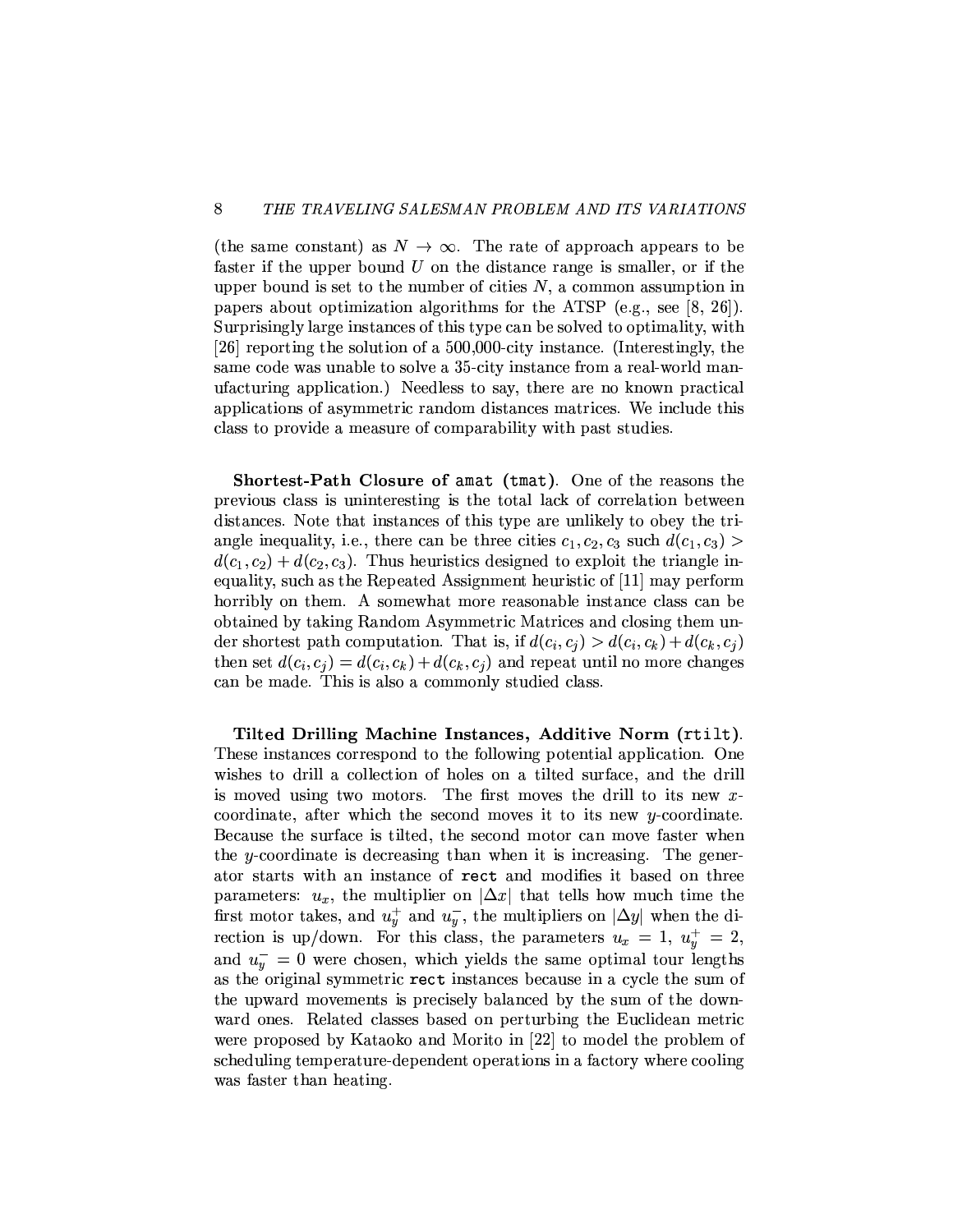Tilted Drilling Machine Instances, Sup Norm (stilt). For many drilling machines, the motors operate in parallel and so the proper metric is the maximum of the times to move in the x and y directions rather than the sum. This generator has the same three parameters as for rtilt, although now the distance is the maximum of  $u_x|\Delta x|$  and  $u_y^{-}|\Delta y|$  (downward motion) or  $u_y^{+}|\Delta y|$  (upward motion). For this class, the parameters  $u_x = 2$ ,  $u_y^+ = 4$ , and  $u_y^- = 1$  were chosen.

Random Euclidean Stacker Crane Instances (crane). In the *Stacker Crane Problem* one is given a collection of source-destination pairs  $s_i, d_i$  in a metric space where for each pair the crane must pick up an object at location  $s_i$  and deliver it to location  $d_i$ . The goal is to order these tasks so as to minimize the time spent by the crane going between tasks, i.e., moving from the destination of one pair to the source of the next one. This can be viewed as an ATSP in which city  $c_i$  corresponds to the pair  $s_i, d_i$  and the distance from  $c_i$  to  $c_j$  is the metric distance between  $d_i$  and  $s_j$ . The generator has a single parameter  $u \geq 1$ , and constructs its source-destination pairs as follows. The sources are generated uniformly in the same way that cities are generated in an instance of rect. Then for each source  $s$  we pick two integers  $x$  and  $y$  uniformly and independently from the interval  $[-10^6/u, 10^6/u]$ . The destination is the vector sum  $s + (x, y)$ . In order to preserve a sense of geometric locality, we let  $u$  vary as a function of  $N$ , choosing values so that the expected number of other sources that are closer to a given source than its destination is roughly a constant, independent of  $N$ . For more details see [10]. These instances do not necessarily obey the triangle inequality since the time for traveling from source to destination is not counted.

**Disk Drive Instances (disk)**. These instances attempt to capture some of the structure of the problem of scheduling the read head on a computer disk. This problem is similar to the stacker crane problem in that the files to be read have a start position and an end position in their tracks. Sources are again generated as in rect instances, but now destinations have the same  $y$ -coordinates as their sources. To determine the  $x$ -coordinate of a destination, we generate a random integer  $x \in [0, 10^6/u]$  and add it to the x-coordinate of its source modulo  $10^6$ . thus capturing the fact that tracks can wrap around the disk. The distance from a destination to the next source is computed based on the assumption that the disk is spinning in the  $x$ -direction at a given rate and that the time for moving in the  $y$  direction is proportional to the distance traveled at a significantly slower rate. To get to the next source we first move to the required y-coordinate and then wait for the spinning disk to deliver the x-coordinate to us. For more details see [10].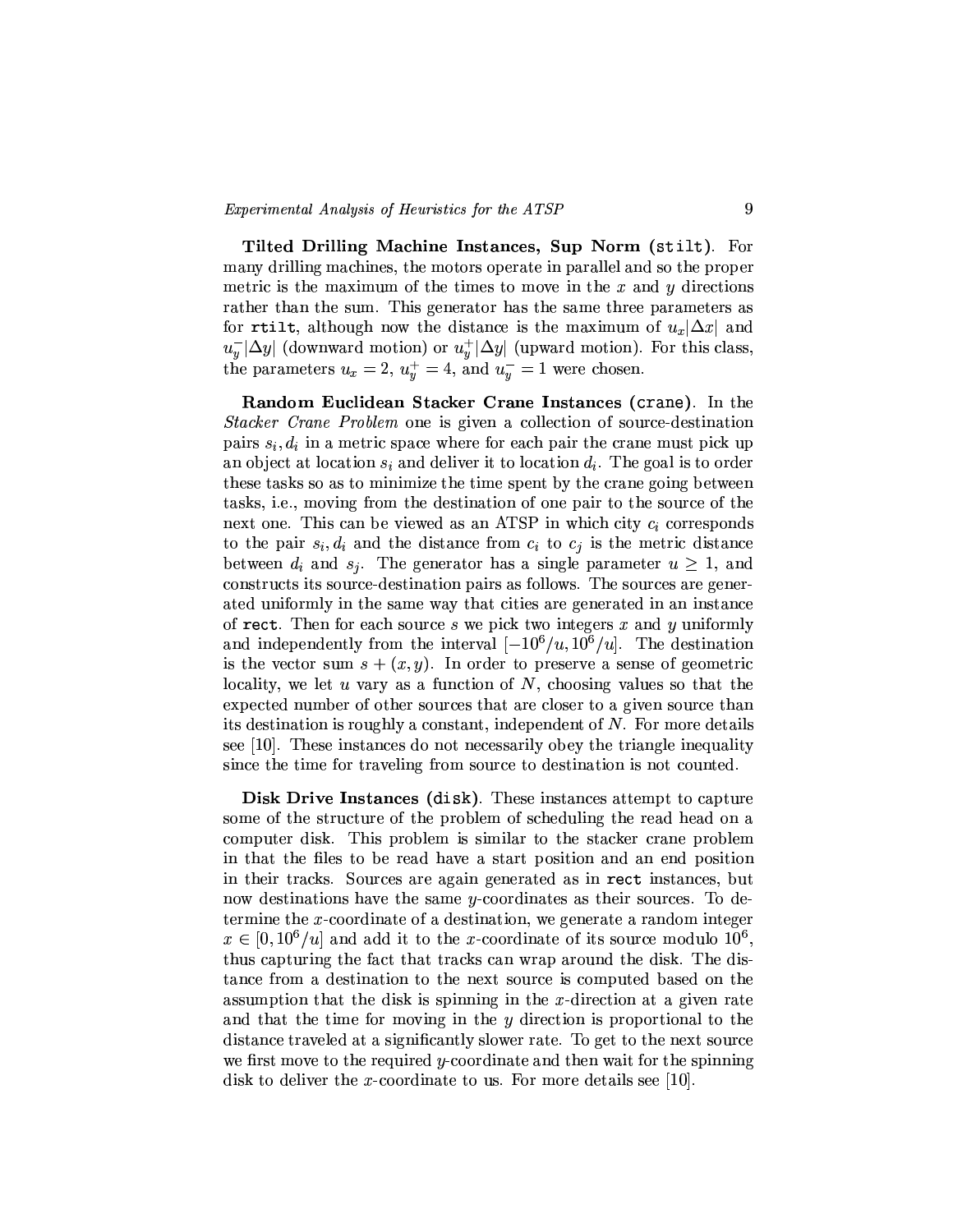Pay Phone Coin Collection Instances (coin). These instances model the problem of collecting money from pay phones in a grid-like city. We assume that the city is a k by k grid of city blocks with 2-way streets running between them and a 1-way street running around the exterior boundary of the city. The pay phones are uniformly distributed over the boundaries of the blocks. We can only collect from a pay phone if it is on the same side of the street as we are currently driving on, and we cannot make "U-turns" either between or at street corners. Finding the shortest route is trivial if there are so many pay phones that most blocks have one on all four of their sides. This class is thus generated by letting k grow with N, in particular as the nearest integer to  $10\sqrt{N}$ .

No-Wait Flowshop Instances (shop). The no-wait flowship was the application that inspired the local search heuristic of Kanellakis and Papadimitriou [20]. In a k-processor no-wait flowshop, a job  $\bar{u}$  consists of a sequence of tasks  $(u_1, u_2, \ldots, u_k)$  that must be performed by a fixed sequence of machines. The processing of  $u_{i+1}$  must start on machine  $i+1$ as soon as processing of  $u_i$  is complete on machine i. This models the processing of heated materials that must not be allowed to cool down and situations where there is no storage space to hold waiting jobs. These instances have  $k = 50$  processors and task lengths are independently chosen random integers between 0 and 1000. The distance from job  $\bar{v}$  to job  $\bar{u}$  is the minimum possible amount by which the finish time for  $u_k$ can exceed that for  $v_k$  if  $\bar{u}$  is the next job to be started after  $\bar{v}$ .

Approx. Shortest Common Superstring Instances (super). This class is intended to capture some of the structure in a computational biology problem relevant to genome reconstruction. Given a collection of strings C, we wish to find a short superstring S in which all are (at least approximately) contained. If we did not allow mismatches the distance from string A to string B would be the length of B minus the length of the longest prefix of  $B$  that is also a suffix of  $A$ . Here we add a penalty equal to twice the number of mismatches, and the distance from string A to string B is the length of B minus  $\max\{j+2k:$  there is a prefix of B of length j that matches a suffix of A in all but k positions. The generator uses this metric applied to random binary strings of length 20.

Specific Instances: TSPLIB and Other Sources (realworld). This collection includes the 13 ATSP instances with 100 or more cities currently in TSPLIB plus 16 new instances from additional applications. Applications covered include stacker crane problems (the rbg instances).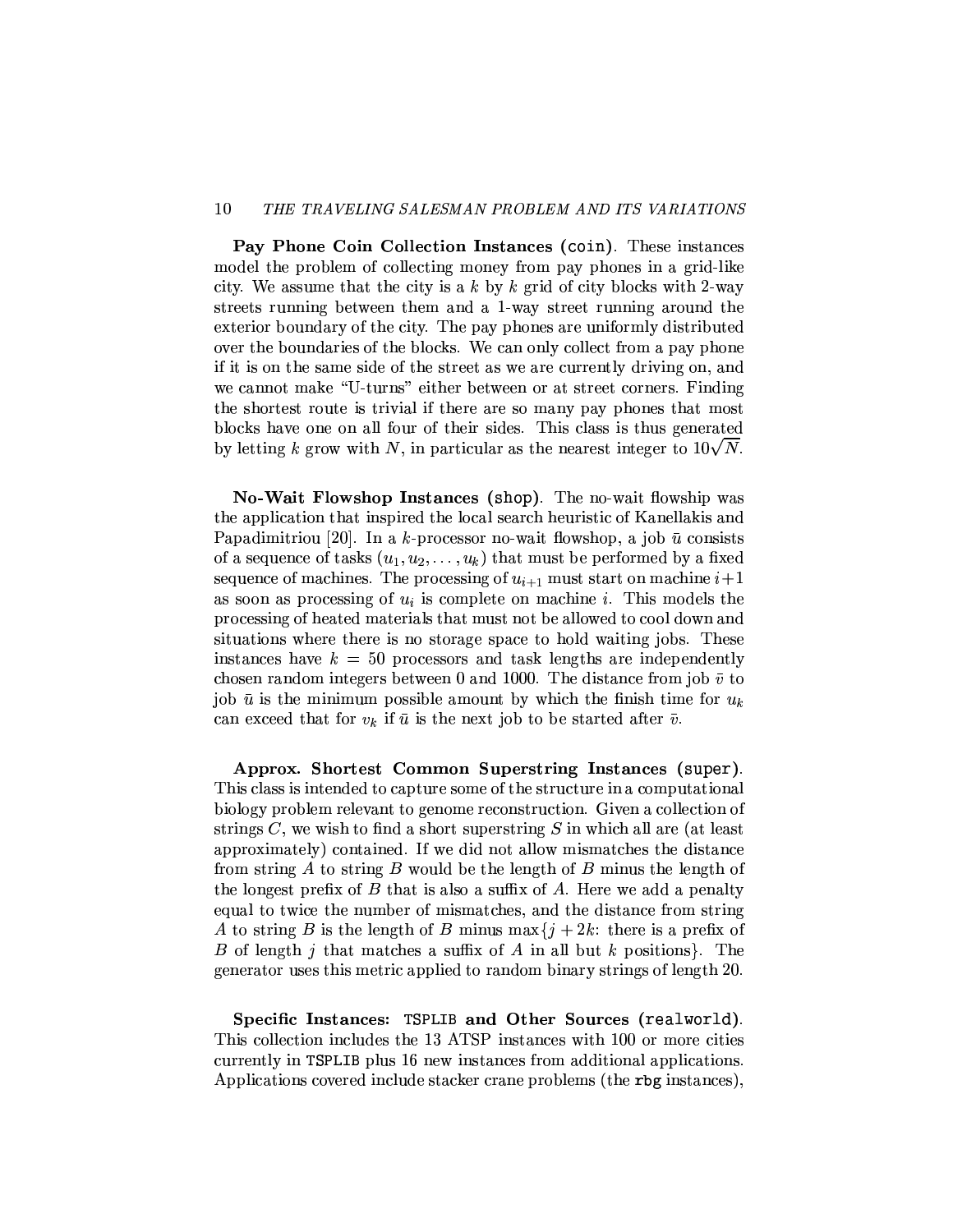vehicle routing (the ftv instances), coin collection (big702), robotic motion planning (atex600, called atex8 in [10]), tape drive reading (the td instances), code optimization (the code instances), and table compression (the dc instances). We omit the TSPLIB instance kro124p since it is simply a perturbed random Euclidean instance, rather than from an application. For more details, see [10].

In what follows we shall consider which measurable properties of instances correlate with heuristic performance. Likely candidates include  $(1)$  the gap between the AP and HK bounds,  $(2)$  the extent to which the distance metric departs from symmetry, and (3) the extent to which it violates the triangle inequality. The specific metrics we use for these properties are as follows. For  $(1)$  we use the percentage by which the AP bound falls short of the HK bound. For (2) we use the ratio of the average value of  $|d(c_i, c_j) - d(c_j, c_i)|$  to the average value of  $|d(c_i, c_j) + d(c_j, c_i)|$ , a quantity that is 0 for symmetric matrices and has a maximum value of 1. For (3) we first compute, for each pair  $c_i, c_j$  of distinct cities, the minimum of  $d(c_i, c_j)$  and  $\min\{d(c_i, c_k) + d(c_k, c_j) : 1 \leq k \leq N\}$ (call it  $d'(c_i, c_j)$ ). The metric is then the average, over all pairs  $c_i, c_j$ , of  $(d(c_i, c_j) - d'(c_i, c_j))/d(c_i, c_j)$ . A value of 0 implies that the instance obeys the triangle inequality. (The latter two metrics are different and perhaps more meaningful than the ones used in  $[10]$ .

Tables 1.2 and 1.3 report the values for these metrics on our randomly generated classes and real-world instances respectively. For the random instances, average values are given for  $N = 100$ , 316, and 1,000. In Table 1.2 the classes are ordered by increasing value of the HK-AP gap for the 1,000-city entry. In Table 1.3 instances of the same type are ordered by increasing gap, and types are ordered by increasing average gap. For the random instance classes, there seems to be little correlation between the three metrics, although for some there is a dependency on the number  $N$  of cities. For the realworld instances there are some apparent correlations between metrics for instances of the same type, e.g., for the ftv instances, increasing HK-AP gap seems to go with increasing asymmetry, whereas for the dc instances increasing HK-AP gap seems to go with *decreasing* asymmetry (and increasing triangle inequality violations).

Table 1.3 also displays the percentage by which the optimal tour length exceeds the HK bound for our realworld instances. (The analogous information for our random instance classes is shown in the tables of Section 4.6.) Note that for these instances the OPT-HK gap is  $0.03\%$ or less whenever the HK-AP gap is less than  $1\%$ , a first suggestion of the significance of the latter metric.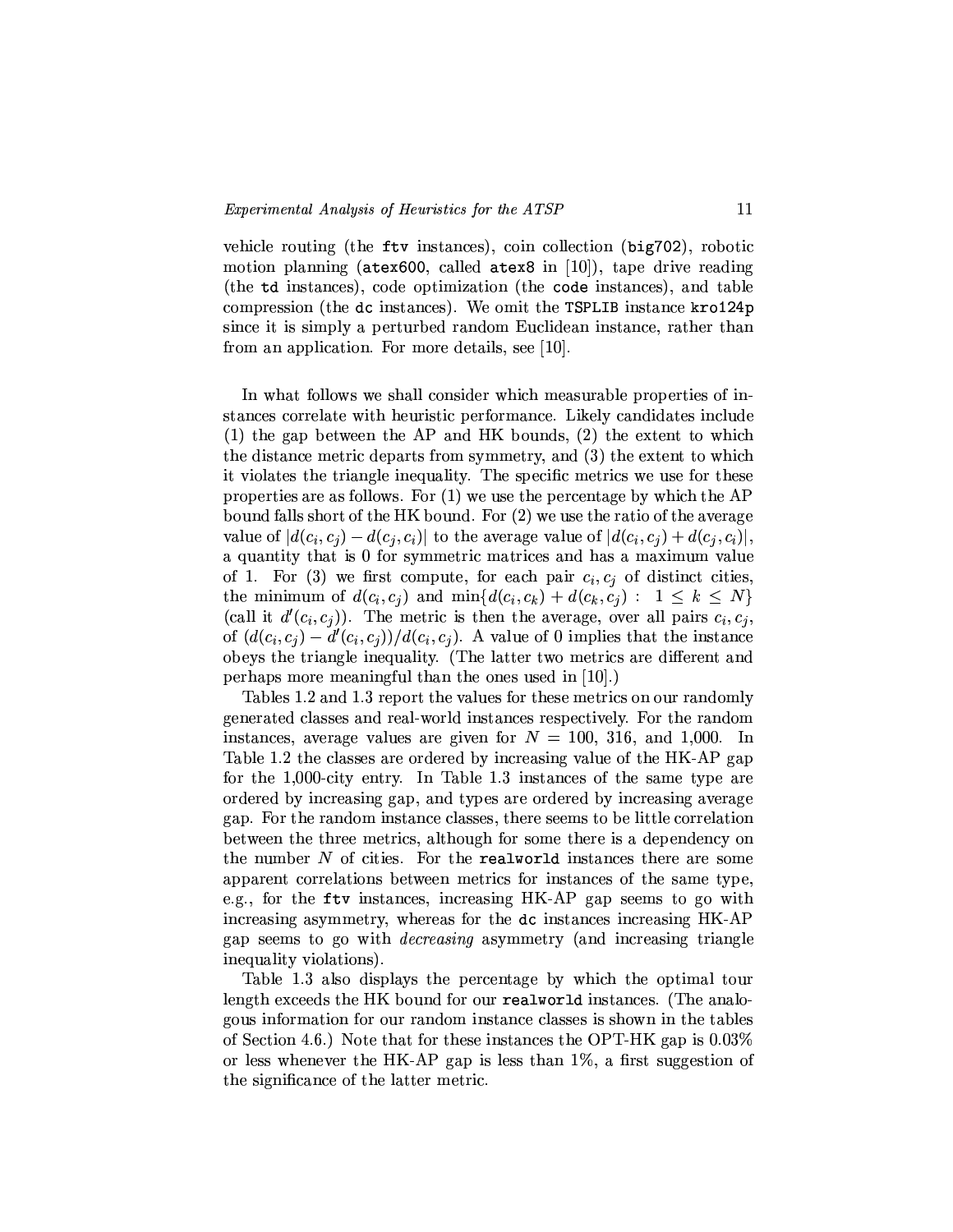|       |       | $%$ HK-AP |       |      | Asymmetry |       |      | Triangle |       |
|-------|-------|-----------|-------|------|-----------|-------|------|----------|-------|
|       | 100   | 316       | 1,000 | 100  | 316       | 1,000 | 100  | 316      | 1,000 |
| tmat  | .34   | .16       | .03   | .232 | .189      | .165  |      |          |       |
| amat  | .64   | .29       | .05   | 333  | 332       | .333  | .633 | .752     | .837  |
| shop  | -50   | .22       | .15   | .508 | .498      | .515  |      |          |       |
| disk  | 2.28  | .71       | -34   | .044 | .045      | .046  | .250 | 313      | .354  |
| super | 1.04  | 1.02      | 1.17  | .076 | .075      | .075  |      |          |       |
| crane | 7.19  | 6.34      | 5.21  | .061 | .035      | .020  | .101 | .087     | .066  |
| coin  | 15.04 | 13.60     | 13.96 | .010 | .007      | .003  |      |          |       |
| stilt | 18.41 | 14.98     | 14.65 | 329  | .333      | 336   |      |          |       |
| rtilt | 20.42 | 17.75     | 17.17 | .496 | .500      | .503  |      |          |       |
| rect  | 20.42 | 17.75     | 17.17 |      |           |       |      |          |       |
| smat  | 19.83 | 20.73     | 19.66 |      |           |       | .632 | .751     | .837  |

Table 1.2. For the 100-, 316-, and 1000-city instances of each class, the average percentage shortfall of the AP bound from the HK bound and the average asymmetry and triangle inequality metrics as defined in the text. "-" stands for .000.

| Instance | N    | $\overline{{\%}$ OPT-HK | $%HK-AP$ | Asymmetry | Triangle  |
|----------|------|-------------------------|----------|-----------|-----------|
| rbg323   | 323  | .00                     | .00      | .206      | 3892      |
| rbg358   | 358  | .00                     | .00      | .226      | .4251     |
| rbg403   | 403  | .00                     | .00      | .231      | .4489     |
| rbg443   | 443  | .00                     | .00      | .229      | .4358     |
| td100    | 101  | .00                     | .00      | .115      | .0001     |
| td316    | 317  | .00                     | .00      | .115      | .0002     |
| td1000   | 1001 | .00                     | .00      | .117      | .0006     |
| big702   | 702  | .00                     | .00      | .131      |           |
| dc849    | 849  | .00                     | .09      | .010      |           |
| dc563    | 563  | .01                     | .33      | .008      |           |
| dc134    | 134  | .01                     | .36      | .005      |           |
| dc895    | 895  | .03                     | .68      | .003      |           |
| dc176    | 176  | .02                     | .81      | .005      |           |
| dc112    | 112  | .02                     | .87      | .002      |           |
| dc188    | 188  | .02                     | 1.22     | .001      |           |
| dc932    | 932  | .01                     | 2.48     | .001      | $.0002\,$ |
| dc126    | 126  | .01                     | 3.78     | $.001\,$  | .0017     |
| ftv170   | 171  | 1.47                    | 3.10     | .114      |           |
| ftv150   | 151  | .77                     | 3.17     | .115      |           |
| ftv160   | 161  | 1.36                    | 3.29     | .114      |           |
| ftv130   | 131  | .89                     | 3.61     | .112      |           |
| ftv140   | 141  | .83                     | 4.12     | .118      |           |
| ftv110   | 111  | 1.79                    | 4.18     | .124      |           |
| ftv120   | 121  | 1.68                    | 4.93     | .122      |           |
| ftv100   | 101  | 1.16                    | 5.52     | .123      |           |
| code198  | 198  | .00                     | .09      | 1.000     | .0224     |
| code253  | 253  | .74                     | 17.50    | 1.000     | .0598     |
| atex600  | 600  | 1.13                    | 97.69    | .118      |           |

Table 1.3. Metrics for realworld test instances.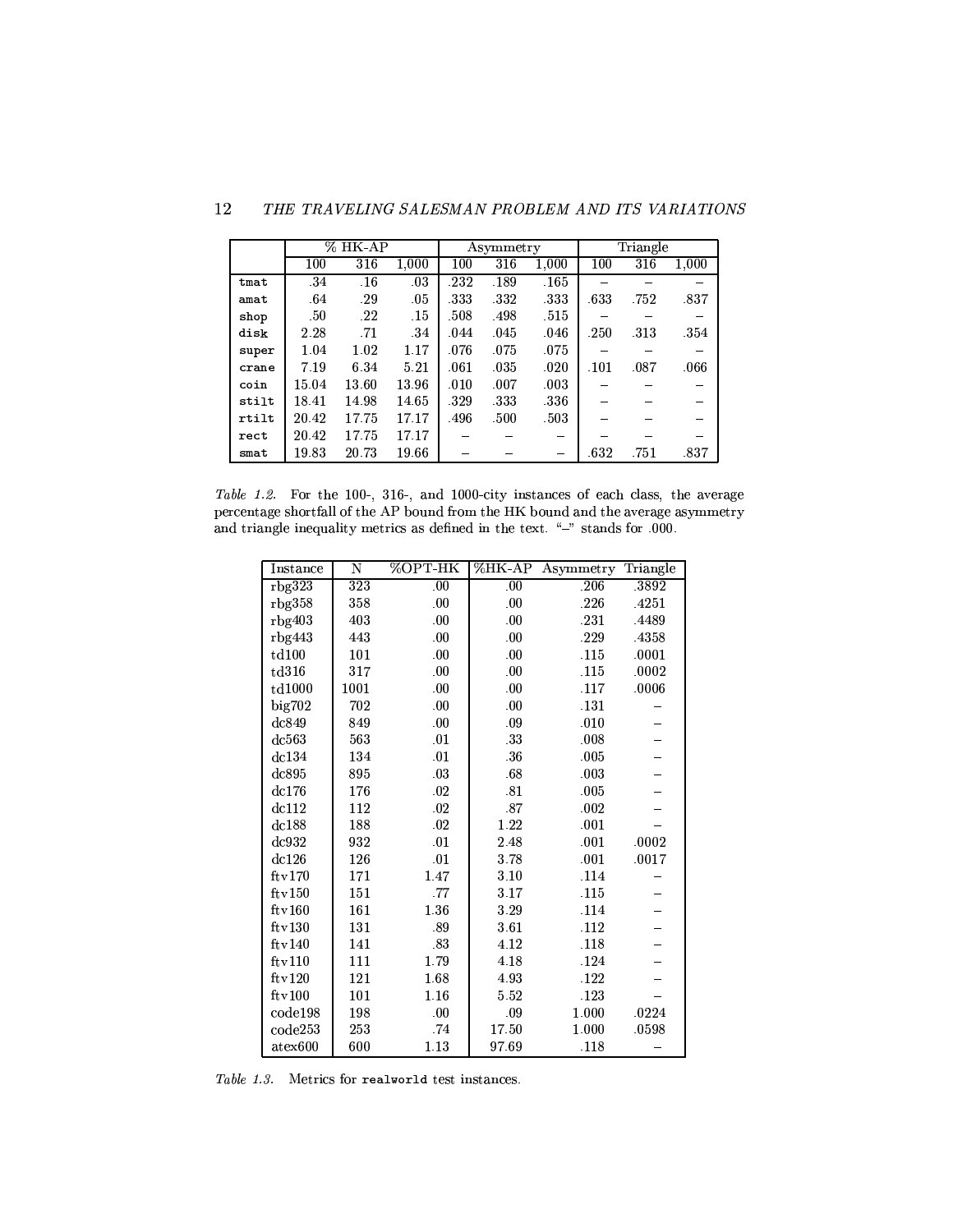## 3. Heuristics

In this section we briefly describe the heuristics covered in this study and their implementations. Substantially fewer implementations are covered than in the STSP chapter. This is in part because we did not announce a formal challenge covering the ATSP, but mainly because there has been far less research on this more general problem. Thus a smaller sample of implementations can still include top-performing representatives of all the effective approaches. As was the case with the STSP, these effective approaches do not currently include any representatives from the world of metaheuristics (e.g., simulated annealing, tabu search, neural nets, etc.). The best ATSP heuristic from that field that we know of is a "memetic" algorithm of [5], but it is not yet fast enough to be competitive, given the quality of tours that it produces for most of our instance classes. We cover four basic groups of heuristics: Classical tour construction heuristics derived from those for the STSP, heuristics based on solutions to the Assignment Problem (these have no effective analogue in the case of the STSP), local search heuristics and repeated local search heuristics. We unfortunately do not have space to present all the algorithmic and implementation details for the heuristics (especially the more complicated local search and repeated local search heuristics), but we provide pointers to where more details can be found.

## $3.1.$ **Classical Tour Construction Heuristics**

Nearest Neighbor (NN) and Greedy (Greedy). These are ATSP versions of the classical Nearest Neighbor and Greedy heuristics for the STSP. In NN one starts from a random city and then successively goes to the nearest as-yet-unvisited city, returning at last to the starting city to complete the tour. In Greedy, we view the instance as a complete directed graph with arc lengths equal to the corresponding inter-city distances. Sort the arcs in order of increasing length. Call an arc *eligible* if it can be added to the current set of chosen arcs without creating a (non-Hamiltonian) cycle or causing an in- or out-degree to exceed one. The implementation covered here works by repeatedly choosing (randomly) one of the two shortest eligible arcs until a tour is constructed. Randomization is important as the implementations we cover are both part of a Johnson-McGeoch local search code to be described below, and a common way of using the latter is to perform a set of randomized runs and output the best tour found. The running times reported for these NN and Greedy implementations may be somewhat inflated from what they would be for stand-alone codes, as they include some preprocessing steps not strictly needed for tour construction alone.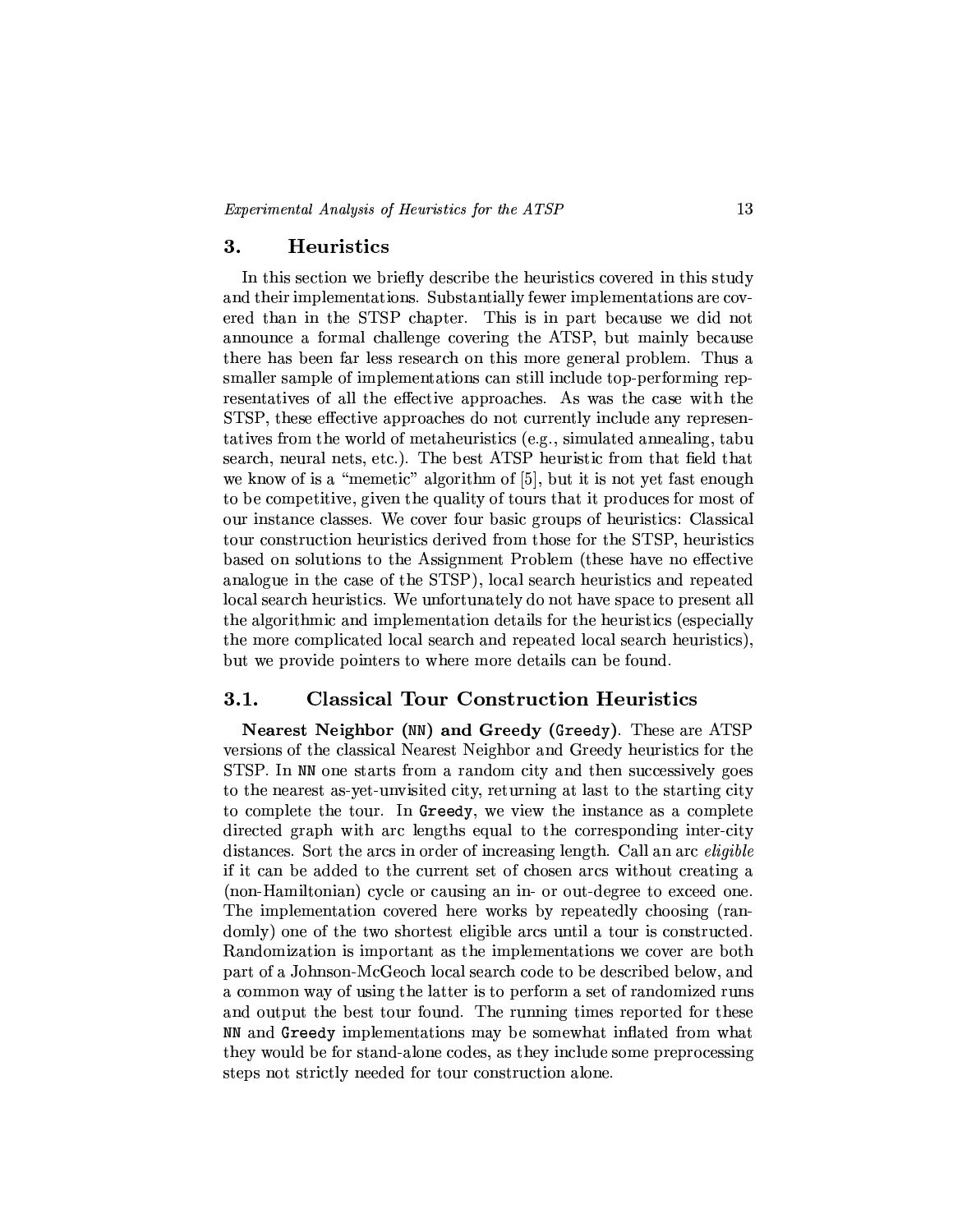## **Cycle Cover Heuristics**  $3.2.$

Recall from Section 2.1 that a solution to the Assignment Problem for the distance matrix of an ATSP instance corresponds to a minimum length cover of the cities by vertex-disjoint directed simple cycles. This section covers heuristics that solve such Assignment Problems as a subroutine. Analogous heuristics for the STSP are not particularly effective, but one might hope for better results in the case of the ATSP, especially for those instances classes with a small gap between the AP bound and the optimal tour length.

Cycle Patching, Two Largest Cycle Variant (Patch). This heuristic computes the minimum cycle cover for the full instance and then patches the cycles together into a tour using a heuristic analyzed by Karp and Steele in [21]: Repeatedly select the two cycles containing the most cities and combine them into the shortest overall cycle that can be constructed by breaking one arc in each cycle and linking together the two resulting directed paths. The running time for this heuristic is typically dominated by the time needed to construct the initial cycle cover. Patch provides better results than related variants, such as repeatedly patching together the two *shortest* cycles. The implementation for which we report results is due to Zhang.

**Repeated Assignment (RA).** This heuristic was originally studied by Frieze, Galbiati, and Maffioli in [11] and currently has the best proven worst-case performance guarantee of any polynomial-time ATSP heuristic (assuming the triangle inequality holds): Its tour lengths are at most  $\log_2 N$  times the optimal tour length. This is not impressive in comparison to the  $3/2$  guarantee for the Christofides heuristic for the symmetric case, but nothing better has been found in two decades. The heuristic works by constructing a minimum cycle cover and then repeating the following until a connected graph is obtained. For each connected component of the current graph, select a representative vertex. Then compute a minimum cycle cover for the subgraph induced by these chosen vertices and add that to the current graph. A connected graph will be obtained before one has constructed more than  $\log_2 N$  cycle covers, and each cycle cover can be no longer than the optimal ATSP tour which is itself a cycle cover. Thus the total arc length for the connected graph is at most  $log_2 N$  times the length of the optimal tour. Note also that it must be strongly connected and all vertices must have in-degree equal to out-degree. Thus it is Eulerian, and if one constructs an Euler tour and follows it, shortcutting past any vertex previously encountered, one obtains an ATSP tour that by the triangle inequality can be no longer than the total arc length of the graph. We report on a Johnson-McGeoch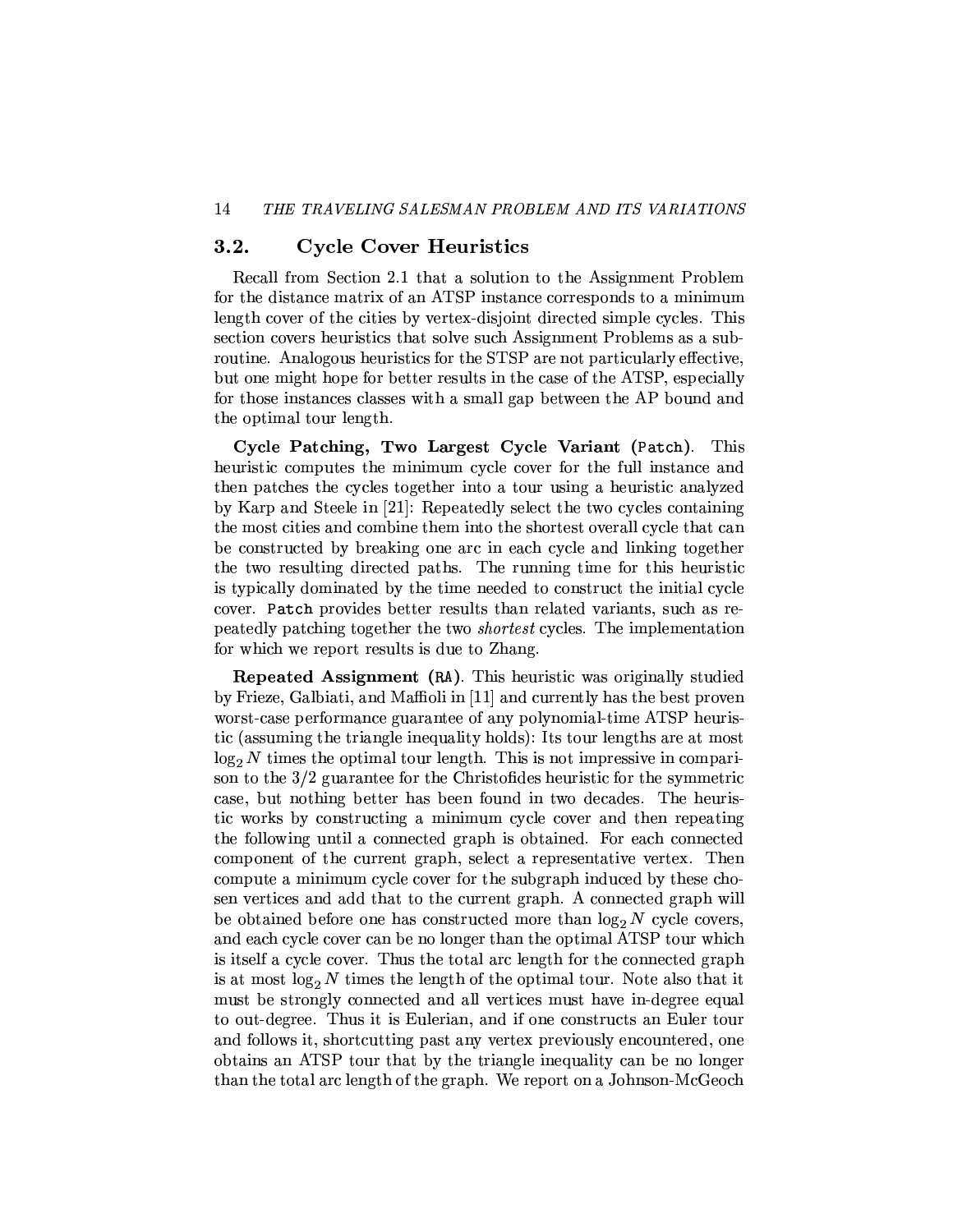implementation that in addition uses heuristics to find good choices of representatives and performs "greedy" shortcutting as described in relation to the Christofides heuristic in Chapter 9. The combination of these measures yields substantial improvements in tour length with a negligible increase in running time, as reported in [10] (which called this enhanced version of the heuristic "RA+").

Contract or Patch (COP). This heuristic, as proposed by Glover, Gutin, Yeo, and Zverovich in [13] and refined by Gutin and Zverovich in [14], again begins by constructing a minimum length cycle cover. We then execute the following loop:

- 1. While the current cycle cover contains more than a single cycle and at least one cycle with fewer than t cities (short cycle):
	- (1.1) Delete the longest arc in each short cycle and "contract" the resulting path into a single composite city whose out-arcs corresponds to the out-arcs of the path's head and whose in-arcs correspond to the in-arcs of the path's tail.
	- (1.2) Compute a minimum length cycle cover from the resulting contracted graph.
- 2. Recursively expand the composite cities in the final cycle cover to obtain a cycle cover for the original instance.
- 3. Patch the cycle cover as in Patch.

The dependence of the performance of COP on the value of  $t$  was studied by Gutin and Zverovich in [14], who recommended setting  $t = 3$ , in which case only cycles of length two are contracted. The results presented here were obtained using their implementation with this choice of  $t$ .

**Zhang's Heuristic (Zhang).** Zhang's heuristic [31] works by truncating the computations of an AP-based branch-and-bound optimization algorithm that uses depth first search as its exploration strategy. We start by computing a minimum length cycle cover  $M_0$  and determining an initial *champion* tour by patching as in Patch. If this tour is no longer than  $M_0$  (for instance if  $M_0$  was itself a tour), we halt and return it. Otherwise, call  $M_0$  the initial *incumbent* cycle cover, and let  $I_0$ , the set of *included* arcs, and  $X_0$ , the set of excluded arcs, be initially empty. The variant we cover in this chapter proceeds as follows.

Inductively, the incumbent cycle cover  $M_i$  is the minimum length cycle cover that contains all arcs from  $I_i$  and none of the arcs from  $X_i$ , and we assume that  $M_i$  is shorter than the current champion tour and is not itself a tour. Let  $C = \{e_1, e_2, \ldots, e_k\}$  be a cycle in  $M_i$  that contains a minimum number of free arcs (arcs not in  $I_i$ ). As pointed out in [9], there are  $k$  distinct ways of breaking this cycle: We can force the deletion of  $e_1$ , retain  $e_1$  and force the deletion of  $e_2$ , retain  $e_1$  and  $e_2$  and force the deletion of  $e_3$ , etc. We solve a new assignment problem for each of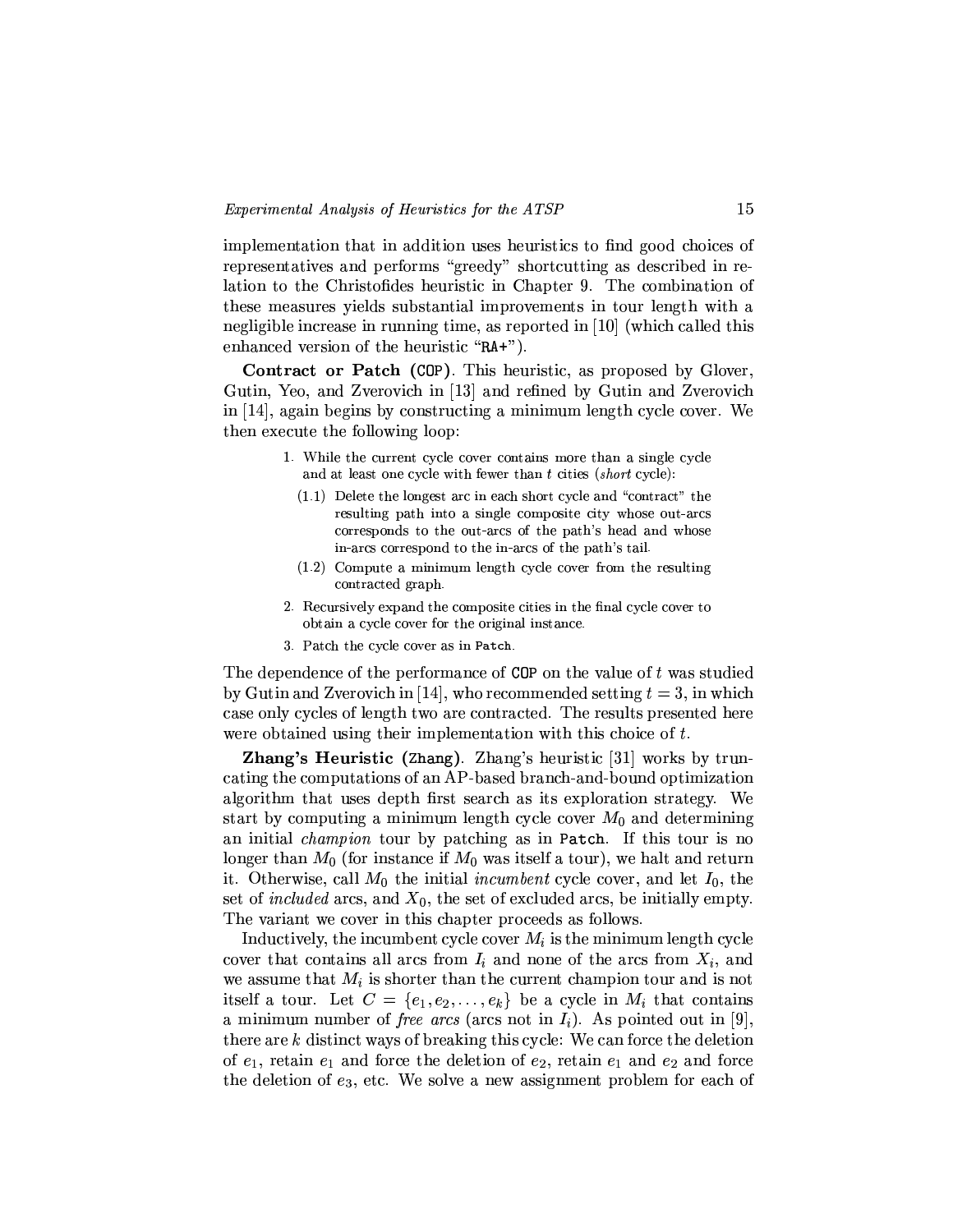these possibilities that is not forbidden by the requirement that all arcs in  $I_i$  be included. In particular, for all  $h, 1 \leq h \leq k$ , such that  $e_h$  is not in  $I_i$ , we construct a minimum cycle cover that includes all the arcs in  $I_i \cup \{e_j : 1 \leq j < h\}$  and includes none of the arcs in  $X_i \cup \{e_h\}$ . (The exclusion of the arcs in this latter set is forced by adjusting their lengths to a value exceeding the initial champion tour length.) If we retain the data structures used in the construction of  $M_i$  each new minimum cycle cover can be computed using only one augmenting path computation.

Let us call the resulting cycle covers the *children* of  $M_i$ . Call a child *viable* if its length is less than the current champion tour. If any of the viable children is a tour and is better than the current champion, we replace the champion by the best of these (which in turn will cause the set of viable children to shrink, since now none of the other children that are tours will be viable). If at this point there is no viable child, we halt and return the best tour seen so far. Otherwise, we let the new incumbent  $M_{i+1}$  be a viable child of minimum length. We then patch  $M_{i+1}$  and if the result is better than the current champion tour, update the latter. Then we update  $I_i$  and  $X_i$  to reflect the sets of included and excluded arcs specified in the construction of  $M_{i+1}$  and continue. This process must terminate after at most  $N^2$  phases, since each phase adds at least one new arc to  $I_i \cup X_i$ , and so we must eventually either construct a tour or obtain a graph in which no cycle cover is shorter than the current champion tour.

The results reported here were obtained using Zhang's implementation. In [10], which called the above heuristic "ZHANG1," several variants were also considered. The most interesting of these, ZHANG2, differs from the above in that in each phase all viable children are patched to tours to see if a new champion can be produced. As reported there, this variant produces marginally better tours than does ZHANG1, but at a typical cost of roughly doubling the running time.

#### $3.3.$ **Local Search**

Local search heuristics are typically defined in terms of a *neighborhood* structure, where tour B is a neighbor of tour A if it can be obtained from A by a specific type of perturbation or move. The standard local search heuristic uses a tour construction heuristic to generate an initial tour and then repeatedly looks for an improving move and, if it finds one, performs it to obtain a new and better tour. This process continues until no such move exists (or none can be found by the particular search process employed by the heuristic). We cover two local search heuristics.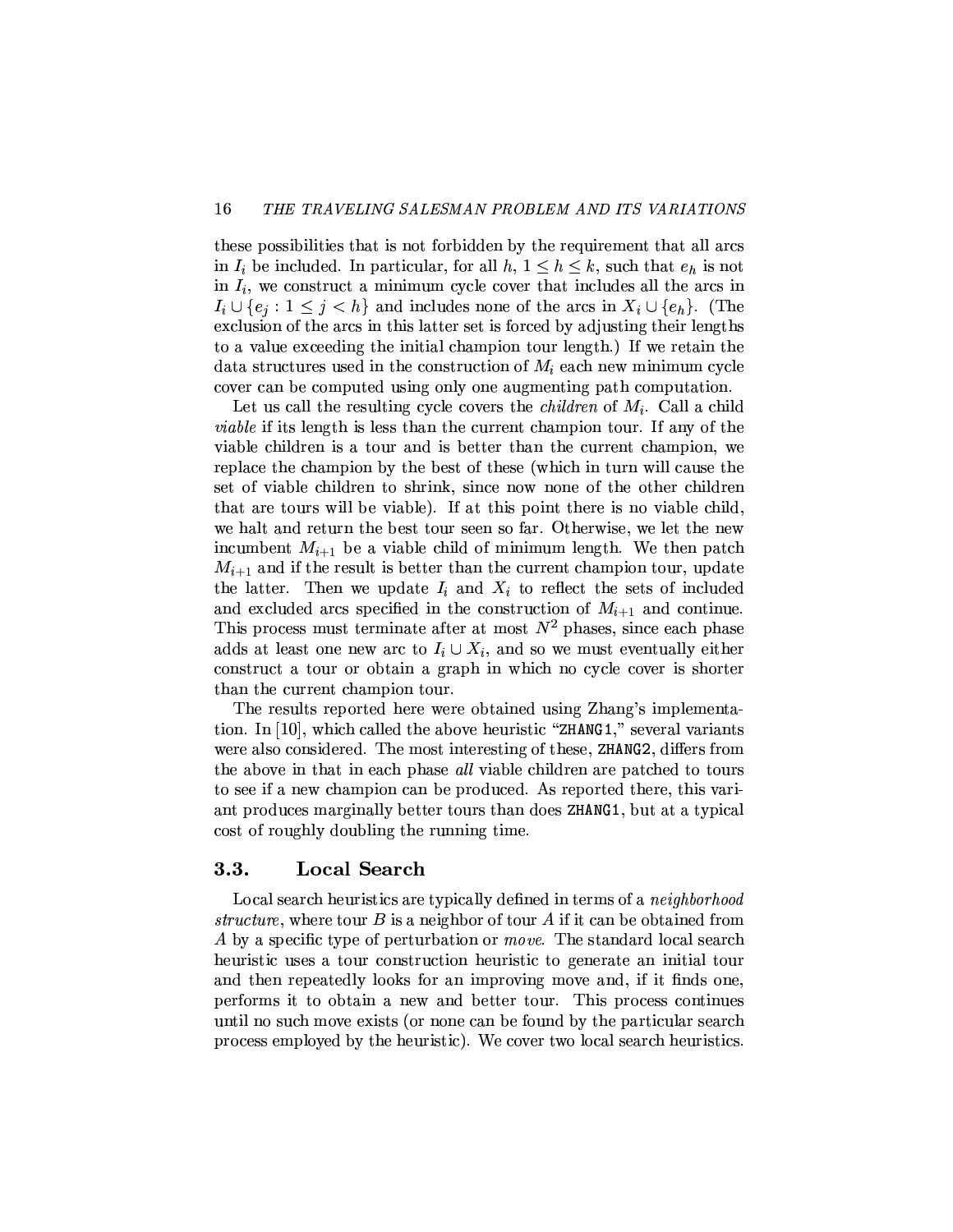3-Opt (3opt). In this heuristic, the neighborhood consists of all tours that can be obtained by deleting three arcs and permuting the three resulting paths. In contrast to the STSP version of 3opt, we do not consider moves in which any of the three paths is reversed. Reversing a path potentially changes the lengths of all the arcs in the path, and hence is much more expensive to evaluate than in the symmetric case. We present results for a Johnson-McGeoch implementation of 3-Opt that generates its starting tours using NN and employs many of the speedup tricks exploited by their implementation of symmetric 3opt. For details on these, see Chapter 9 and [18].

**Kanellakis-Papadimitriou** (KP). This heuristic, invented by Kanellakis and Papadimitriou in [20], attempts to mimic the Lin-Kernighan heuristic for the STSP [24], subject to the constraint that it does not reverse any tour segments. (The symmetric version of Lin-Kernighan is discussed in more detail in Chapters 8 and 9.) KP consists of two alternating search processes. The first process is a variable-depth search that tries to find an improving  $k$ -opt move (breaking  $k$  arcs and permuting the resulting k segments) for some odd  $k \geq 3$  by a constrained sequential search procedure modeled on that in Lin-Kernighan. The second process is a search for an improving, non-sequential "double-bridge" 4-Opt move. In such a move, if  $(a, b, c, d)$  is the original ordering of the four tour segments formed by deleting four edges, the new tour contains them in the order  $(b, a, d, c)$ , without reversals. The implementation on which we report here is that of Johnson and McGeoch described in [10] and called KP4 there. The details are too complicated to go into here. Suffice it to say that many of the same speedup tricks as used in the Johnson-McGeoch implementation of Lin-Kernighan (see Chapter 9) are incorporated, and in the 4-Opt phase the *best* 4-Opt move is found using a dynamic programming approach suggested by [12] that takes only  $\Theta(N^2)$  time.

## 3.4. **Repeated Local Search Heuristics**

Each of the heuristics in the previous section can be used as the engine for an "iterated" (or "chained") local search procedure that obtains significantly better tours, as originally proposed by [25]. (Other ways of improving on basic local search heuristics, such as the dynamic programming approach of [3], do not seem to be as effective here, although hybrids of this approach with iteration might be worth further study.) In an iterated procedure, one starts by running the basic heuristic once to obtain an initial champion tour. Then one repeats the following process some predetermined number of times: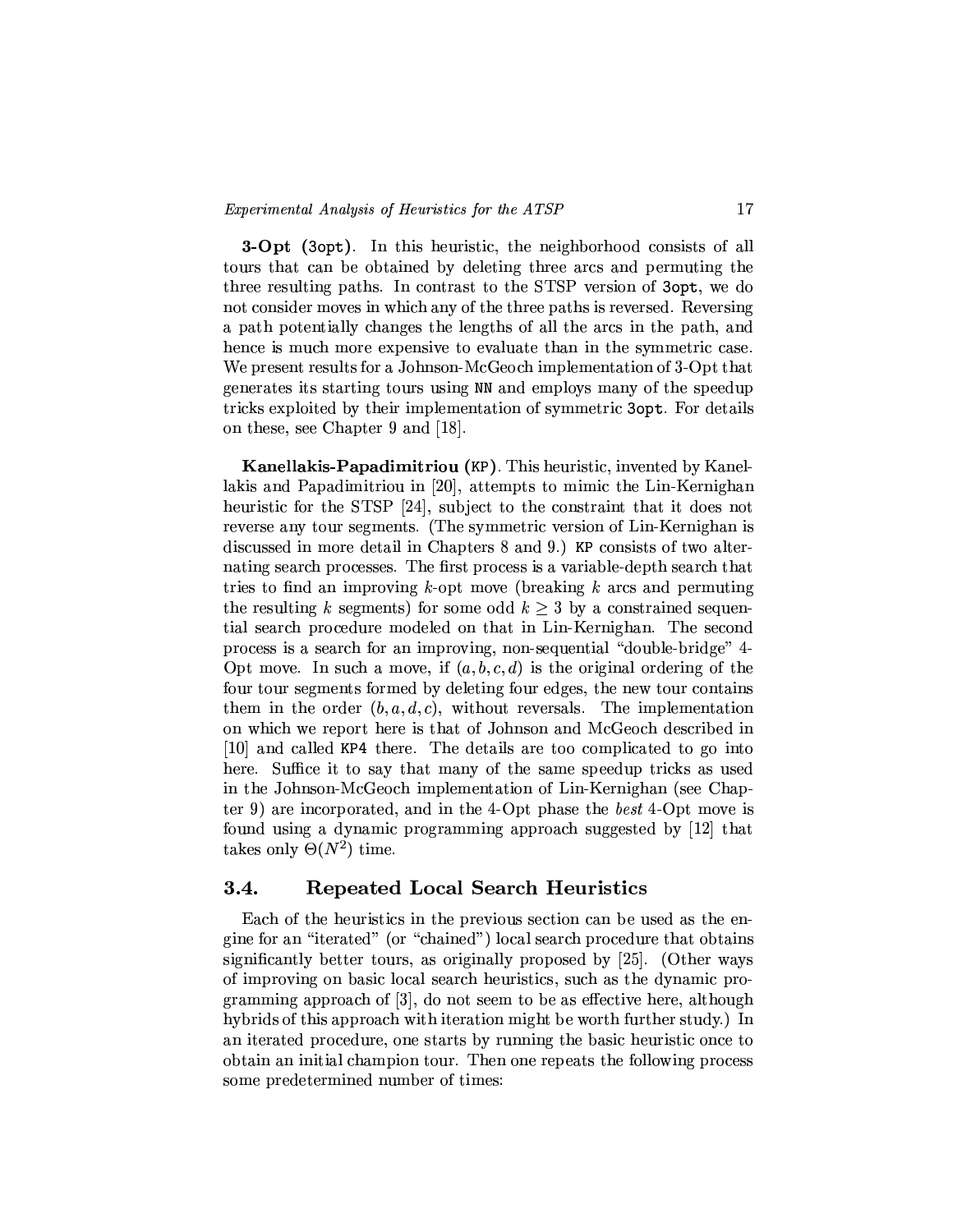Apply a random double-bridge 4-Opt move to the current champion to obtain a new (and presumably worse) tour. Use this new tour as the starting tour for another run of the heuristic. If the resulting tour is better than the current champion, declare it to be the new champion.

If one is using the "don't-look bit" speedup trick of Bentley [4] in the basic local search heuristic, the fact that a double-bridge move changes the neighbors of only 8 cities can be exploited to obtain further speedups, as described in Chapter 9. All the iterated local search heuristics on which we report here use unbiased random double-bridge moves to perturb the tour, although better results might be obtainable if one biases the choice toward better moves, as is done for example in [1] for the STSP. In this chapter we present results for three iterated local search heuristics plus one additional heuristic that uses a different repetition mechanism.

Iterated 3-Opt (I3opt). A Johnson-McGeoch implementation that performs  $10N$  iterations, where N is the number of cities.

**Iterated Kanellakis-Papadimitriou** (IKP). A Johnson-McGeoch implementation that performs N iterations. The basic local search heuristic used is a variant on KP that searches more broadly in the variable-depth search phase. This was called IKP4F in [10].

**Iterated HyperOpt** (Ihyper-k). This heuristic uses for its basic local search heuristic an asymmetric variant on the HyperOpt heuristic for the STSP introduced by Burke, Cowling, and Keuthen in [6] and described in Chapter 9. The HyperOpt neighborhood with parameter  $k$ is a restricted version of  $2k$ -Opt. In the variant used here and described more fully in [7], this neighborhood is augmented with (non-reversing) 3-Opt moves. Although that paper talks about using a "Variable Neighborhood Search" version of the above iteration process, the results we report are for an implementation from the authors that uses the standard double-bridge perturbation and performs  $N$  iterations. There is one added detail however: whenever a new champion tour is found in an iteration, the implementation attempts to improve it using 2-Opt moves. A 2-Opt move involves the reversal of a tour segment, so as remarked above this is expensive, but it does here yield a slight improvement in tour length for the near-symmetric instances. We report on the results for Ihyper-3. The tours found by Ihyper-4 are slightly better on average, but the running times are  $2-10$  times longer.

Helsgaun's Heuristic (Helsgaun). This heuristic successfully applies the same sort of trick we used to compute Held-Karp bounds and optimal tour lengths for ATSP instances using Concorde: the ATSP instance is transformed into an equivalent STSP instances and then an STSP code is applied, in this case the repeated search version of Helsgaun's heuristic [17] as described in Chapter 9. The transformation used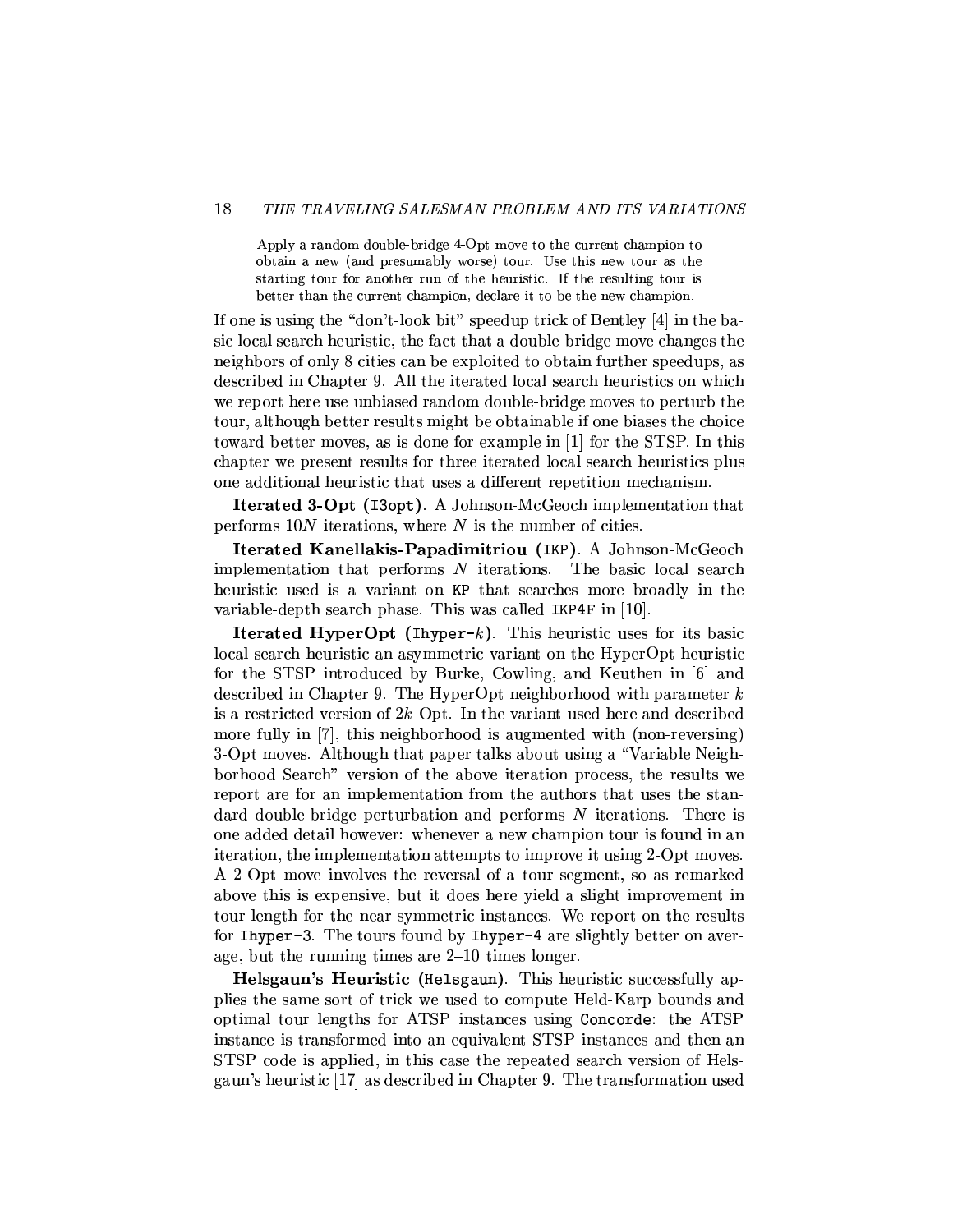is somewhat simpler than the one used for Concorde. Here we replace each city  $c_i$  by a pair of cities  $c_i^+$  and  $c_i^-$ , and set  $d(c_i^+, c_j^-) = d(c_i, c_j)$ and  $d(c_i^+, c_i^-) = d(c_j, c_i)$ . In addition we set  $d(c_i^-, c_i^+)$  to  $-\infty$  and all the remaining distances to  $+\infty$ , where  $\infty$  is a sufficiently large number that all arcs with length  $-\infty$  must be included in the tour and none of the arcs with length  $+\infty$  can be used. (This transformation doesn't work for Concorde because Concorde has trouble with large negative arc lengths and currently has no other facility for forcing arcs into the tour.)

The results we report are for version LKH-1.1 of Helsgaun's code, with N iterations, called Helsgaun [N] in Chapter 9. (A significant number of iterations is needed just to get all the required arcs into the tour, so one *must* use the iterated version of **Helsgaun** heuristic.) In Helsgaun's approach, the starting tours for iterations after the first are not generated by double-bridge perturbations. Instead we run a full tour construction heuristic that biases its choices based on the arcs in the best tours seen so far. Note that since the ATSP to STSP transformation constructs an instance with  $2N$  cities, the actual number of iterations is  $2N$ .

#### 4. Results

In this section we summarize the results for the heuristics and instance classes describe above. We begin in Section 4.1 by using the two symmetric instance classes (rect and smat) to illuminate the question of how much more powerful symmetric codes can be than asymmetric ones. This is further examined in Section 4.2, which displays the best tour quality obtainable by any of our heuristics within given time bounds and compares this with what is possible in the symmetric case.

We then consider the relative advantages of the various heuristics. Section 4.3 looks at those heuristics that appear to be consistently fast (NN, Greedy, and 3opt) and compares their performance. Section 4.4 considers the four heuristics based on the computation of minimum cycle covers. Section 4.5 then considers the remaining local and repeated local search heuristics KP, Ihyper-3, I3opt, IKP, and Helsgaun.

The final three "results" sections provide more detailed comparisons between heuristics. Section 4.6 gives a class-by-class comparison, presenting tables for each of the asymmetric classes ranking all the heuristics in the study. Section 4.7 compares the heuristics according to various robustness metrics. Section 4.8 then discusses the lessons learned from the experiments on our random instance classes and sees how well they apply to our testbed of real world instances.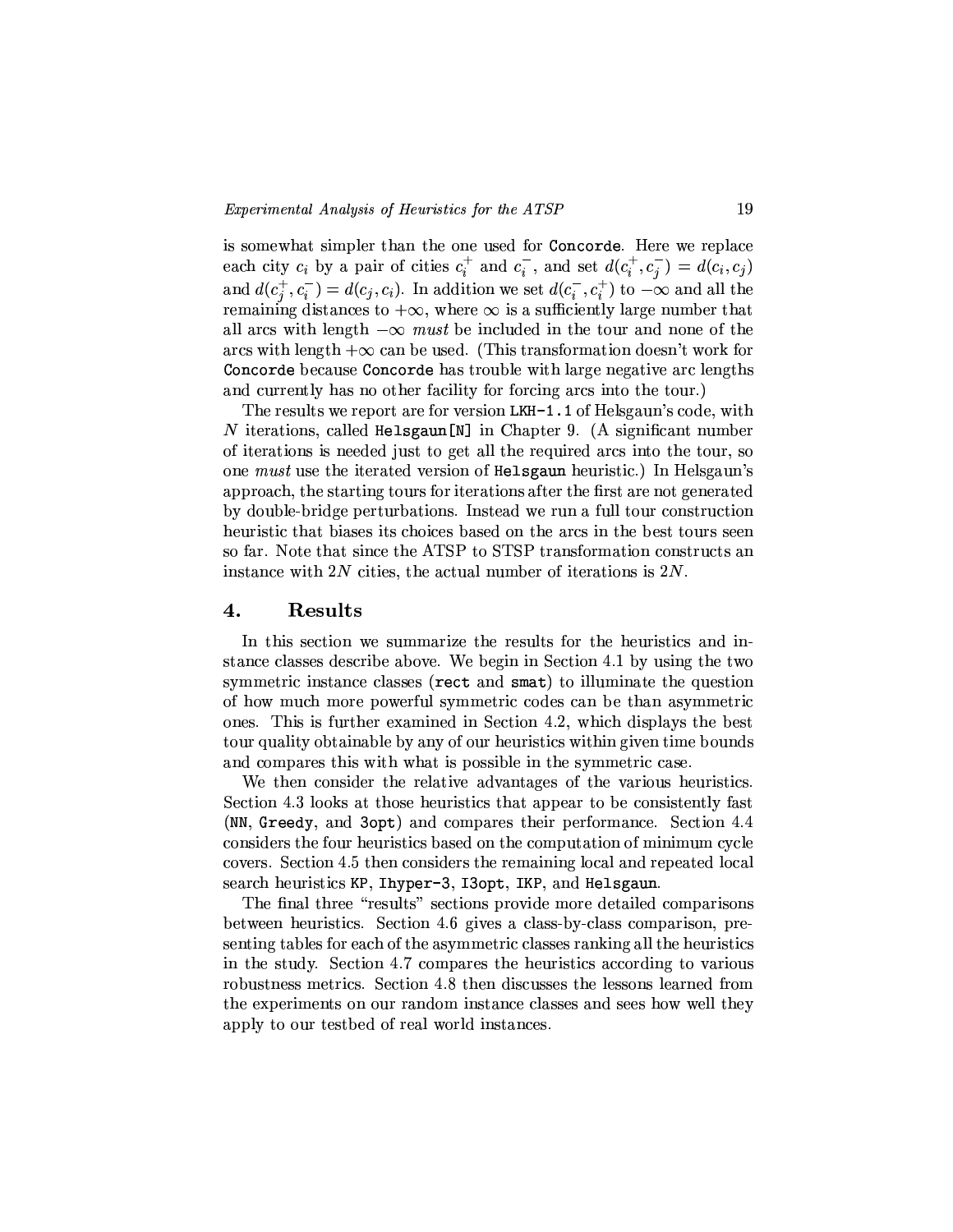## **Symmetric Instances and Codes** 4.1.

In this section we illustrate our claim that ATSP heuristics are in a sense less powerful than STSP heuristics. We have already seen that they are more limited, for instance by the fact that moves involving the reversal of a tour segment are typically too expensive to evaluate. We see how this translates into performance by looking at pairs of related ATSP/STSP heuristics and comparing their results on our two classes of symmetric instances (rect and smat). See Table 1.4.

The only heuristic that appears to be as powerful in its asymmetric form as in its symmetric form is Nearest Neighbor (NN). This is not surprising, given that for any given starting city it will construct the same tour in either case. Differences in running time come from the differences in input representation. In contrast, our other tour construction heuristic, the Greedy heuristic, completely falls apart in the asymmetric case. This is because two paths that will eventually be merged by the symmetric Greedy heuristic may be constructed with inconsistent orientations by the asymmetric Greedy heuristic and hence be unmergeable.

The results for the remaining local search and repeated local search pairs all show an advantage in tour quality for the symmetric members of each pair, reflecting the richer neighborhoods that they search. Note that this is true in the KP versus Lin-Kernighan comparison, even though the KP implementations includes a double-bridge 4-Opt phase absent from the LK implementation. Note also that the ATSP variants on repeated local search pay a substantial running time penalty (far greater than the simple difference attributable to the larger size of the asymmetric instance representation).

## 4.2. **Asymmetric State of the Art**

In this section we further address the differences in the states of the art for the STSP and ATSP by examining what can be accomplished within given time thresholds, assuming we can choose the most appropriate heuristic for each instance class and number of cities. See Table 1.5, which for  $N = 316$ , 1,000, and 3,162 and appropriate time thresholds reports the best average excess over the HK bound obtainable in normalized time less than that threshold and the heuristic that obtains it. For space reasons, we do not list results for our 100-city instances. We note, however, that for all nine classes Helsgaun's average running time on 100-city instances is 2 seconds or less and it never averages more than .1% above optimal. More detailed results on the tradeoffs for each class can be found in the tables of Section 4.6.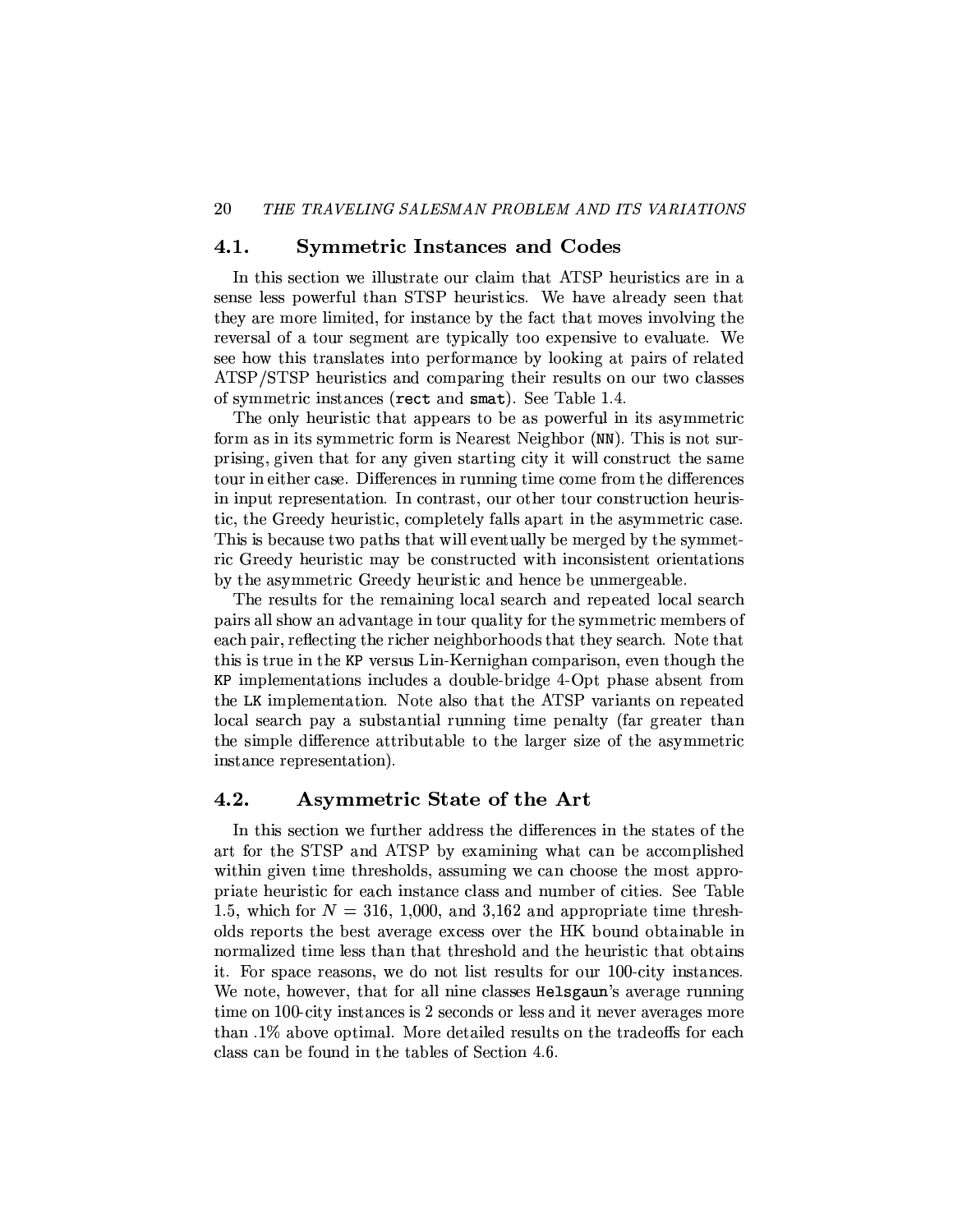|              |        | Percent above HK |        |         |      | Time in Seconds |           |          |
|--------------|--------|------------------|--------|---------|------|-----------------|-----------|----------|
| Heuristic    | 100    | 316              | 1000   | 3162    | 100  | 316             | 1000      | 3162     |
| $NN-S$       | 26.39  | 27.35            | 26.07  | 26.68   | .00  | .01             | $\cdot 0$ | $\theta$ |
| NN-A         | 26.39  | 27.51            | 26.11  | 26.55   | .04  | .26             | 1.9       | 22       |
| Greedy-S     | 18.72  | 1935             | 17.91  | 16.46   | .01  | .01             | $\cdot$   | $\theta$ |
| Greedy-A     | 153.78 | 292 21           | 547.94 | 1005.68 | .04  | .27             | 1.9       | 22       |
| 3opt-S       | 2.81   | 2.86             | 2.88   | 3.25    | .04  | .12             | $\cdot$   | $\theta$ |
| $3$ opt- $A$ | 7.89   | 8.30             | 8.37   | 8.76    | .22  | 1.82            | 5.9       | 22       |
| I3opt-S      | .86    | .94              | 1.11   | 1.29    | .41  | 1.34            | 4.1       | 18       |
| $I3opt-A$    | 2.02   | 2.57             | 2.66   | 3.09    | .44  | 2.19            | 11.4      | 124      |
| LK-S         | 1.32   | 1.55             | 1.77   | 1.92    | .05  | .14             | .3        | $\Omega$ |
| $KP-A$       | 5.11   | 5.06             | 5.00   | 5.17    | .04  | -31             | 2.0       | 23       |
| $I3opt-S$    | .86    | -94              | 1.11   | 1.29    | .41  | 1.34            | 4.1       | 18       |
| $I3opt-A$    | 2.02   | 2.57             | 2.66   | 3.09    | .44  | 2.19            | 11.4      | 124      |
| Hgaun-S      | .68    | .67              | .69    | -62     | .47  | 4.67            | 55.0      | 887      |
| Hgaun-A      | .68    | 1.00             | 1.62   | 2.35    | 2.00 | 21.50           | 247.3     | 6244     |

rect

 $smat$ 

|              |        |         | Percent above HK |          |      | Time in Seconds |       |      |
|--------------|--------|---------|------------------|----------|------|-----------------|-------|------|
| Heuristic    | 100    | 316     | 1000             | 3162     | 100  | 316             | 1000  | 3162 |
| $NN-S$       | 139.28 | 180.75  | 235.51           | 298.05   | .02  | .13             | 1.0   | 12   |
| NN-A         | 139.28 | 181.18  | 233.10           | 307.11   | 03   | .26             | 1.9   | 21   |
| Greedy-S     | 103.48 | 136.78  | 177.17           | 213.90   | .02  | $.16\,$         | 1.0   | 12   |
| Greedy-A     | 653.13 | 1842.80 | 5396.52          | 12073.47 | .03  | -31             | 1.9   | 21   |
| $3$ opt- $S$ | 11.38  | 19.18   | 31.29            | 46.59    | .11  | 1.03            | 3.1   | 12   |
| $3$ opt- $A$ | 32.36  | 44.31   | 61.69            | 85.58    | .19  | 1.76            | 5.8   | 21   |
| $I3opt-S$    | 1.21   | 3.18    | 6.34             | 10.83    | .45  | 1.84            | 7.8   | 58   |
| $I3opt-A$    | 8.43   | 15.57   | 25.55            | 39.84    | -50  | 2.63            | 14.0  | 121  |
| $LK-S$       | 1.72   | 2.22    | 3.43             | 4.68     | .12  | .97             | 4.2   | 12   |
| $KP - A$     | 10.59  | 11.50   | 13.13            | 15.31    | .04  | -36             | 2.2   | 26   |
| Hgaun-S      | .10    | .04     | .01              | .00.     | 27   | 1.94            | 13.8  | 302  |
| Hgaun-A      | .88    | 2.16    | 3.78             | 5.72     | 1.40 | 16.45           | 180.9 | 4756 |

Table 1.4. Tour quality and normalized times for corresponding symmetric (-S) and asymmetric (-A) codes. Hgaun is an abbreviation for Helsgaun. LK is the Johnson-McGeoch implementation of (symmetric) Lin-Kernighan covered in Chapter 9.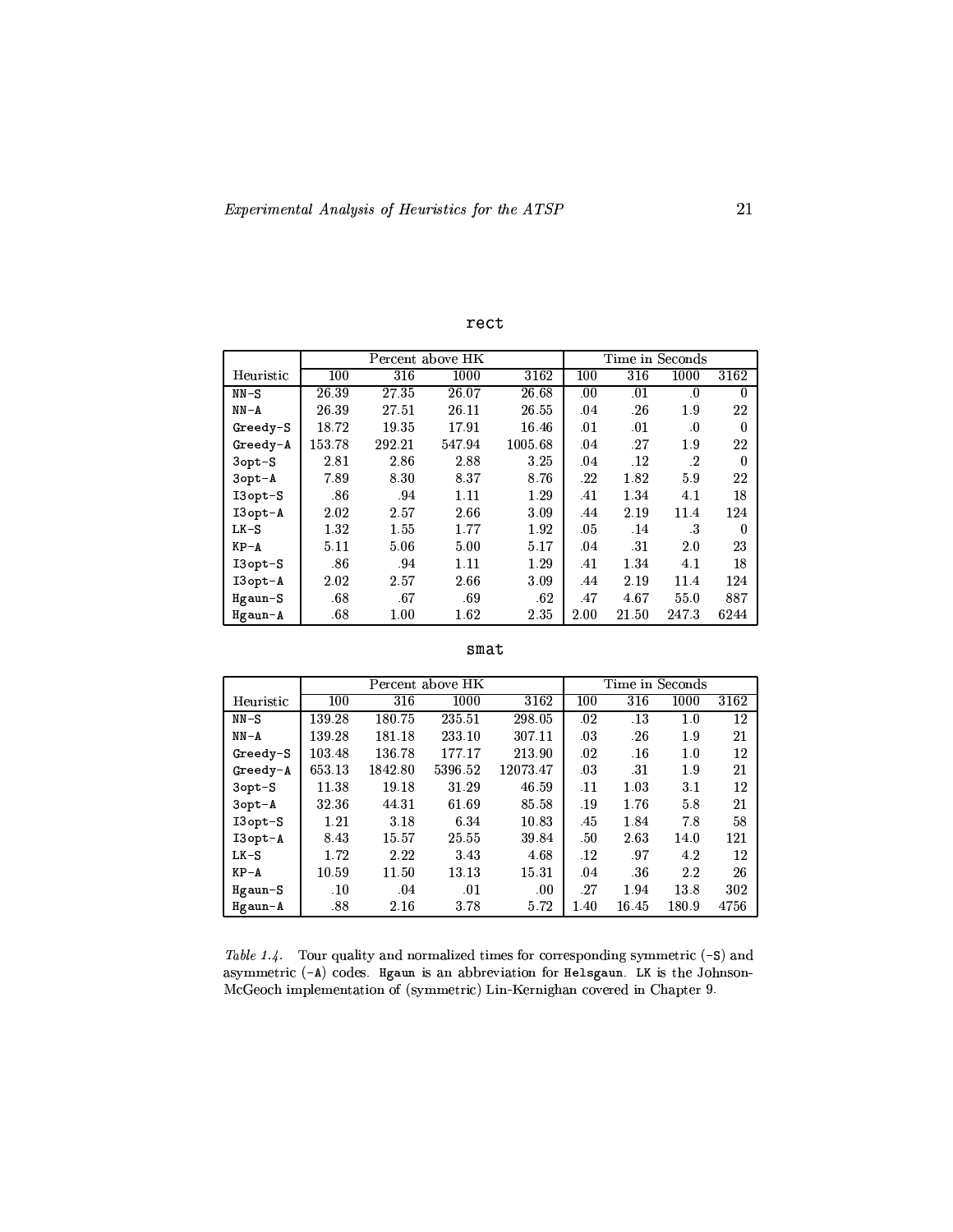Note that almost all our heuristics are represented in the table for some combination of class and  $N$ . Only Greedy, RA, and Ihyper-3 are missing, and the latter would have made it into the table for rutilum and  $N \geq 1,000$  had we chosen slightly different thresholds. Thus depending on the application and instance size, almost any of the heuristics we cover might be useful.

The tradeoffs between running time and tour quality are not as good as in the case of the STSP, however. We don't have the space here for a detailed comparison, but let us simply consider the behavior of the STSP heuristic Helsgaun [.1N] as discussed in Chapter 9. For the 1,000-city instances of all four classes discussed in that chapter, Helsgaun[.1N] averages within 1.05% of the HK bound in 12 seconds or less (normalized to the same target machine used in this chapter). Here that level of behavior can't be attained in 2 minutes for four of the classes and 10 minutes for three. For the 3,162-city instances, Helsgaun [.1N] averages within .87% of the HK bound in less than 2 minutes for each of the four STSP classes, whereas here that level of behavior cannot be attained in 3 hours for four of our nine classes. It would thus seem that at least some potential ATSP applications may be more difficult to handle than the current applications of the STSP. We will return to this question when we consider "real-world" instances in Section 4.8.

## 4.3. **Consistently Fast Heuristics**

In this section we consider our options if we need to obtain tours very quickly, i.e., within a small multiple of the time to read the instance. In the case of geometric instances of the STSP, this restriction was quite severe and only allowed us to use heuristics that did little more than sort. For the general ATSP, with its  $\Theta(N^2)$  instance size, much more sophisticated heuristics satisfy this restriction, at least asymptotically: not only tour construction heuristics like NN and Greedy, but even simple local optimization heuristics like 3opt. Table 1.6 presents the results for these three heuristics on our nine truly asymmetric instance classes, the classes ordered by increasing values of the gap between AP and HK bounds. In comparison, the time simply to read and store the distance matrix using standard  $C$  input/output routines is .02–.03 (normalized) seconds for  $N = 100$ , .14-.18 seconds for  $N = 316$ , .9-1.2 seconds for  $N = 1,000$ , and 10-14 seconds for  $N = 3,162$ , depending on the class. Observe that NN and Greedy typically use at most 2.5 times the read time, and although 3opt has higher multiples for small  $N$ , it appears to be settling asymptotically to a similar multiple. Also, for none of the three heuristics does running time vary markedly from class to class.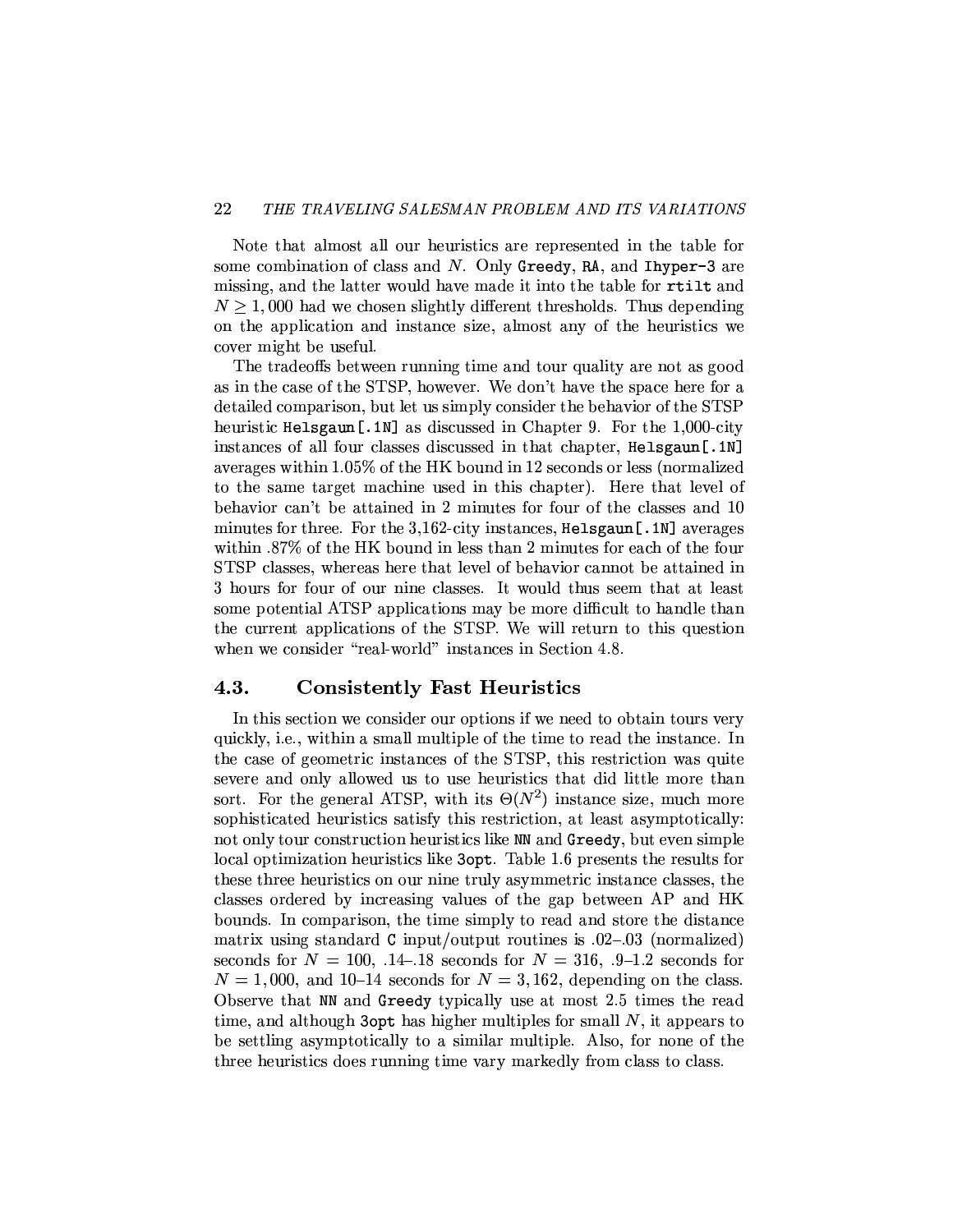| Class |       | $<$ 33 Seconds |         | $\overline{<}$ 2 Seconds | < 10 | seconds  |      | $<$ 30 seconds |
|-------|-------|----------------|---------|--------------------------|------|----------|------|----------------|
| tmat  | .01   | Zhang          | .01     | Zhang                    | .01  | Zhang    | .00. | Helsgaun       |
| amat  | 3.15  | COP            | $.16\,$ | Zhang                    | .08  | Helsgaun | .08  | Helsgaun       |
| shop  | 14.65 | NN             | .08     | Zhang                    | .08  | Zhang    | .02  | Helsgaun       |
| disk  | 1.13  | CDP            | -27     | Zhang                    | .06  | Helsgaun | .06  | Helsgaun       |
| super | 1.20  | COP            | .15     | IKP                      | .04  | Helsgaun | .04  | Helsgaun       |
| crane | 4.45  | ΚP             | 4.29    | Zhang                    | 1.79 | IKP      | 1.30 | Helsgaun       |
| coin  | 6.59  | ΚP             | 6.59    | КP                       | 2.99 | IKP      | 1.47 | Helsgaun       |
| stilt | 22.79 | Patch          | 8.79    | ΚP                       | 3.95 | I3opt    | 2.33 | Helsgaun       |
| rtilt | 18.91 | Patch          | 18.91   | Patch                    | 7.35 | ΚP       | 2.76 | Helsgaun       |

316 Cities

1000 Cities

| Class |       | $< 5$ Seconds |         | $<$ 30 Seconds |      | $<$ 2 Minutes |      | $<$ 10 Minutes |
|-------|-------|---------------|---------|----------------|------|---------------|------|----------------|
| tmat  | .00.  | Zhang         | .00     | Zhang          | .00  | Zhang         | .00. | Zhang          |
| amat  | 2.66  | COP           | 1.29    | IKP            | .03  | Helsgaun      | .03  | Helsgaun       |
| shop  | 13.29 | NN            | .03     | Helsgaun       | .03  | Helsgaun      | .01  | Helsgaun       |
| disk  | -88   | Patch         | $.02\,$ | Zhang          | .01  | Helsgaun      | .01  | Helsgaun       |
| super | 1.22  | COP           | -21     | Zhang          | .05  | Helsgaun      | .05  | Helsgaun       |
| crane | 4.78  | ΚP            | 1.27    | IKP            | 1.27 | IKP           | 1.02 | Helsgaun       |
| coin  | 6.15  | ΚP            | 2.66    | IKP            | 2.66 | IKP           | 1.61 | Helsgaun       |
| stilt | 8.80  | ΚP            | 4.31    | I3opt          | 4.31 | I3opt         | 2.61 | Helsgaun       |
| rtilt | 18.38 | Patch         | 8.33    | ΚP             | 8.33 | ΚP            | 1.50 | Helsgaun       |

3,162 Cities

| Class | $<$ 1 | minute | < 5  | minutes |      | $<$ 30 Minutes |      | $<$ 3 hours |
|-------|-------|--------|------|---------|------|----------------|------|-------------|
| tmat  | .00   | Zhang  | .00  | Zhang   | .00  | Zhang          | .00  | Zhang       |
| amat  | 1.01  | COP    | .04  | Zhang   | .04  | Zhang          | .03  | Helsgaun    |
| shop  | 10.88 | 3opt   | -24  | Patch   | .01  | Zhang          | .01  | Zhang       |
| disk  | 25.64 | 3opt   | .01  | Zhang   | .01  | Zhang          | .01  | Helsgaun    |
| super | 1.88  | I3opt  | -52  | IKP     | -43  | Zhang          | .13  | Helsgaun    |
| crane | 4.26  | ΚP     | 1.36 | IKP     | 1.36 | IKP            | .92  | Helsgaun    |
| coin  | 6.34  | ΚP     | 2.87 | IKP     | 2.87 | IKP            | 2.16 | Helsgaun    |
| stitt | 8.15  | ΚP     | 4.28 | I3opt   | 4.28 | I3opt          | 3.39 | Helsgaun    |
| rtilt | 19.83 | 3opt   | 9.68 | ΚP      | 9.68 | ΚP             | 2.76 | Helsgaun    |

Table 1.5. Best average percentage above the HK bound obtained within various normalized running time thresholds for the 316-, 1,000-, and 3162-city instances of the nine asymmetric classes.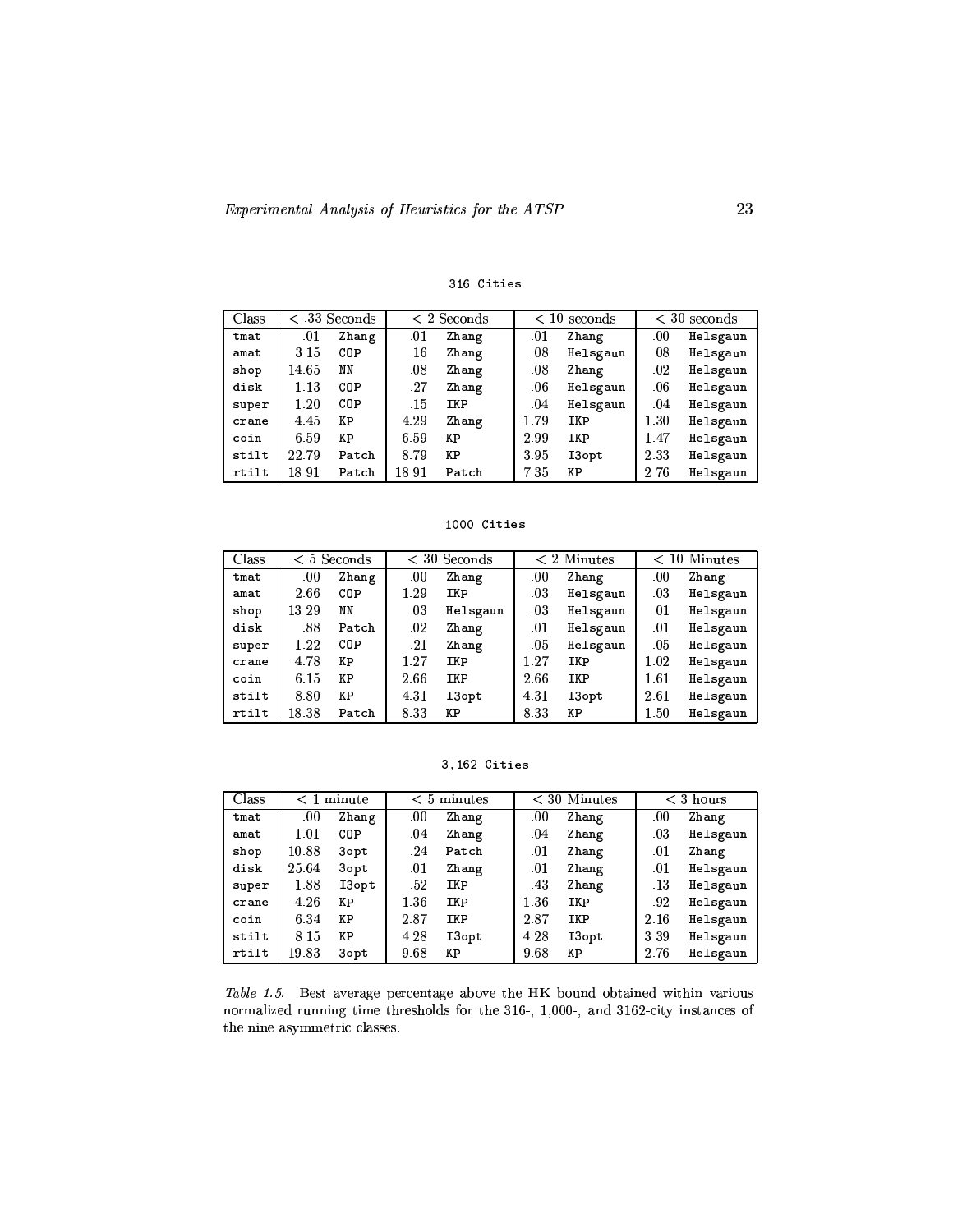As for tour quality, observe first that the Greedy heuristic continues to perform poorly, being significantly worse than NN on all but three classes (tmat and super, where it is better, and crane, where it is roughly equivalent). Moreover, on four classes (amat, disk, stilt, and rtilt) Greedy might be said to self-destruct, as the ratio of its tour length to the HK bound grows rapidly as  $N$  increases, whereas NN only self-destructs on two of these and actually improves as  $N$  gets larger on the other two (stilt and rtilt). Consequently, although symmetric Greedy typically outperforms symmetric NN, their roles are reversed in the asymmetric case. This is why the Johnson-McGeoch local search implementations for the ATSP use NN to generate their starting tours rather than Greedy, which was the default for their STSP implementations. Although for three of the asymmetric instances classes (tmat, super, and crane again) Greedy manages to provide more effective (although not necessarily shorter) starting tours than NN, it is not sufficiently robust to be used as a general-purpose starting tour generator.

Consider now 30pt. Note that the ratio of its overall running time to that for its tour generator NN declines from a factor of 6 or more when  $N \leq 316$  to little more than a factor of 1 when  $N = 3,162$ . On the other hand, the amount by which its average tour length improves over its NN starting tour also declines as N increases for all but two of the classes, those being the two classes where NN self-destructs (amat and disk). The improvements over NN do however remain significant, even for  $N = 3,162$ , although the amount of significance varies with class. 3 opt would thus be the heuristic of choice among these three unless high speed on small instances is a requirement. Indeed, as we shall see, it might well be a best overall choice in many situations, given that it averages within 27% of the HK bound in less than 30 seconds for all classes except the totally unstructured instances of amat.

Let us now consider the extent to which these results correlate with the abstract instance metrics in Tables 1.2 and 1.3. A first observation is that for none of the three heuristics is there much of a correlation with the gap between AP and HK bounds, which is less than 2% for the first five classes in the table and greater than 13% for the last three. Such correlations will not be evident until we consider the heuristics of the next section. On the other hand, the two classes where both NN and Greedy self-destruct are those with the biggest triangle inequality violations (amat and disk), and Greedy self-destructs on all but one of the four classes with the highest asymmetry metrics (amat, shop, stilt, and rtilt). Whether such possible correlations are meaningful can only be determined once we have a more extensive set of instance classes to study.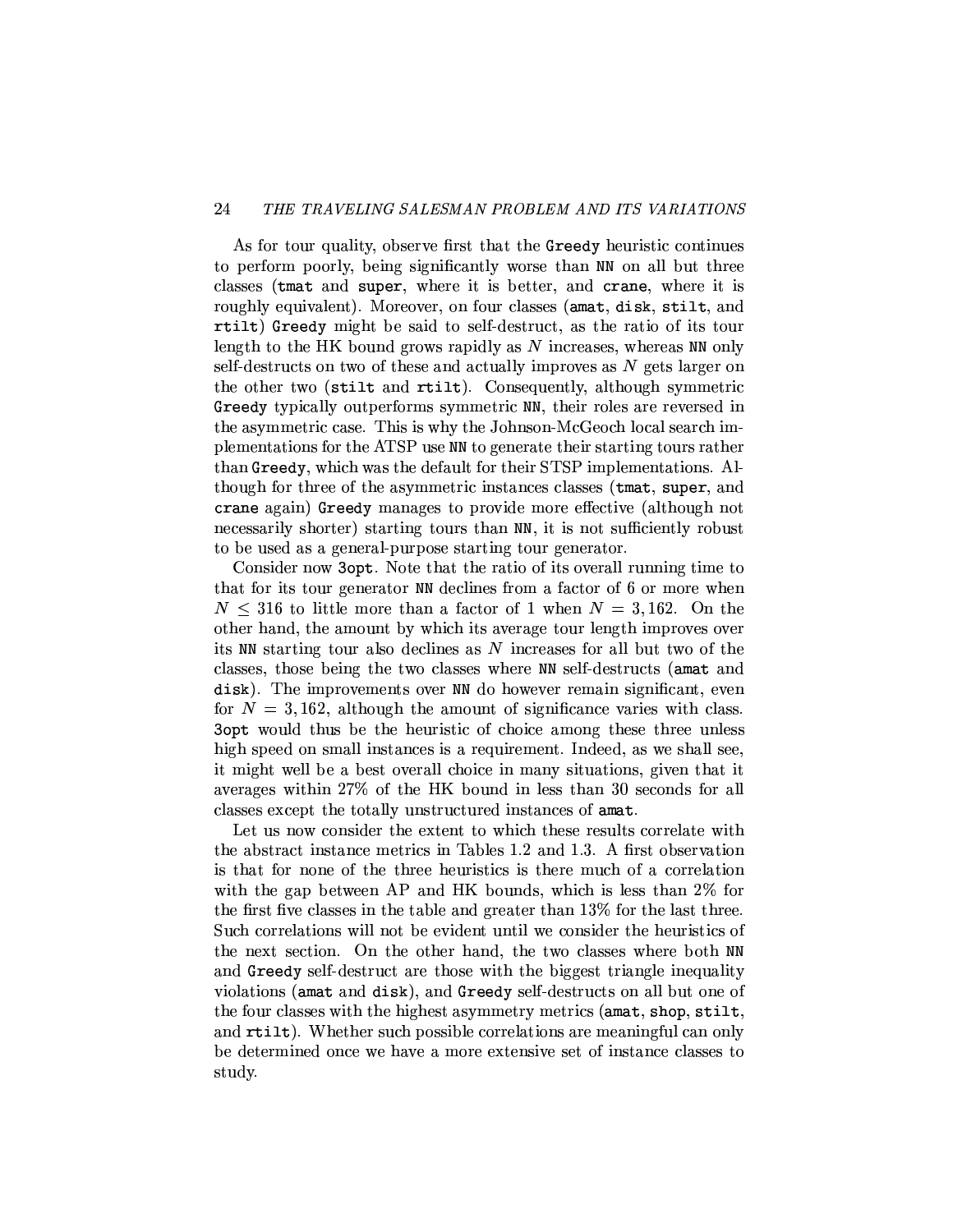|       |        |        | Percent above HK |         |     |     | Time in Seconds |      |
|-------|--------|--------|------------------|---------|-----|-----|-----------------|------|
| Class | 100    | 316    | 1000             | 3162    | 100 | 316 | 1000            | 3162 |
| tmat  | 31.23  | 29.04  | 26.53            | 26.25   | .03 | .26 | 1.7             | 20   |
| amat  | 243.09 | 362.86 | 418.56           | 695.29  | .04 | .27 | 1.9             | 21   |
| shop  | 49.34  | 56.07  | 61.55            | 66.29   | .03 | -26 | 2.1             | 40   |
| disk  | 188.82 | 307.14 | 625.76           | 1171.62 | .03 | .28 | 2.7             | 23   |
| super | 6.03   | 5.40   | 5.16             | 5.79    | .03 | .22 | 1.5             | 18   |
| crane | 41.86  | 44.09  | 39.70            | 41.60   | .03 | .27 | 1.9             | 21   |
| coin  | 48.73  | 46.76  | 42.33            | 35.94   | .04 | .24 | 1.7             | 20   |
| stilt | 106.25 | 143.89 | 178.34           | 215.84  | .04 | .28 | 19              | 23   |
| rtilt | 350.12 | 705.56 | 1290.63          | 2350.38 | .03 | .28 | 2.0             | 23   |

Greedy

 $\rm NN$ 

|       |        |        | Percent above HK |        |     |     | Time in Seconds |      |
|-------|--------|--------|------------------|--------|-----|-----|-----------------|------|
| Class | 100    | 316    | 1000             | 3162   | 100 | 316 | 1000            | 3162 |
| tmat  | 38.20  | 37.10  | 37.55            | 36.66  | .03 | -24 | 1.7             | 20   |
| amat  | 195.23 | 253.97 | 318.79           | 384.90 | .03 | .26 | 19              | 21   |
| shop  | 16.97  | 14.65  | 13.29            | 11.87  | .03 | -23 | 2.5             | 20   |
| disk  | 96.24  | 102.54 | 115.51           | 161.99 | .04 | .27 | 1.9             | 23   |
| super | 8.57   | 8.98   | 9.75             | 10.62  | .03 | .21 | 1.5             | 18   |
| crane | 40.72  | 41.66  | 43.88            | 43.18  | .03 | 26  | 19              | 21   |
| coin  | 26.08  | 26.71  | 26.80            | 25.60  | .03 | .23 | 1.7             | 20   |
| stilt | 30.31  | 30.56  | 27.62            | 24.79  | .03 | -30 | 1.9             | 22   |
| rtilt | 28.47  | 28.28  | 27.52            | 24.60  | .04 | .26 | 19              | 22   |

3opt

|       |       | Percent above HK |       |        |     |      | Time in Seconds |      |
|-------|-------|------------------|-------|--------|-----|------|-----------------|------|
| Class | 100   | 316              | 1000  | 3162   | 100 | 316  | 1000            | 3162 |
| tmat  | 6.44  | 9.59             | 12.66 | 16.20  | .19 | 1.71 | 55              | 20   |
| amat  | 39.23 | 58.57            | 83.77 | 112.08 | .19 | 1.75 | 5.8             | 21   |
| shop  | 3.02  | 7.25             | 10.22 | 10.88  | -23 | 1.78 | 5.6             | 21   |
| disk  | 12.11 | 16.96            | 20.85 | 25.64  | .19 | 1.82 | 6.1             | 23   |
| super | 3.12  | 4.30             | 5.90  | 7.94   | .15 | 1.43 | 4.8             | 18   |
| crane | 9.48  | 9.41             | 10.65 | 10.64  | .19 | 1.76 | 73              | 22   |
| coin  | 8.06  | 9.39             | 9.86  | 9.92   | .18 | 1.62 | 53              | 20   |
| stilt | 11.39 | 12.65            | 12.62 | 12.27  | .19 | 1.80 | 8.2             | 22   |
| rtilt | 10.04 | 13.09            | 18.00 | 19.83  | .19 | 2.05 | 6.6             | 23   |

Table 1.6. Tour quality and normalized running times for fast heuristics.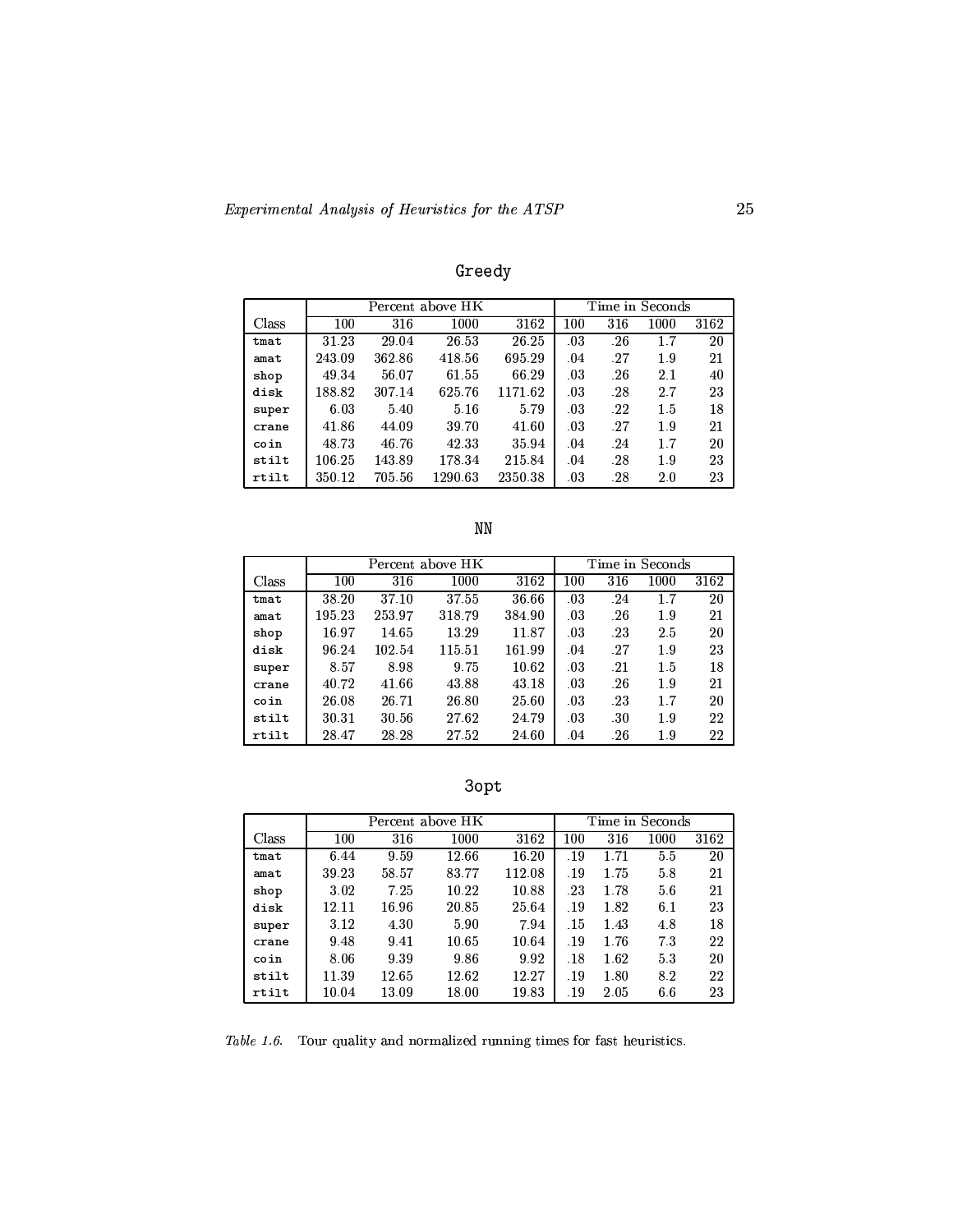### 4.4. **Cycle Cover Heuristics**

Table 1.7 presents the results for three of the four heuristics of Section 3.2: the simple Cycle Patching heuristic (Patch), the Contract-or-Patch heuristic (COP), and Zhang's heuristic (Zhang). We omit the Repeated Assignment heuristic (RA) as for every class it finds worse tours and takes more time than Patch, despite the fact that it is the only polynomialtime heuristic known to have a reasonable worst-case guarantee for instances obeying the triangle inequality. (Its domination by Patch is shown in the class-based summary tables of Section 4.6.)

Note that for all three heuristics in the table, there is a strong correlation between good average tour length and the gap between the HK and AP bounds. (Once again, the classes in the table are ordered by increasing gap.) The only exceptions are the **amat** class, whose lack of structure appears to cause trouble for Patch and COP on the smaller instances, and the  $N = 100$  entry for disk. Note, however, that for  $N = 100$  disk has a bigger average gap than super. All three heuristics find better tours than does 30pt on the first five classes and the larger instances of the sixth, while Patch and COP are worse than 3opt on the last three classes. Zhang, although better than 30pt on one of the last three classes (rtilt), has a running time that is over 400 times longer.

The running times for all three cycle cover heuristics are highly dependent on instance class. For PATCH and to a lesser extent COP, this primarily reflects the fact that the Assignment Problem code used as a subroutine has substantially larger running times for some instance classes than others. See Table 1.8, which gives the normalized running times for the Assignment Problem codes used by COP and by Patch (and by Zhang). Note first that the times for the latter code represents a major proportion of the times reported for Patch in Table 1.7.

The speeds of both AP codes vary substantially with instance class, and although the first code tends to be faster, the two are slowest on the same instance classes: shop, disk, and rtilt, with the times for the 3162-city instances of shop being from 18 to 87 times slower than those for coin, depending on the subroutine used. As to running time growth rates, note that if the rate for a class were merely quadratic, then the average times would go up roughly by a factor of 10 from one instance size to the next, while if the rate were cubic (the worst-case bound) it would go up by factors of about 32. The times on the shop and disk classes for both codes are thus consistent with a cubic growth rate, whereas the times for amat, crane, coin, and stilt are much closer to quadratic, at least in the case of the AP code used by Patch.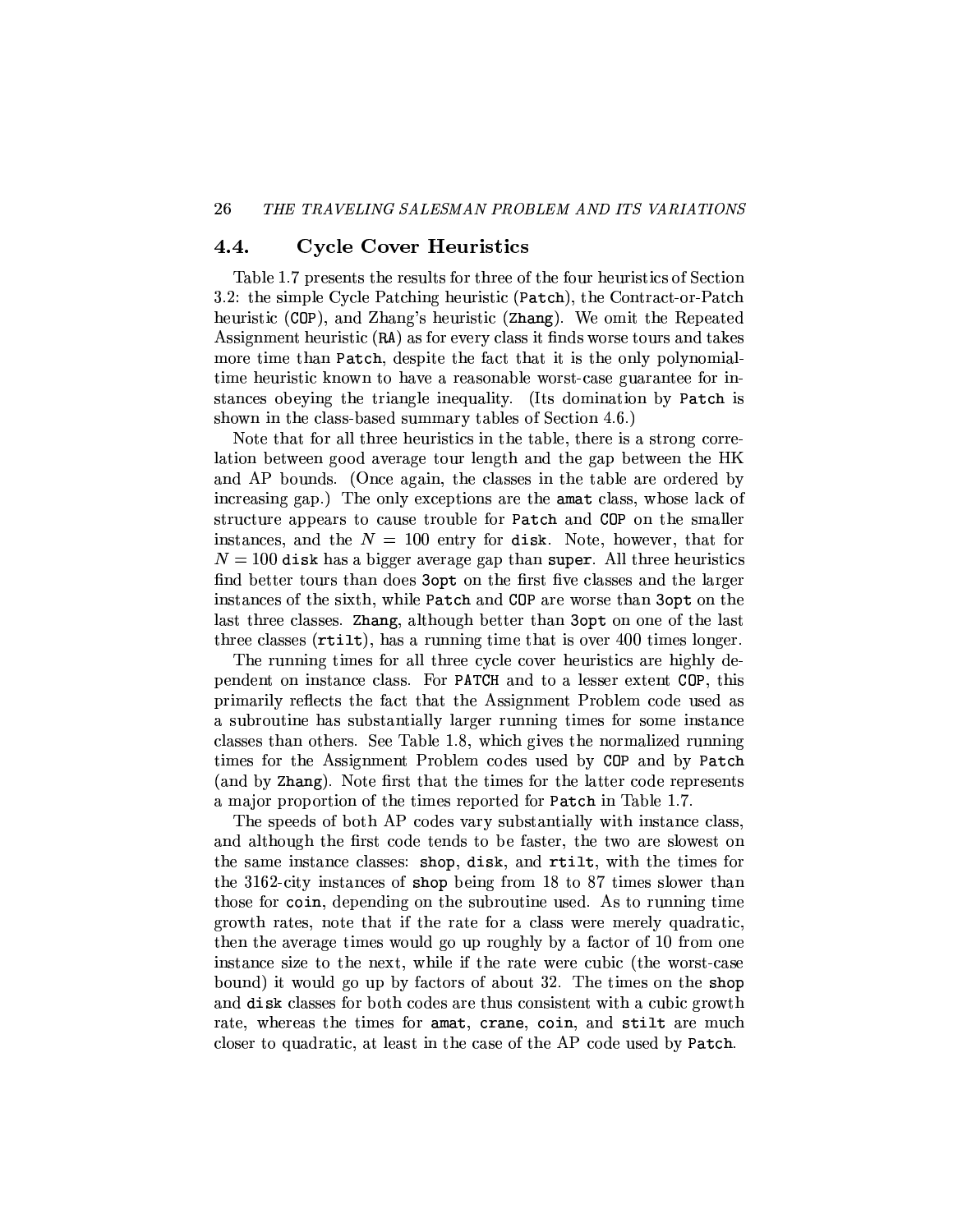|       |       | Percent above HK |       |       | Time in Seconds |     |          |      |  |  |
|-------|-------|------------------|-------|-------|-----------------|-----|----------|------|--|--|
| Class | 100   | 316              | 1000  | 3162  | 100             | 316 | $1000\,$ | 3162 |  |  |
| tmat  | .84   | .64              | .17   | .00.  | .03             | .22 | 1.8      | 29   |  |  |
| amat  | 10.95 | 6.50             | 2.66  | 1.88  | .03             | .22 | 1.9      | 18   |  |  |
| shop  | 1.15  | -59              | -39   | -24   | .04             | .48 | 8.4      | 260  |  |  |
| disk  | 9.40  | 2.35             | .88   | -30   | .03             | -26 | 29       | 75   |  |  |
| super | 1.86  | 2.84             | 3.99  | 6.22  | .02             | .19 | 1.7      | 29   |  |  |
| crane | 9.40  | 10.18            | 9.45  | 8.24  | .03             | .21 | 1.5      | 23   |  |  |
| coin  | 16.48 | 16.97            | 17.45 | 18.20 | .02             | .18 | 1.4      | 17   |  |  |
| stilt | 23.33 | 22.79            | 23.18 | 24.41 | .03             | 24  | 2.2      | 29   |  |  |
| rtilt | 17.03 | 18.91            | 18.38 | 19.39 | 03              | .28 | 2.9      | 54   |  |  |

Patch

|       |         | Percent above HK |       | Time in Seconds |                |                 |      |      |
|-------|---------|------------------|-------|-----------------|----------------|-----------------|------|------|
| Class | $100\,$ | 316              | 1000  | 3162            | 100            | 316             | 1000 | 3162 |
| tmat  | .57     | -36              | .16   | .00             | .01            | $\overline{12}$ | .7   | 15   |
| amat  | 9.31    | 3.15             | 2.66  | 1.01            | .01            | .15             | -6   | 26   |
| shop  | .68     | -36              | .19   | $.10\,$         | .08            | 1.41            | 29.1 | 1152 |
| disk  | 6.00    | 1.13             | -51   | $.15\,$         | .03            | -31             | 8.7  | 297  |
| super | 1.01    | 1.20             | 1.22  | 2.06            | .03            | -24             | 4.6  | 243  |
| crane | 10.32   | 9.08             | 7.28  | 6.21            | .04            | -44             | 35   | 53   |
| coin  | 16.44   | 17.68            | 16.23 | 16.06           | 0 <sub>2</sub> | .10             | 1.2  | 22   |
| stilt | 22.48   | 23.31            | 22.80 | 22.90           | .07            | .94             | 81   | 105  |
| rtilt | 19.62   | 22.86            | 20.95 | 20.37           | .05            | -33             | 5.6  | 117  |

 $Zhang$ 

|       |         | Percent above HK |            |       | Time in Seconds |      |       |      |  |
|-------|---------|------------------|------------|-------|-----------------|------|-------|------|--|
| Class | $100\,$ | 316              | 1000       | 3162  | 100             | 316  | 1000  | 3162 |  |
| tmat  | .06     | .01              | .00        | .00   | -03             | -27  | 2.5   | 30   |  |
| amat  | -97     | $.16\,$          | .04        | .04   | .04             | .47  | 7.6   | 296  |  |
| shop  | -20     | -08              | -03        | .01   | -06             | 1.02 | 19.6  | 460  |  |
| disk  | 1.51    | -27              | $\cdot$ 02 | .01   | -05             | .56  | 64    | 105  |  |
| super | .27     | .17              | .21        | .43   | .04             | -61  | 20.4  | 995  |  |
| crane | 4.36    | 4.29             | 4.05       | 4.10  | .07             | 1.96 | 66.7  | 3176 |  |
| coin  | 8.20    | 11.03            | 11.14      | 11.42 | $.10\,$         | 3.82 | 168.4 | 9610 |  |
| stilt | 10.75   | 13.99            | 12.66      | 12.86 | .11             | 4.11 | 163.7 | 4184 |  |
| rtilt | 9.82    | 12.20            | 11.81      | 11.45 | .13             | 4.37 | 178.0 | 9594 |  |

Table 1.7. Tour quality and normalized running times for Cycle Cover Heuristics.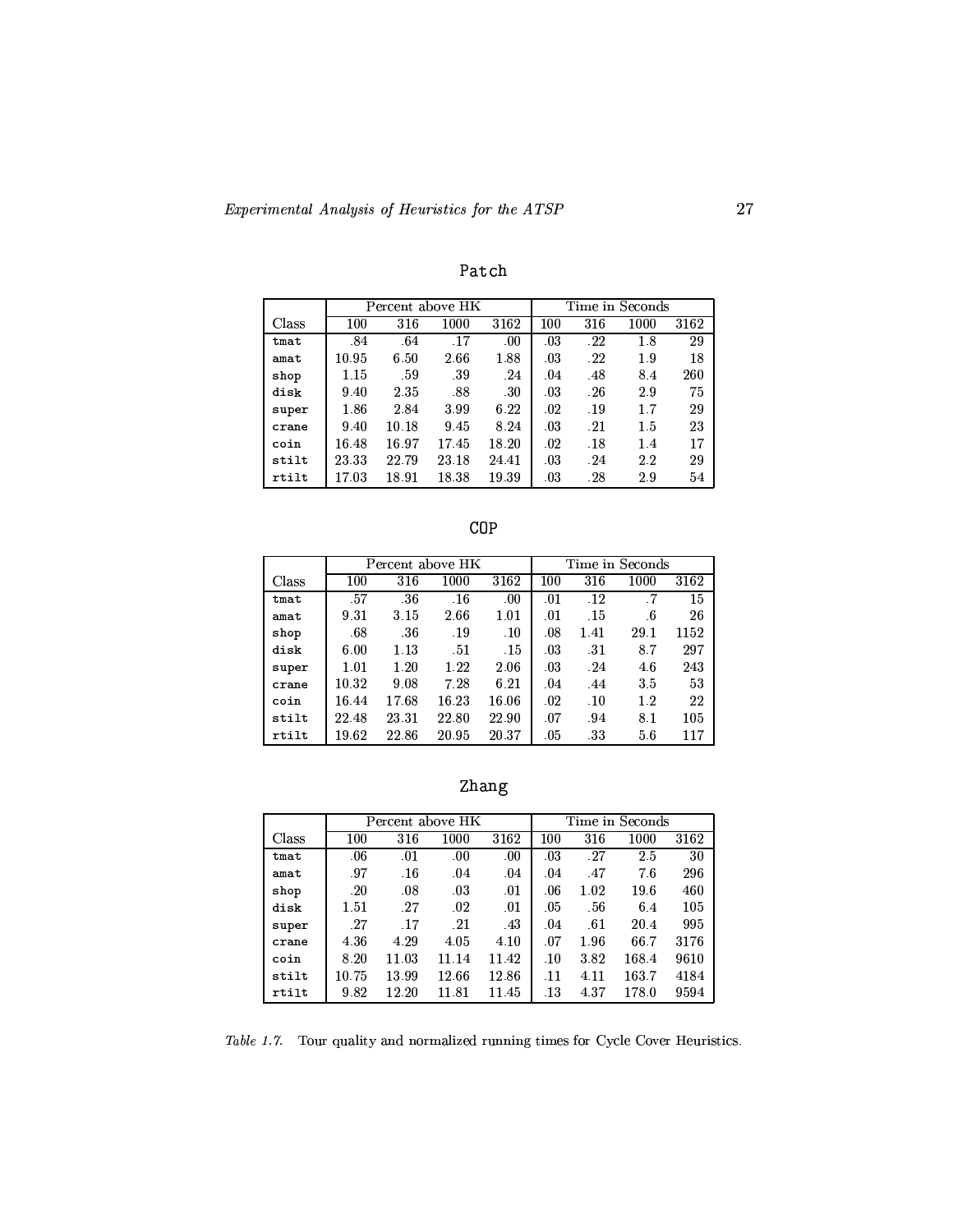|       |      |     | Time in Seconds |      | Time in Seconds |     |      |      |  |
|-------|------|-----|-----------------|------|-----------------|-----|------|------|--|
| Class | 100  | 316 | 1000            | 3162 | 100             | 316 | 1000 | 3162 |  |
| tmat  | .00. | .05 | .6              | 12   | 03              | .22 | 1.8  | 26   |  |
| amat  | .01  | .06 | -5              | 9    | .03             | 22  | 1.8  | 17   |  |
| shop  | .02  | -37 | 8.1             | 262  | .03             | .47 | 83   | 251  |  |
| disk  | .00. | .08 | 1.7             | 63   | .03             | .26 | 2.8  | 72   |  |
| super | .00. | .03 | -5              | 9    | .02             | .18 | 1.7  | 26   |  |
| crane | .02  | .09 | .8              | 12   | .03             | .21 | 1.5  | 19   |  |
| coin  | .00. | .02 | $\cdot$ 1       | 3    | .02             | .17 | 1.2  | 14   |  |
| stilt | .01  | -26 | $2.0\,$         | 27   | .03             | -23 | 2.0  | 26   |  |
| rtilt | .01  | .15 | $2.1\,$         | 43   | -03             | -27 | 2.7  | 49   |  |

COP AP Code

Patch and Zhang AP Code

Table 1.8. Normalized running times for reading an instance and solving the corresponding Assignment Problem with the AP codes used by COP, Patch, and Zhang.

These growth rates should be compared to those for 3opt in Table 1.6, which seems to be subquadratic, at least within this range. (Asymptotically it must be at least quadratic, because it needs to read the instance, but within this range reading time is not the dominant running time component.) Thus, although Patch is faster than 3opt for all classes when  $N \leq 316$ , it begins losing ground thereafter. It is significantly slower on shop when  $N = 1,000$ , and on five additional classes when  $N = 3,162$ .

When we turn to COP and Zhang, additional factors affect running times. Most importantly, these heuristics may call the AP code more than once, and the number of calls also varies among instance classes, adding further to overall running time variability. For Patch the ratio between slowest and fastest class running times at 3,162 cities is about 15, whereas for COP it is 77 and for Zhang it is 320.

Because of its extra AP calls and despite its often-faster AP code, COP is typically slower than Patch. The only exceptions are those classes where the initial cycle cover typically has no 2-cycles, as appears to be the case for tmat. In such cases COP is just a version of PATCH with different tie-breaking rules. COP does, however, get better results than **PATCH** on all but one of the classes (rtilt), although there isn't much room for improvements on Patch's results for tmat, shop, and the larger instances of disk.

Zhang finds better tours than Patch and COP for all classes. (In the first case this is unsurprising, since the first step of Zhang is to perform Patch.) Where there is room for substantial improvements, Zhang's improvements are comparatively larger (although still not enough to beat 3opt on the coin and stilt instances). Zhang's better tour quality often comes at a significant running time cost, however. For example,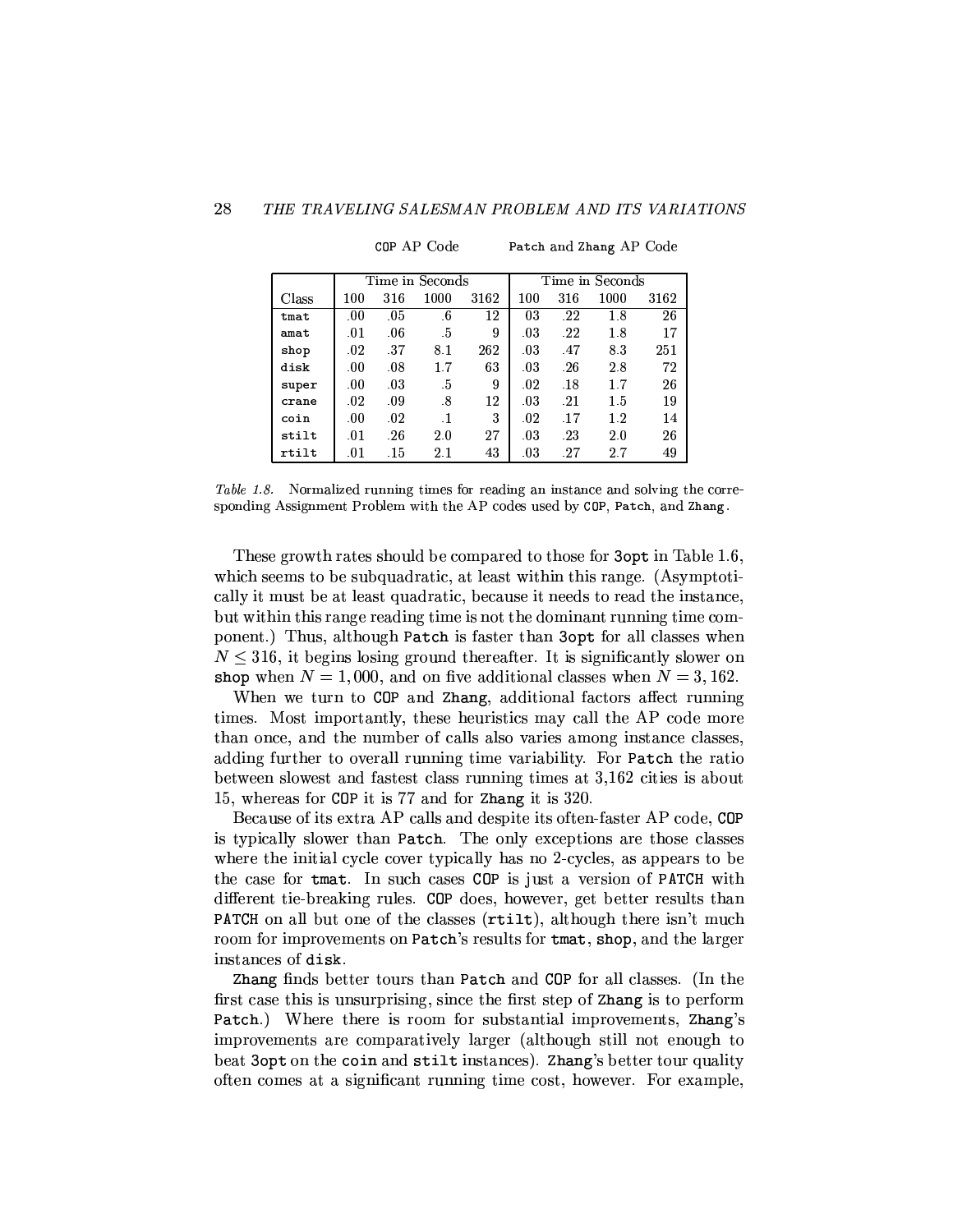Zhang is over 100 times slower than COP on the larger coin instances. Its running time growth rates look worse than quadratic for all classes except possibly tmat, and worse even than cubic for amat, super, crane, coin, and rtilt. Only two of these five (amat and super) have small HK-AP gaps, however, and in neither of these two cases is the time at  $N = 3,162$  nearly as bad as for the last four classes. Moreover, for the shop and larger disk instances Zhang is actually faster than COP. Indeed, for the five classes with small HK-AP gaps and instances with 1,000 or fewer cities, Zhang gets its good results while never averaging more than 20.4 normalized seconds. Thus assuming one is not dealing with larger instances and one has small gaps, Zhang might well be the heuristic of choice. For instance classes that have larger HK-AP gaps, however, there are better alternatives, as we shall see in the next section.

### $4.5.$ Local and Repeated Local Search Heuristics

Table 1.9 presents the results for the Johnson-McGeoch implementation of the Kanellakis-Papadimitriou heuristic (KP) and iterated versions of two simpler local search heuristics: the Johnson-McGeoch implementation of Iterated 3-Opt (130pt) and the Burke, Cowling, and Keuthen implementation of their Iterated HyperOpt heuristic (Ihyper-3). All three implementations perform 3-Opt as part of their search, so it is no surprise that they find better tours than does 3 opt for all classes. For KP, this often comes with only a small running time penalty. For five of the classes (amat, super, crane, and stilt), its running time is within 50\% or less of that for 3opt.

Comparisons to the cycle cover heuristics are more complicated, but reflect the correlation for the latter between good behavior and small HK-AP gaps. For the first four classes, KP is outperformed by the faster Patch heuristic and the comparably fast COP heuristic on all but the 100-city instances of amat and disk, where KP finds significantly better tours, although not ones as good as those found by Zhang. Interestingly, for all four classes  $KP$ 's tours get progressively worse as N increases, while those of the cycle cover heuristics get progressively better. On the other hand, for the last three classes KP finds much better tours than Zhang in much less time, with the time advantage growing dramatically with  $N$ . For crane it finds tours that are almost as good as Zhang's with a time advantage that grows to a factor of over 100 for  $N = 3,162$ .

13 opt is slower than KP for all classes except disk. For most classes its running time is about 10 times slower for 100 cities, but the ratio declines as  $N$  increases. On the other hand, its tours for classes crane, coin, and stilt are the best we have seen so far, and its tours for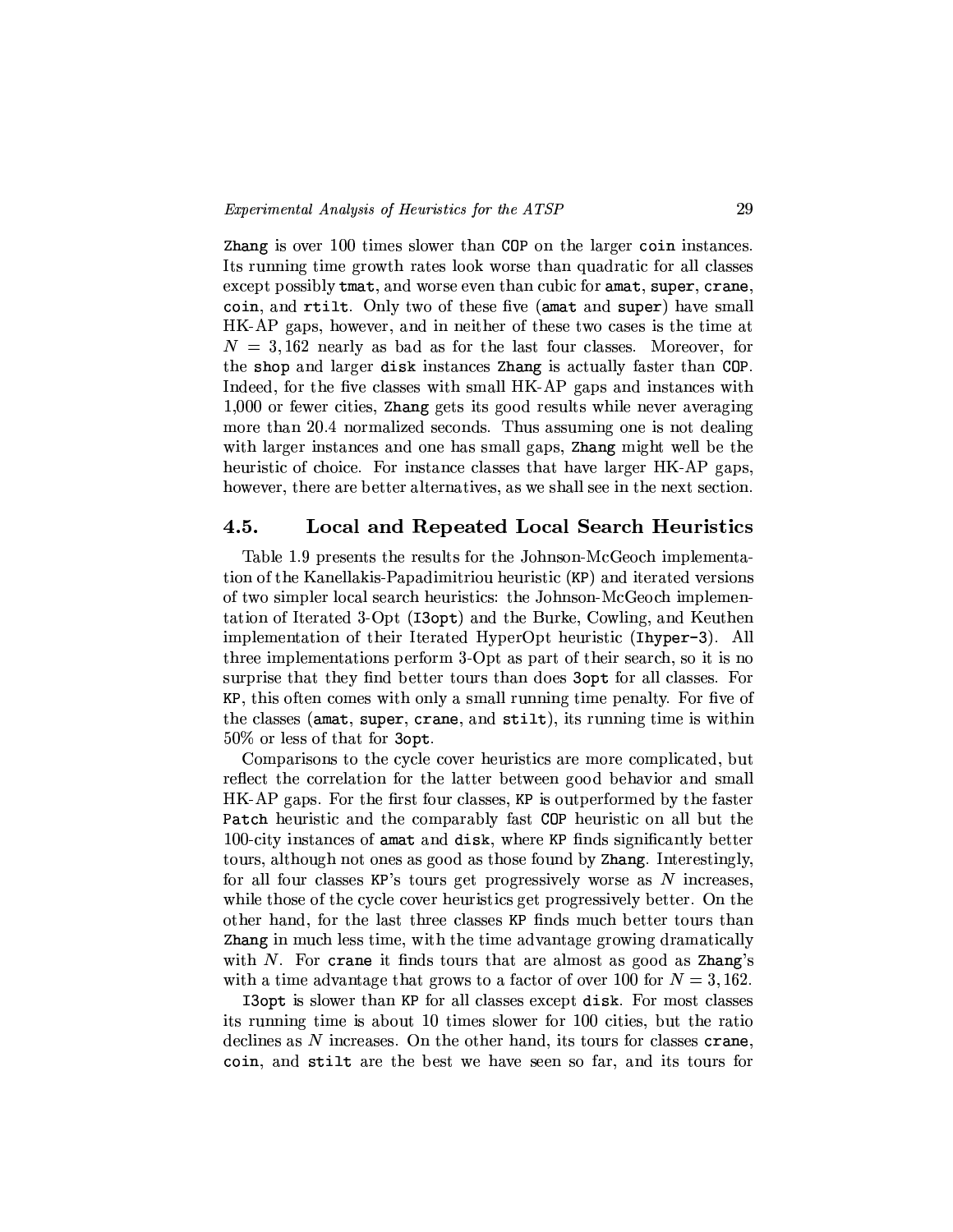## $30<sup>°</sup>$ THE TRAVELING SALESMAN PROBLEM AND ITS VARIATIONS

|       |      |      | Percent above HK |       | Time in Seconds |       |       |      |
|-------|------|------|------------------|-------|-----------------|-------|-------|------|
| Heur  | 100  | 316  | 1000             | 3162  | 100             | 316   | 1000  | 3162 |
| tmat  | 1.41 | 2.23 | 3.09             | 4.03  | .11             | -64   | 4.2   | 49   |
| amat  | 5.82 | 6.95 | 8.99             | 11.51 | -04             | -36   | 23    | 27   |
| shop  | 1.57 | 2.92 | 3.88             | 4.54  | 2.08            | 17.46 | 118.2 | 1005 |
| disk  | 2.99 | 3.81 | 5.81             | 9.17  | -05             | -55   | 8.2   | 324  |
| super | 1.05 | 1.29 | 1.59             | 2.10  | .04             | $-24$ | 1.7   | 19   |
| crane | 4.58 | 4.45 | 4.78             | 4.26  | .05             | -32   | 2.0   | 22   |
| coin  | 5.74 | 6.59 | 6.15             | 6.34  | .04             | -27   | 1.8   | 20   |
| stilt | 8.57 | 8.79 | 8.80             | 8.15  | -09             | -56   | 3.0   | 31   |
| rtilt | 6.06 | 7 35 | 8.33             | 9.68  | .27             | 2.15  | 14.9  | 133  |

I3opt

|       |      |       | Percent above HK |       | Time in Seconds |       |       |      |
|-------|------|-------|------------------|-------|-----------------|-------|-------|------|
| Heur  | 100  | 316   | 1000             | 3162  | 100             | 316   | 1000  | 3162 |
| tmat  | .30  | .85   | 1.63             | 2.25  | 1.02            | 3.93  | 15.5  | 98   |
| amat  | 5.10 | 13.27 | 27.12            | 45.53 | -50             | 2.59  | 14.3  | 116  |
| shop  | .49  | 4.02  | 9.23             | 10.76 | 9.90            | 37.73 | 102.9 | 401  |
| disk  | .97  | 2.32  | 3.89             | 5.29  | .49             | 3.14  | 24.1  | 293  |
| super | .28  | .61   | 1.06             | 1.88  | .40             | 1.77  | 7.8   | 59   |
| crane | 1.98 | 2.27  | 1.95             | 2.12  | .45             | 2.22  | 12.1  | 115  |
| coin  | 2.98 | 3.37  | 3.48             | 3.83  | -43             | 2.06  | 10.9  | 110  |
| stilt | 3.29 | 395   | 4.32             | 4.28  | .92             | 5.21  | 29.1  | 256  |
| rtilt | 1.69 | 4.22  | 12.97            | 18.41 | 3.08            | 24.22 | 98.2  | 412  |

|       |       |       | Percent above HK |        | Time in Seconds |       |       |      |  |
|-------|-------|-------|------------------|--------|-----------------|-------|-------|------|--|
| Heur  | 100   | 316   | 1000             | 3162   | 100             | 316   | 1000  | 3162 |  |
| tmat  | 1.29  | 2.71  | 4.96             | 7.29   | 2.82            | 15.45 | 62.7  | 1048 |  |
| amat  | 15.29 | 34.74 | 66.66            | 103.10 | 1.93            | 15.78 | 81.9  | 529  |  |
| shop  | .46   | 1.85  | 5.05             | 9.36   | 10.07           | 75.38 | 300.3 | 1077 |  |
| disk  | 2.02  | 6.53  | 10.52            | 14.77  | 2.02            | 21.95 | 166.5 | 1812 |  |
| super | .62   | 1.53  | 2.81             | 4.69   | 1.35            | 9.09  | 47.6  | 741  |  |
| crane | 1.83  | 2.46  | 2.66             | 3.28   | 1.58            | 11.37 | 75.8  | 920  |  |
| coin  | 2.22  | 3.09  | 3.83             | 4.60   | 1.44            | 9.99  | 62.6  | 675  |  |
| stilt | 3.20  | 4.32  | 5.67             | 6.45   | 2.38            | 18.35 | 91.0  | 869  |  |
| rtilt | 1.31  | 2.16  | 4.63             | 8.10   | 4.33            | 42.26 | 300.2 | 2531 |  |

 $Ihyper-3$ 

Table 1.9. Tour quality and normalized running times for KP, I3opt, and Ihyper-3.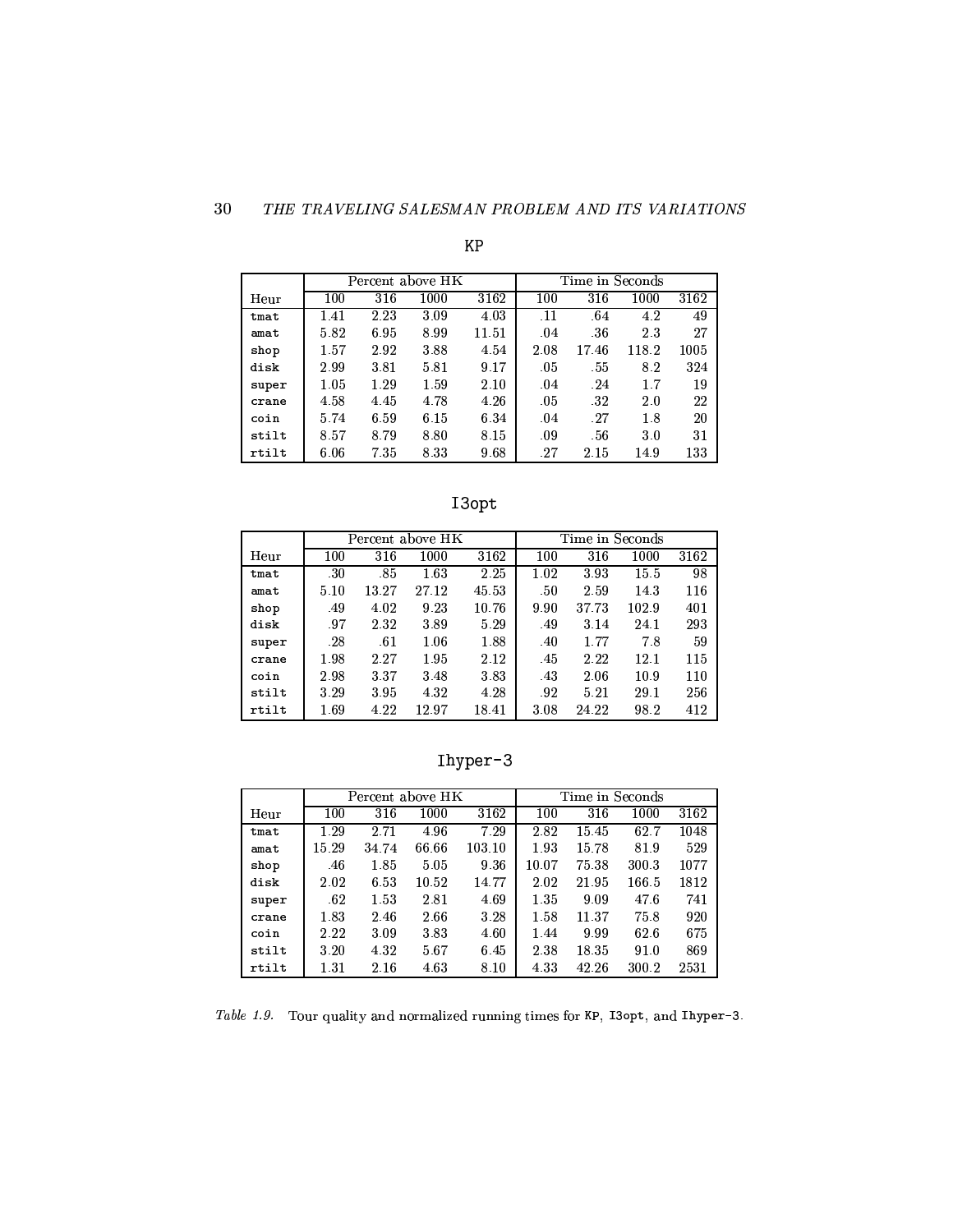super have only been bested by Zhang which took more than 10 times as long. It does perform relatively poorly, however, on the four classes with smallest HK-AP gap and on rtilt.

Turning to Ihyper-3, we see substantially greater running times than for either KP or I3opt. For the four classes with smallest HK-AP gaps, it is also significantly slower than Zhang and produces worse results. For the remaining classes it is outperformed by I3opt except for the rtilt class and the 100-city crane and stilt instances, where it produces the best results seen so far.

Table 1.10 presents results for the two most sophisticated repeated local search codes in this study: The Johnson-McGeoch implementation of Iterated Kanellakis-Papadimitriou (IKP) and Helsgaun's Helsgaun variant on Lin-Kernighan.

Note that IKP finds better tours than does 13 opt for all classes, but at much greater running time cost. It performs poorly in the same

|       |      |      | Percent above HK |      | Time in Seconds |         |        |       |  |  |
|-------|------|------|------------------|------|-----------------|---------|--------|-------|--|--|
| Heur  | 100  | 316  | 1000             | 3162 | 100             | 316     | 1000   | 3162  |  |  |
| tmat  | .09  | .14  | .41              | .65  | 5.91            | 31.21   | 189.1  | 1934  |  |  |
| amat  | .56  | .74  | 1.29             | 2.43 | -34             | 3.19    | 29.6   | 488   |  |  |
| shop  | .49  | 2.36 | 3.66             | 4.55 | 214.48          | 1585.19 | 7449.1 | 31738 |  |  |
| disk  | .56  | .48  | -96              | 1.77 | -43             | 12.57   | 479.4  | 26277 |  |  |
| super | .13  | .15  | .28              | -52  | .17             | 1.33    | 10.2   | 138   |  |  |
| crane | 1.46 | 1.79 | 1.27             | 1.36 | .44             | 3.52    | 23.5   | 297   |  |  |
| coin  | 2.71 | 2.99 | 2.66             | 2.87 | -35             | 2.35    | 16.9   | 231   |  |  |
| stilt | 3.00 | 3.54 | 3.96             | 4.13 | 4.78            | 89.67   | 1577.0 | 30916 |  |  |
| rtilt | 1.80 | 4.12 | 7.29             | 8.89 | 25.93           | 657.80  | 7420.4 | 61939 |  |  |

IKP

Helsgaun

|       |      |         | Percent above HK |             | Time in Seconds |       |       |       |  |  |
|-------|------|---------|------------------|-------------|-----------------|-------|-------|-------|--|--|
| Heur  | 100  | 316     | 1000             | 3162        | 100             | 316   | 1000  | 3162  |  |  |
| tmat  | .03  | .00     | .00              | .00.        | 1.00            | 10.22 | 91.8  | 1634  |  |  |
| amat  | -29  | .08     | -03              | .03         | .80             | 7.89  | 75.6  | 1802  |  |  |
| shop  | -05  | $.02\,$ | .01              | $\sqrt{02}$ | .87             | 20.17 | 483.0 | 13671 |  |  |
| disk  | .24  | .06     | .01              | .01         | 1.00            | 9.39  | 93.9  | 1914  |  |  |
| super | .06  | .04     | -05              | .13         | 1.07            | 7.67  | 77.3  | 1828  |  |  |
| crane | 1.21 | 1.30    | 1.02             | -92         | 1.20            | 14.89 | 162.2 | 4040  |  |  |
| coin  | 1.15 | 1.47    | 1.61             | 2.16        | 1.40            | 17.45 | 205.4 | 4975  |  |  |
| stilt | 1.95 | 2.33    | 2.61             | 3.39        | 1.67            | 18.67 | 221.0 | 5863  |  |  |
| rtilt | -69  | -99     | 1.50             | 2.76        | 2.00            | 23.45 | 318.2 | 8574  |  |  |

Table 1.10. Tour quality and normalized running times for IKP and Helsgaun.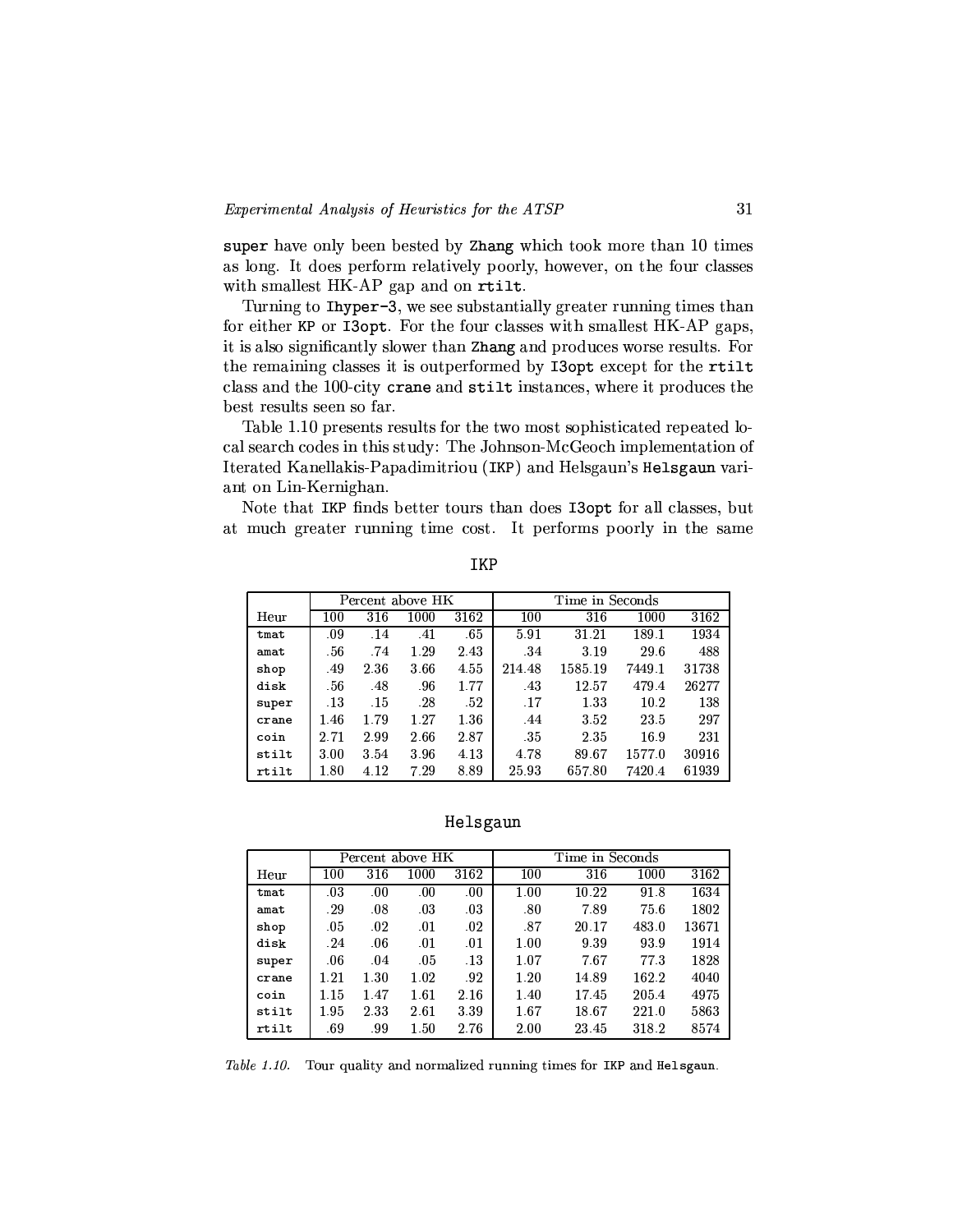places, however. For the four classes with smallest HK-AP gap Zhang finds better tours in less time. For the intermediate class super, the two heuristics are roughly equal in tour quality while IKP takes twice as long (on the same machine). On the problematic rtilt class, IKP is marginally beaten by Ihyper-3, which takes much less time.

The final heuristic Helsgaun has the best average tour length for all classes and all  $N$  (except the 3162-city shop instance, where it was beaten by Zhang, which was 0.1% over HK as opposed to Helsgaun's  $(0.2\%)$ . Helsgaun also has substantial running times, although ones that are exceeded by those for Zhang on two classes and by IKP on four. This is clearly the general-purpose algorithm of choice when time is not an issue or when instances are small.

As a final point of comparison, Table 1.11 presents results for the "heuristic" that computes the optimal tour length using Concorde's STSP optimization code via our ATSP-to-STSP transformation, with Zhang or Helsgaun run to provide an initial upper bound. Note that for the four classes with smallest HK-AP gap, the running time for optimization, if exponential, is not yet showing strong evidence of that behavior, although the data suggests such behavior for coin. Indeed, optimization is actually faster than IKP for all sizes of classes tmat and shop and for the larger sizes of disk. It also beats Helsgaun on the larger tmat instances, and is even faster than computing the HK bound for these and the largest disk instance. Average times should not be trusted, however, especially for the last five classes, where running times are far more variable than were the times for our heuristics. The times

|       |      |      | Percent above HK |                          | Normalized Time in Seconds |          |        |       |  |  |
|-------|------|------|------------------|--------------------------|----------------------------|----------|--------|-------|--|--|
| Heur  | 100  | 316  | 1000             | 3162                     | 100                        | 316      | 1000   | 3162  |  |  |
| tmat  | .03  | .00  | .00.             | .00                      | 4.14                       | 11.50    | 38.0   | 568   |  |  |
| amat  | -29  | .08  | $\cdot$ 02       | .01                      | 16.60                      | 109.00   | 399.0  | 40317 |  |  |
| shop  | .05  | .02  | .01              | .00                      | 54.80                      | 315.00   | 1039.0 | 20234 |  |  |
| disk  | .24  | .06  | .01              | .01                      | 15.20                      | 40.00    | 160.0  | 1176  |  |  |
| super | .05  | .03  | .01              | $\overline{\phantom{0}}$ | 4.30                       | 33.60    | 1629.0 |       |  |  |
| crane | 1.21 | 1.30 |                  |                          | 117.00                     | 7081.00  |        |       |  |  |
| coin  | 1.05 | 1.36 |                  |                          | 193.00                     | 83285.00 |        |       |  |  |
| stilt | 1.86 |      |                  |                          | 1119.00                    |          |        | --    |  |  |
| rtilt | .68  | .67  |                  |                          | 82.00                      | 1734.00  |        |       |  |  |

Optimization via Concorde

Table 1.11. Results for optimization via Concorde. A "-" entry indicates that optimization was not feasible via this approach. Running times include the time for running Zhang (first four classes) or Helsgaun (last five) to obtain an initial upper bound, but not the (relatively small) time for the ATSP-to-STSP transformation.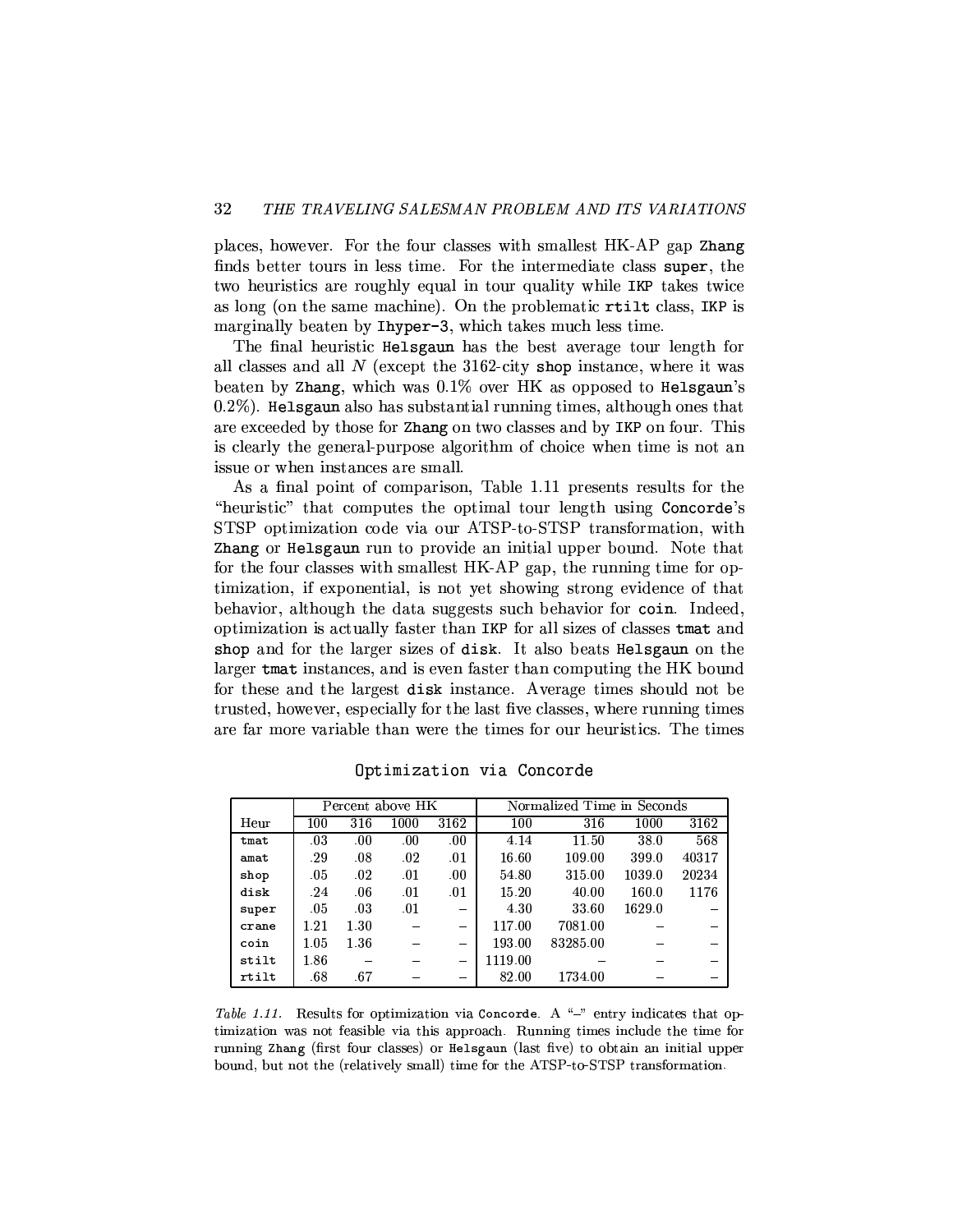for the 100-city stilt instances ranged from 5 seconds to 3500 seconds. The gap between the optimal tour length and the HK bound for a given class and value of  $N$  was relatively consistent, however. Note that the optimal solution value is quite close to the HK bound for classes with small HK-AP gap, but somewhat farther away when the gap is larger.

## **Results Organized by Instance Class** 4.6.

In the last three "Results" sections, we more directly address the question of which heuristics one should use in practice. Here we consider what one should do if one knows a great deal about the application in question, as we now do in the case of our nine random asymmetric instance classes. The choice of what to use of course depends on the relative importance one places on tour quality and running time. In Tables 1.12 through 1.16 we present for each of those nine classes the average tour quality and normalized running times for all the heuristics in this study. This expands on the more restricted class-based results of Section 4.2 by showing the full range of quality/time tradeoffs for each class. We include the previously-ignored results for the Greedy and Repeated Assignment heuristics and data on the HK-AP and Opt-HK gaps and the time for computing the associated bounds. The AP bounds were computed using the AP code of Patch. All codes except COP and Ihyper-3 were run on the same 196 Mhz MIPS R10000 processors, and running time comparisons among all but those two are thus unaffected by normalization errors (although the actual values presented may be affected by their translation to the target machine).

In order to fit the tables to the width of the page, we use the abbreviations "Hgaun" for Helsgaun and "Ihyper" for Ihyper-3. The identities of the algorithms behind the names are all explained in Section 3. For each class we have sorted the heuristics by their average excess over the HK bound on 3,162-city instances. Note that the ordering would often have been significantly different had we sorted on the 100-city results. Beyond these remarks, we will let the results speak for themselves.

### $4.7.$ Robustness of the Heuristics

In this section we consider the question of which heuristics to choose for general purpose ATSP tour generation in cases where one may not yet know much about the instance structure. For such uses, one would want a heuristic that was relatively robust, producing good results in reasonable time for a wide variety of instance types, the meaning of "good" and "reasonable" of course depending on the situation. As a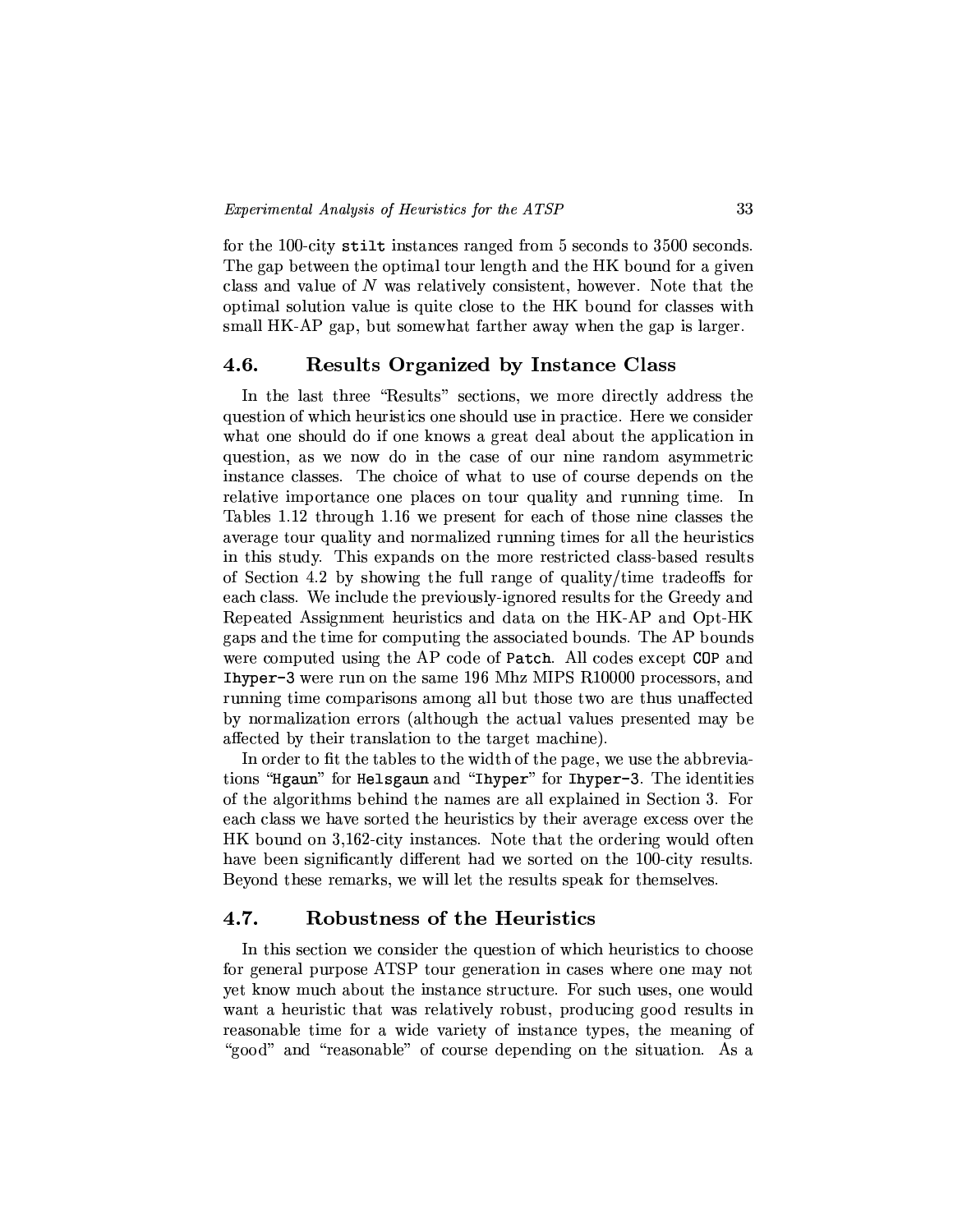|        |       | Percent above HK |       |       |      | Time in Seconds |       |      |
|--------|-------|------------------|-------|-------|------|-----------------|-------|------|
| Heur   | 100   | 316              | 1000  | 3162  | 100  | 316             | 1000  | 3162 |
| NN     | 38.20 | 37.10            | 37.55 | 36.66 | .03  | .24             | 1.7   | 20   |
| Greedy | 31.23 | 29.04            | 26.53 | 26.25 | .03  | .26             | 1.7   | 20   |
| 3opt   | 6.44  | 9.59             | 12.66 | 16.20 | .19  | 1.71            | 5.5   | 20   |
| Ihyper | 1.29  | 2.71             | 4.96  | 7.29  | 2.82 | 15.45           | 62.7  | 1048 |
| ΚP     | 1.41  | 2.23             | 3.09  | 4.03  | .11  | .64             | 4.2   | 49   |
| I3opt  | .30   | -85              | 1.63  | 2.25  | 1.02 | 3.93            | 15.5  | 98   |
| IKP    | .09   | .14              | .41   | -65   | 5.91 | 31.21           | 189.1 | 1934 |
| R.A    | 4.88  | 3.10             | 1.55  | .46   | .06  | .63             | 7.8   | 278  |
| Patch  | .84   | .64              | .17   | .00.  | .03  | 22              | 1.8   | 29   |
| COP    | .57   | -36              | .16   | .00.  | .01  | .12             | .7    | 15   |
| Zhang  | .06   | .01              | .00.  | .00   | .03  | .27             | 2.5   | 30   |
| Hgaun  | .03   | .00              | .00   | .00   | 1.00 | 10.22           | 91.8  | 1634 |
| 0PI    | .03   | $.00\,$          | .00   | .00   | 4.14 | 11.50           | 38.0  | 568  |
| НK     | .00.  | .00              | .00.  | .00.  | .77  | 4.46            | 43.8  | 968  |
| AΡ     | - 34  | - 16             | $-03$ | .00   | .03  | .22             | 1.8   | 26   |

## tmat

|        |        | Percent above HK |        |        | Time in Seconds |        |       |       |  |
|--------|--------|------------------|--------|--------|-----------------|--------|-------|-------|--|
| Heur   | 100    | 316              | 1000   | 3162   | 100             | 316    | 1000  | 3162  |  |
| Greedy | 243.09 | 362.86           | 418.56 | 695.29 | .04             | .27    | 1.9   | 21    |  |
| NΝ     | 195.23 | 253.97           | 318.79 | 384.90 | .03             | -26    | 1.9   | 21    |  |
| R.A    | 86.60  | 100.61           | 110.38 | 134.14 | .07             | .69    | 10.2  | 265   |  |
| 3opt   | 39.23  | 58.57            | 83.77  | 112.08 | .19             | 1.75   | 5.8   | 21    |  |
| Ihyper | 15.29  | 34.74            | 66.66  | 103.10 | 1.93            | 15.78  | 81.9  | 529   |  |
| I3opt  | 5.10   | 13.27            | 27.12  | 45.53  | .50             | 2.59   | 14.3  | 116   |  |
| ΚP     | 5.82   | 6.95             | 8.99   | 11.51  | .04             | -36    | 23    | 27    |  |
| IKP    | .56    | -74              | 1.29   | 2.43   | -34             | 3.19   | 29.6  | 488   |  |
| Patch  | 10.95  | 6.50             | 2.66   | 1.88   | .03             | 22     | 1.9   | 18    |  |
| COP    | 9.31   | 3.15             | 2.66   | 1.01   | .01             | .15    | -6    | 26    |  |
| Zhang  | .97    | .16              | -04    | .04    | .04             | .47    | 76    | 296   |  |
| Hgaun  | .29    | 08               | 03     | 03     | .80             | 7.89   | 75.6  | 1802  |  |
| 0PT    | .29    | .08              | .02    | .01    | 16.60           | 109.00 | 399.0 | 40317 |  |
| HК     | .00    | .00              | .00.   | .00    | .70             | 4.33   | 36.7  | 703   |  |
| AP     | $-65$  | $-29$            | $-04$  | $-04$  | .03             | .22    | 1.8   | 17    |  |

Table 1.12. Tour quality and normalized running times for classes amat (Random Asymmetric Matrices) and tmat (Random Asymmetric Matrices closed under shortest paths).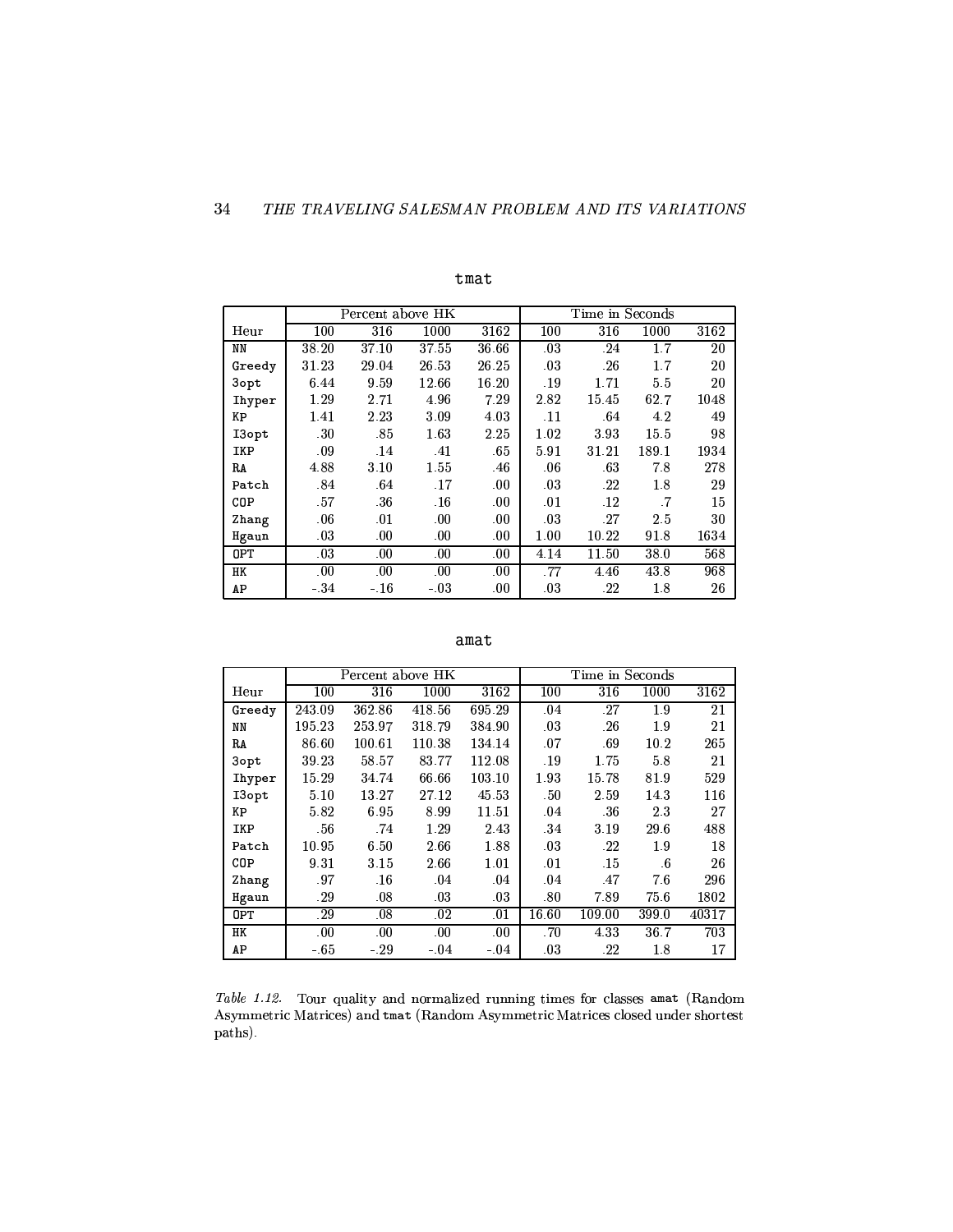|        |       | Percent above HK |       |       | Time in Seconds |         |        |       |  |  |
|--------|-------|------------------|-------|-------|-----------------|---------|--------|-------|--|--|
| Heur   | 100   | 316              | 1000  | 3162  | 100             | 316     | 1000   | 3162  |  |  |
| Greedy | 49.34 | 56.07            | 61.55 | 66.29 | .03             | -26     | 2.1    | 40    |  |  |
| NN     | 16.97 | 14.65            | 13.29 | 11.87 | 03              | -23     | 2.5    | 20    |  |  |
| 3opt   | 3.02  | 7.25             | 10.22 | 10.88 | -23             | 1.78    | 56     | 21    |  |  |
| I3opt  | .49   | 4.02             | 9.23  | 10.76 | 9.90            | 37.73   | 102.9  | 401   |  |  |
| Ihyper | .46   | 1.85             | 5.05  | 9.36  | 10.07           | 75.38   | 300.4  | 1077  |  |  |
| IKP    | .49   | 2.36             | 3.66  | 4.55  | 214.48          | 1585.19 | 7449.1 | 31738 |  |  |
| ΚP     | 1.57  | 2.92             | 3.88  | 4.54  | 2.08            | 17.46   | 118.2  | 1005  |  |  |
| RA     | 4.77  | 2.77             | 1.69  | 1.05  | $.10\,$         | 1.68    | 28.7   | 1103  |  |  |
| Patch  | 1.15  | -59              | -39   | .24   | .04             | .48     | 8.4    | 260   |  |  |
| COP    | -68   | -36              | .19   | .10   | .08             | 1.41    | 29.1   | 1152  |  |  |
| Hgaun  | .05   | 02               | .01   | .02   | .87             | 20.17   | 483.0  | 13671 |  |  |
| Zhang  | .20   | .08              | 03    | .01   | .06             | 1.02    | 19.6   | 460   |  |  |
| OP T   | .05   | .02              | .01   | .00   | 54.80           | 315.00  | 1039.0 | 20234 |  |  |
| HK     | .00.  | .00.             | .00   | .00   | 1.53            | 10.12   | 104.3  | 1581  |  |  |
| AP     | - 50  | $-22$            | - 15  | $-07$ | .03             | .47     | 83     | 251   |  |  |

shop

 $_{\tt disk}$ 

|        |         |        | Percent above HK |                 | Time in Seconds |       |       |       |  |
|--------|---------|--------|------------------|-----------------|-----------------|-------|-------|-------|--|
| Heur   | 100     | 316    | 1000             | 3162            | 100             | 316   | 1000  | 3162  |  |
| Greedy | 188.82  | 307.14 | 625.76           | 1171.62         | .03             | .28   | 2.7   | 23    |  |
| NN     | 96.24   | 102.54 | 115.51           | 161.99          | .04             | .27   | 1.9   | 23    |  |
| 3opt   | 12.11   | 16.96  | 20.85            | 25.64           | .19             | 1.82  | 6.1   | 23    |  |
| RA     | 86.12   | 58.27  | 42.45            | 25.32           | .07             | .92   | 18.9  | 658   |  |
| Ihyper | 2.02    | 6.53   | 10.52            | 14.77           | 2.02            | 21.95 | 166.5 | 1812  |  |
| ΚP     | 2.99    | 3.81   | 5.81             | 9.17            | 05              | .55   | 8.2   | 324   |  |
| I3opt  | .97     | 2.32   | 3.89             | 5.29            | .49             | 3.14  | 24.1  | 293   |  |
| IKP    | .56     | .48    | -96              | 1.77            | .43             | 12.57 | 479.4 | 26277 |  |
| Patch  | 9.40    | 2.35   | .88              | -30             | 03              | .26   | 2.9   | 75    |  |
| COP    | 6.00    | 1.13   | .51              | .15             | -03             | .31   | 8.7   | 297   |  |
| Zhang  | 1.51    | .27    | 0 <sub>2</sub>   | $\overline{01}$ | .05             | -56   | 6.4   | 105   |  |
| Hgaun  | .24     | .06    | .01              | $\overline{01}$ | 1.00            | 9.39  | 93.9  | 1914  |  |
| OP T   | .24     | .06    | .01              | .01             | 15.20           | 40.00 | 160.0 | 1176  |  |
| HK     | .00     | .00    | .00              | .00             | -85             | 4.84  | 53.7  | 1929  |  |
| AP     | $-2.28$ | $-.71$ | $-34$            | $-.11$          | .03             | .26   | 2.8   | 72    |  |

Table 1.13. Tour quality and normalized running times for classes shop (50 Processor No-Wait Flowshop Scheduling) and disk (Random Disk Head Motion Scheduling).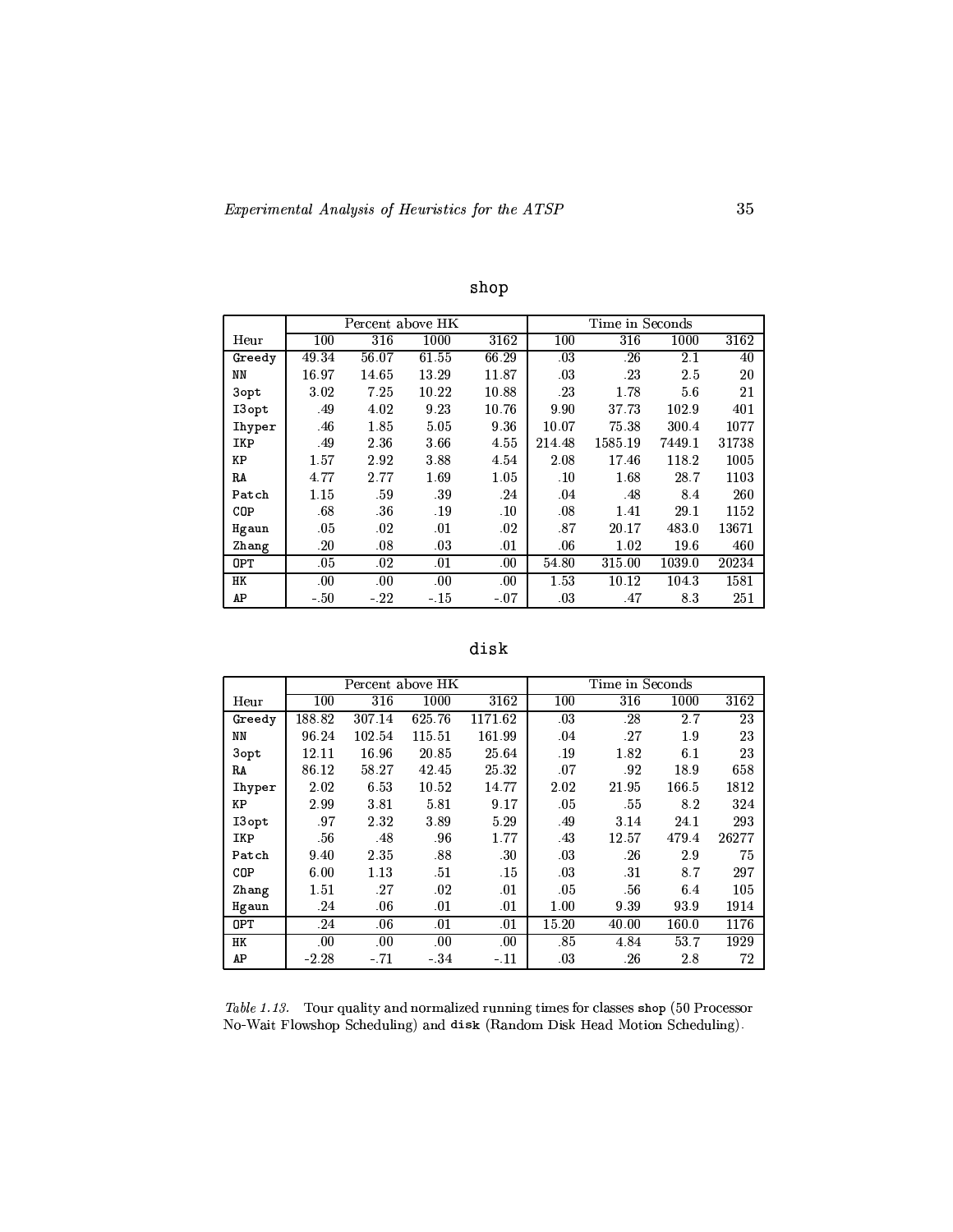|        |         | Percent above HK |         |         | Time in Seconds |       |         |      |  |
|--------|---------|------------------|---------|---------|-----------------|-------|---------|------|--|
| Heur   | $100\,$ | 316              | 1000    | 3162    | 100             | 316   | 1000    | 3162 |  |
| Greedy | 48.73   | 46.76            | 42.33   | 35.94   | .04             | .24   | 1.7     | 20   |  |
| NN     | 8.57    | 8.98             | 9.75    | 10.62   | .03             | .21   | 1.5     | 18   |  |
| RA     | 4.24    | 5.22             | 6.59    | 8.34    | .01             | .47   | $2.1\,$ | 167  |  |
| 3opt   | 3.12    | 4.30             | 5.90    | 7.94    | .15             | 1.43  | 4.8     | 18   |  |
| Patch  | 1.86    | 2.84             | 3.99    | 6.22    | .02             | .19   | 1.7     | 29   |  |
| Ihyper | .62     | 1.53             | 2.81    | 4.69    | 1.36            | 9.09  | 47.6    | 741  |  |
| ΚP     | 1.05    | 1.29             | 1.59    | 2.10    | .04             | -24   | 17      | 19   |  |
| COP    | 1.01    | 1.20             | 1.22    | 2.06    | 03              | $-24$ | 4.6     | 243  |  |
| I3opt  | .28     | 61               | 1.06    | 1.88    | .40             | 1.77  | 7.8     | 59   |  |
| IKP    | .13     | .15              | -28     | .52     | .17             | 1.33  | 10.2    | 138  |  |
| Zhang  | .27     | .17              | .21     | .43     | .04             | -61   | 20.4    | 995  |  |
| Hgaun  | .06     | .04              | .05     | -13     | 1.07            | 7.67  | 773     | 1828 |  |
| OP T   | .05     | .03              | .01     |         | 4.30            | 33.60 | 1629.0  |      |  |
| HK     | .00     | .00.             | .00.    | .00.    | .68             | 4.52  | 40.4    | 900  |  |
| AP     | -1.04   | $-1.02$          | $-1.17$ | $-1.61$ | .02             | .18   | 1.7     | 26   |  |

## $super$

| L I I<br>. . |  |
|--------------|--|
|--------------|--|

|        |         | Percent above HK |         |                 |        | Time in Seconds |       |      |
|--------|---------|------------------|---------|-----------------|--------|-----------------|-------|------|
| Heur   | 100     | 316              | 1000    | 3162            | 100    | 316             | 1000  | 3162 |
| RA     | 40.80   | 50.33            | 53.60   | 54.91           | .07    | .67             | 7.0   | 251  |
| NN     | 40.72   | 41.66            | 43.88   | 43.18           | .03    | .26             | 1.9   | 21   |
| Greedy | 41.86   | 44.09            | 39.70   | 41.60           | .03    | .27             | 1.9   | 21   |
| 3opt   | 9.48    | 9.41             | 10.65   | 10.64           | .19    | 1.76            | 7.3   | 22   |
| Patch  | 9.40    | 10.18            | 9.45    | 8.24            | .03    | .21             | 1.5   | 23   |
| COP    | 10.32   | 9.08             | 7.28    | 6.21            | .04    | .44             | 3.5   | 53   |
| ΚP     | 4.58    | 4.45             | 4.78    | 4.26            | .05    | -32             | 2.0   | 22   |
| Zhang  | 4.36    | 4.29             | 4.05    | 4.10            | .07    | 1.96            | 66.7  | 3176 |
| Ihyper | 1.83    | 2.46             | 2.66    | 3.28            | 1.58   | 11.37           | 75.8  | 920  |
| I3opt  | 1.98    | 2.27             | 1.95    | 2.12            | .45    | 2.22            | 12.1  | 115  |
| IKP    | 1.46    | 1.79             | 1.27    | 1.36            | .44    | 3.52            | 23.5  | 297  |
| Hgaun  | 1.21    | 1.30             | 1.02    | -92             | 1.20   | 14.89           | 162.2 | 4040 |
| OP T   | 1.21    | 1.30             |         |                 | 117.00 | 7081.00         |       |      |
| HK     | .00     | $.00\,$          | .00     | $\overline{00}$ | .95    | 7.11            | 357.4 | 669  |
| AP     | $-7.19$ | $-6.34$          | $-5.21$ | $-4.43$         | .03    | .21             | 1.5   | 19   |

Table 1.14. Tour quality and normalized running times for classes super (Approximate Shortest Common Superstring) and crane (Stacker-Crane Scheduling).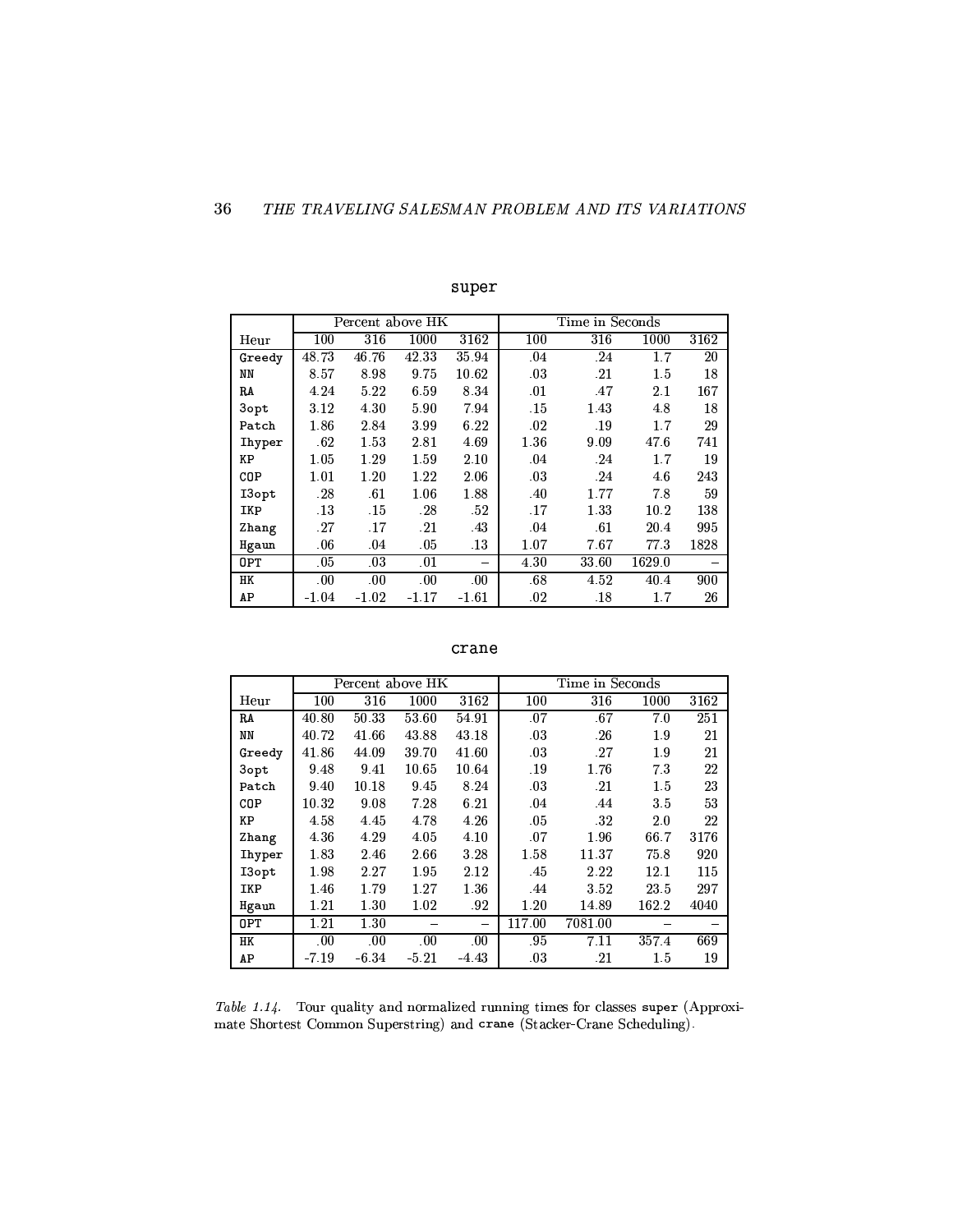|        |          | Percent above HK |          |          |        | Time in Seconds |         |      |
|--------|----------|------------------|----------|----------|--------|-----------------|---------|------|
| Heur   | 100      | 316              | 1000     | 3162     | 100    | 316             | 1000    | 3162 |
| RA     | 52.74    | 64.95            | 68.78    | 71.20    | .06    | .56             | 63      | 140  |
| Greedy | 48.73    | 46.76            | 4233     | 35.94    | .04    | .24             | 17      | 20   |
| NN     | 26.08    | 26.71            | 26.80    | 25.60    | .03    | -23             | $1.7\,$ | 20   |
| Patch  | 16.48    | 16.97            | 17.45    | 18.20    | .02    | .18             | 1.4     | 17   |
| COP    | 16.44    | 17.68            | 16.23    | 16.06    | .02    | .10             | $1.2\,$ | 22   |
| Zhang  | 8.20     | 11.03            | 11.14    | 11.42    | .10    | 3.82            | 168.4   | 9610 |
| 3opt   | 8.06     | 9.39             | 9.86     | 9.92     | .18    | 1.62            | 53      | 20   |
| ΚP     | 5.74     | 6.59             | 6.15     | 6.34     | .04    | .27             | 1.8     | 20   |
| Ihyper | 2.22     | 3.09             | 3.83     | 4.60     | 1.43   | 9.99            | 62.5    | 674  |
| I3opt  | 2.98     | 3.37             | 3.48     | 3.83     | .43    | 2.06            | 10.9    | 110  |
| IKP    | 2.71     | 2.99             | 2.66     | 2.87     | -35    | 2.35            | 16.9    | 231  |
| Hgaun  | 1.15     | 1.47             | 1.61     | 2.16     | 1.40   | 17.45           | 205.4   | 4975 |
| OP T   | 1.05     | 1.36             |          | $\equiv$ | 193.00 | 83285           |         |      |
| HК     | .00.     | .00              | .00.     | .00.     | 1.11   | 7.64            | 54.8    | 394  |
| AP     | $-15.04$ | $-13.60$         | $-13.96$ | $-13.09$ | .02    | .17             | $1.2\,$ | 14   |

 $\verb|coin|$ 

stilt

|        |           | Percent above HK |          |                          | Time in Seconds |       |        |       |  |
|--------|-----------|------------------|----------|--------------------------|-----------------|-------|--------|-------|--|
| Heur   | 100       | 316              | 1000     | 3162                     | 100             | 316   | 1000   | 3162  |  |
| Greedy | 106.25    | 143.89           | 178.34   | 215.84                   | .04             | -28   | 1.9    | 23    |  |
| RA     | 55.79     | 62.76            | 65.03    | 71.48                    | .07             | .61   | 8.5    | 241   |  |
| NN     | $30\,31$  | 30.56            | 27.62    | 24.42                    | .03             | -30   | 1.9    | 48    |  |
| Patch  | 23.33     | 22.79            | 23.18    | 24.41                    | .03             | .24   | 2.2    | 29    |  |
| COP    | 22.48     | 23.31            | 22.80    | 22.90                    | .07             | -94   | 8.1    | 105   |  |
| Zhang  | $10.75\,$ | 13.99            | 12.66    | 12.86                    | .11             | 4.11  | 163.7  | 4184  |  |
| 3opt   | 11.39     | 12.65            | 12.62    | 12.27                    | .19             | 1.80  | 8.2    | 22    |  |
| ΚP     | 8.57      | 8.79             | 8.80     | 8.15                     | .09             | .56   | 3.0    | 31    |  |
| Ihyper | 3.20      | 4.32             | 5.67     | 6.45                     | 2.38            | 18.35 | 91.0   | 870   |  |
| I3opt  | 3.29      | 3.95             | 4.32     | 4.28                     | .92             | 5.21  | 29.1   | 256   |  |
| IKP    | 3.00      | 3.54             | 3.96     | 4.13                     | 4.78            | 89.67 | 1577.0 | 30916 |  |
| Hgaun  | 1.95      | 2.33             | 2.61     | 3.39                     | 1.67            | 18.67 | 221.0  | 5863  |  |
| 0PT    | 1.86      |                  |          | $\overline{\phantom{a}}$ | 1119.00         |       |        |       |  |
| HК     | .00       | .00              | $.00\,$  | .00                      | 1.24            | 8.63  | 674    | 368   |  |
| AP     | $-18.41$  | $-14.98$         | $-14.65$ | $-14.04$                 | .03             | .23   | 2.0    | 26    |  |

Table 1.15. Tour quality and normalized running times for classes  $\text{coin}$  (Coinbox Collection Routing) and  $\text{stit}$  (Tilted Supnorm Routing).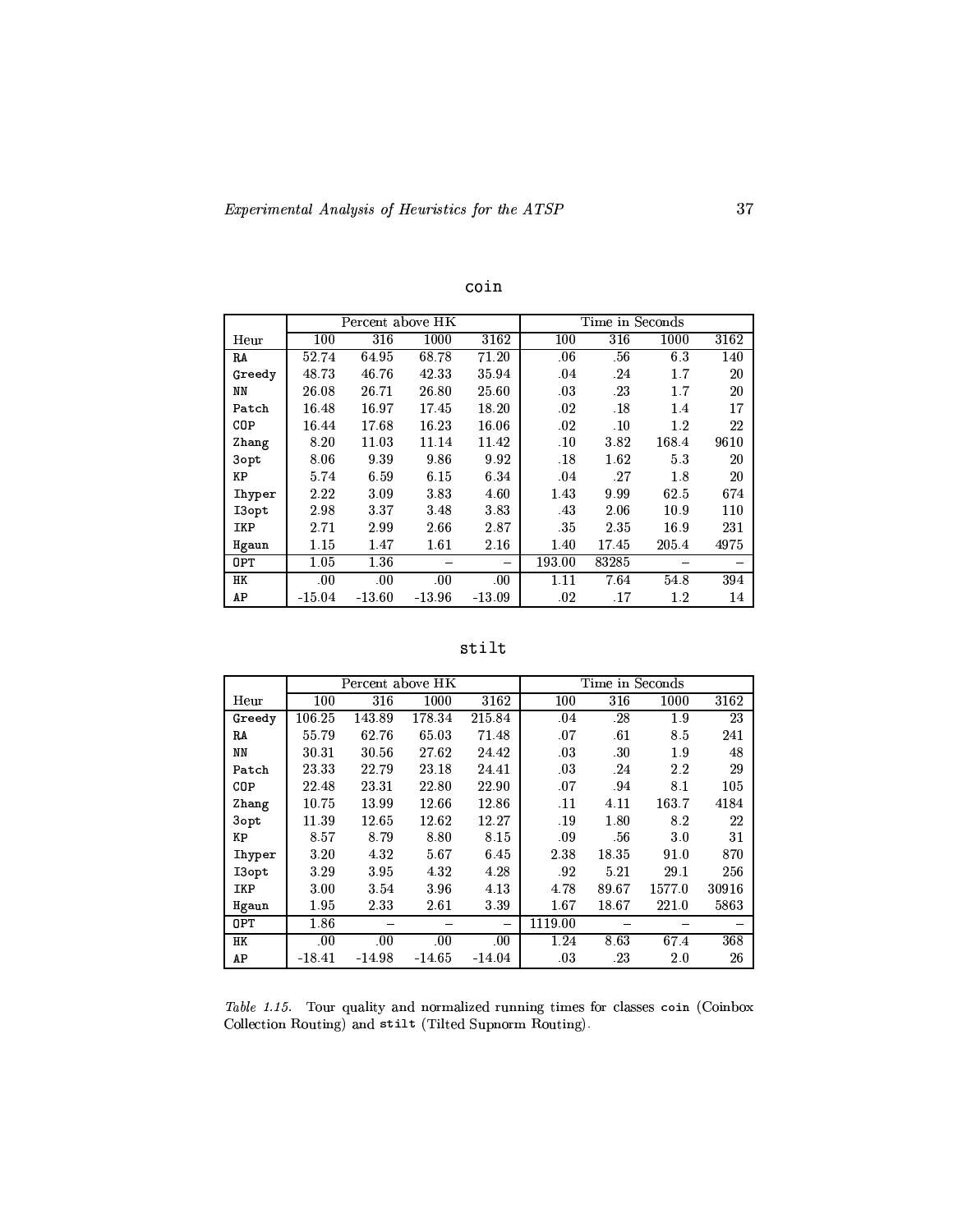|        |          |          | Percent above HK |          | Time in Seconds |         |        |       |  |
|--------|----------|----------|------------------|----------|-----------------|---------|--------|-------|--|
| Heur   | 100      | 316      | 1000             | 3162     | 100             | 316     | 1000   | 3162  |  |
| Greedy | 350.12   | 705.56   | 1290.63          | 2350.38  | .03             | .28     | 2.0    | 23    |  |
| RA     | 61.95    | 73.47    | 78.27            | 82.03    | 08              | 1.06    | 19.3   | 607   |  |
| NN     | 28.47    | 28.28    | 27.52            | 24.60    | .04             | -26     | 1.9    | 22    |  |
| COP    | 19.62    | 22.86    | 20.95            | 20.37    | .05             | -33     | 5.6    | 117   |  |
| 3opt   | 10.04    | 13.09    | 18.00            | 19.83    | .19             | 2.05    | 6.6    | 23    |  |
| Patch  | 17.03    | 18.91    | 18.38            | 1939     | .03             | .28     | 2.9    | 54    |  |
| I3opt  | 1.69     | 4.22     | 12.97            | 18.41    | 3.08            | 24.22   | 98.2   | 412   |  |
| Zhang  | 9.82     | 12.20    | 11.81            | 11.45    | .13             | 4.37    | 178.0  | 9594  |  |
| ΚP     | 6.06     | 7.35     | 8.33             | 9.68     | .27             | 2.15    | 14.9   | 133   |  |
| IKP    | 1.80     | 4.12     | 7.29             | 8.89     | 25.93           | 657.80  | 7420.4 | 61939 |  |
| Ihyper | 1.31     | 2.16     | 4.63             | 8.10     | 4.32            | 42.26   | 300.2  | 2531  |  |
| Hgaun  | -69      | -99      | 1.50             | 2.76     | 2.00            | 23.45   | 318.2  | 8574  |  |
| OP T   | .68      | .67      | .68              |          | 82.00           | 1734.00 |        |       |  |
| HK     | .00      | .00      | .00              | .00.     | 1.37            | 8.88    | 87.5   | 373   |  |
| AP     | $-20.42$ | $-17.75$ | $-17.17$         | $-16.84$ | .03             | .27     | 2.7    | 49    |  |

rtilt

Table 1.16. Tour quality and normalized running times for class rtilt (Tilted Rectilinear Routing). Optima for 1000-city instances were computed by symmetric code applied to equivalent rect.

first attempt at providing such advice, we propose using the following empirical metric.

In Table 1.17 we summarize the worst average results (both excess over the HK bound and normalized running time) obtained over three different subsets of the classes, with heuristics ordered by their tour quality for 3.162-city instances. The first subset consists of all of the nine asymmetric instance classes except the Random Distance Matrix class amat. (We omit amat because such structureless instances are unlikely to arise in any real world application, and if one wants to study them for some mathematical reason, we already have provided detailed information about which heuristics to use in the previous section.) This is the robustness criterion that might apply if one knows nothing about the instance(s) for which tours are desired. The second and third subsets yield robustness criteria that might be relevant if we at least knew something about the HK-AP gaps for the instances in question. The second subset consists of the four classes (other than a mat) for which the average HK-AP gap is less than 2% for all values of N we cover, and the third consists of the remaining four classes, for which the gaps range from  $4\%$  to over  $20\%$ .

The table omits the Greedy and NN tour construction heuristics because both are dominated with respect to the robustness metrics by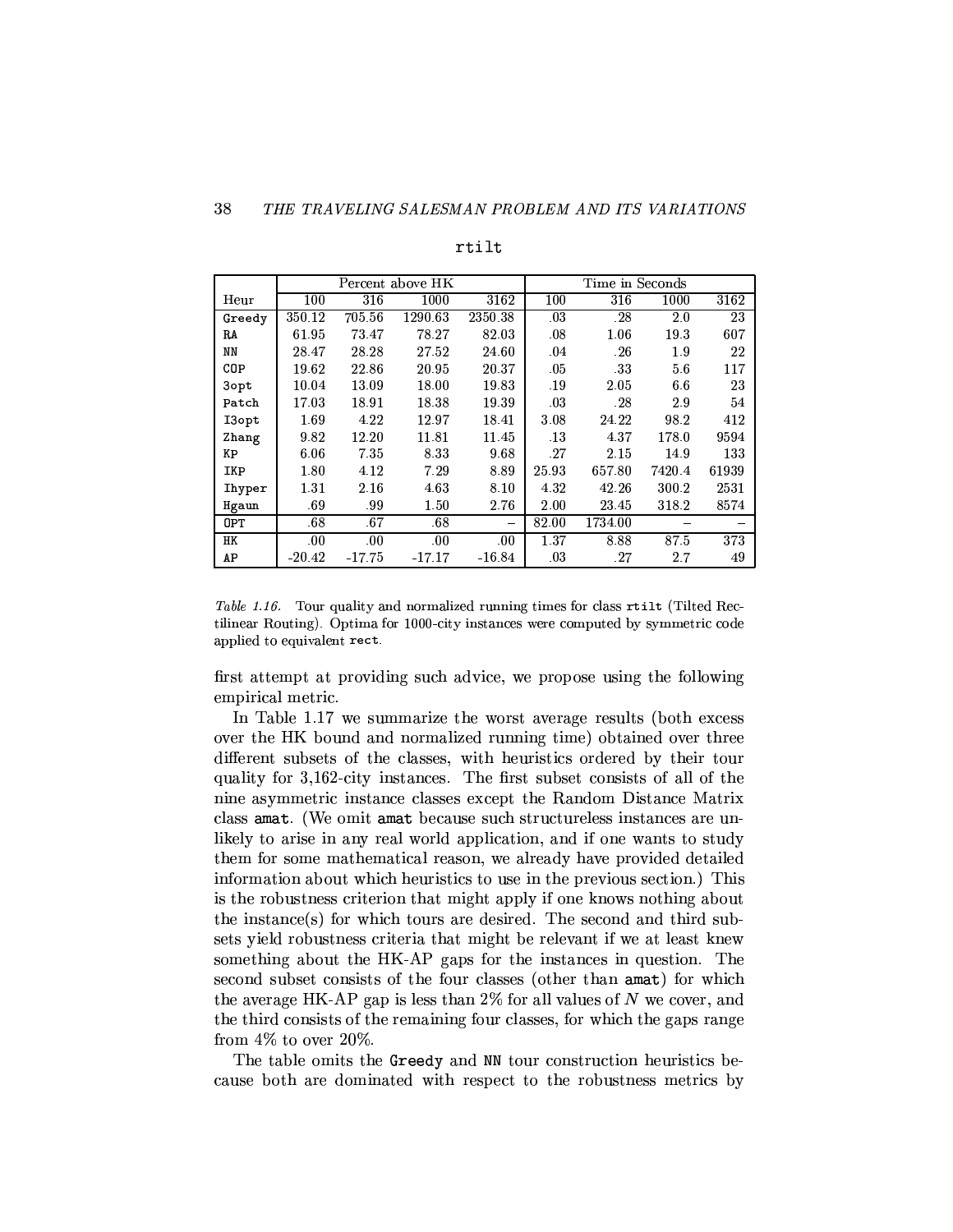|            |       |       | Percent over HK |       | Normalized Time in Seconds |         |        |       |  |
|------------|-------|-------|-----------------|-------|----------------------------|---------|--------|-------|--|
| Heur       | 100   | 316   | 1000            | 3162  | 100                        | 316     | 1000   | 3162  |  |
| 3opt       | 12.11 | 16.96 | 20.85           | 25.64 | .23                        | 2.05    | 8.2    | 23    |  |
| Patch      | 23.33 | 22.79 | 23.18           | 24.41 | .04                        | -48     | 8.4    | 260   |  |
| COP        | 22.48 | 23.31 | 22.80           | 22.90 | .08                        | 1.41    | 29.1   | 1152  |  |
| I3opt      | 3.29  | 4.22  | 12.97           | 18.41 | 9.90                       | 37.73   | 102.9  | 412   |  |
| $Ihyper-3$ | 3.20  | 6.53  | 10.52           | 14.77 | 10.07                      | 75.38   | 300.3  | 2531  |  |
| Zhang      | 10.75 | 13.99 | 12.66           | 12.86 | .13                        | 4.37    | 178.0  | 9610  |  |
| ΚP         | 8.57  | 8.79  | 8.80            | 9.68  | 2.08                       | 17.46   | 118.2  | 1005  |  |
| IKP        | 3.00  | 4.12  | 7.29            | 8.89  | 214.48                     | 1585.19 | 7449.1 | 61939 |  |
| Helsgaun   | 1.95  | 2.33  | 2.61            | 3.39  | 2.00                       | 23.45   | 483.0  | 13671 |  |

Worst Results over All Asymmetric Classes except amat

Worst Results over {tmat, shop, disk, super}

| 3opt     | 12.11 | 16.96 | 20.85 | 25.64 | 23     | 2.05    | 8.2    | 23    |
|----------|-------|-------|-------|-------|--------|---------|--------|-------|
| Ihyper-3 | 2.02  | 6.53  | 10.52 | 14.77 | 10.07  | 75.38   | 300.3  | 1812  |
| I3opt    | .97   | 4.02  | 9.23  | 10.76 | 9.90   | 37.73   | 102.9  | 401   |
| ΚP       | 2.99  | 3.81  | 5.81  | 9.17  | 2.08   | 17.46   | 118.2  | 1005  |
| Patch    | 9.40  | 2.84  | 399   | 6.22  | .04    | .48     | 8.4    | 260   |
| IKP      | .56   | 2.36  | 3.66  | 4.55  | 214.48 | 1585.19 | 7449.1 | 31738 |
| COP      | 6.00  | 1.20  | 1.22  | 2.06  | .08    | 1.41    | 29.1   | 1152  |
| Zhang    | 1.51  | .27   | .21   | .43   | -06    | 1.02    | 20.4   | 995   |
| Helsgaun | .24   | .06   | .05   | .13   | 1.07   | 20.17   | 483.0  | 13671 |

Worst Results over {crane, coin, stilt, and rtilt}

| Patch      | 23.33 | 22.79 | 23.18 | 24.41 | .03   | .28    | 2.9    | 54    |
|------------|-------|-------|-------|-------|-------|--------|--------|-------|
| COP        | 22.48 | 23.31 | 22.80 | 22.90 | .07   | .94    | 8.1    | 117   |
| 3opt       | 11.39 | 13.09 | 18.00 | 19.83 | .19   | 2.05   | 8.2    | 23    |
| I3opt      | 3.29  | 4.22  | 12.97 | 18.41 | 3.08  | 24.22  | 98.2   | 412   |
| Zhang      | 10.75 | 13.99 | 12.66 | 12.86 | .13   | 4.37   | 178.0  | 9610  |
| ΚP         | 8.57  | 8.79  | 8.80  | 9.68  | .27   | 2.15   | 14.9   | 133   |
| IKP        | 3.00  | 4.12  | 7.29  | 8.89  | 25.93 | 657.80 | 7420.4 | 61939 |
| $Ihyper-3$ | 3.20  | 4.32  | 5.67  | 8.10  | 4.33  | 42.26  | 300.2  | 2531  |
| Helsgaun   | 1.95  | 2.33  | 2.61  | 3.39  | 2.00  | 23.45  | 318.2  | 8574  |

Table 1.17. Robustness metrics for the heuristics in this study.

3opt. We also omit the cycle cover heuristic RA, which is dominated for all instance classes by Patch.

A first remark is that many of the values in the table would improve if we could simply delete the classes shop and rtilt from the subsets, as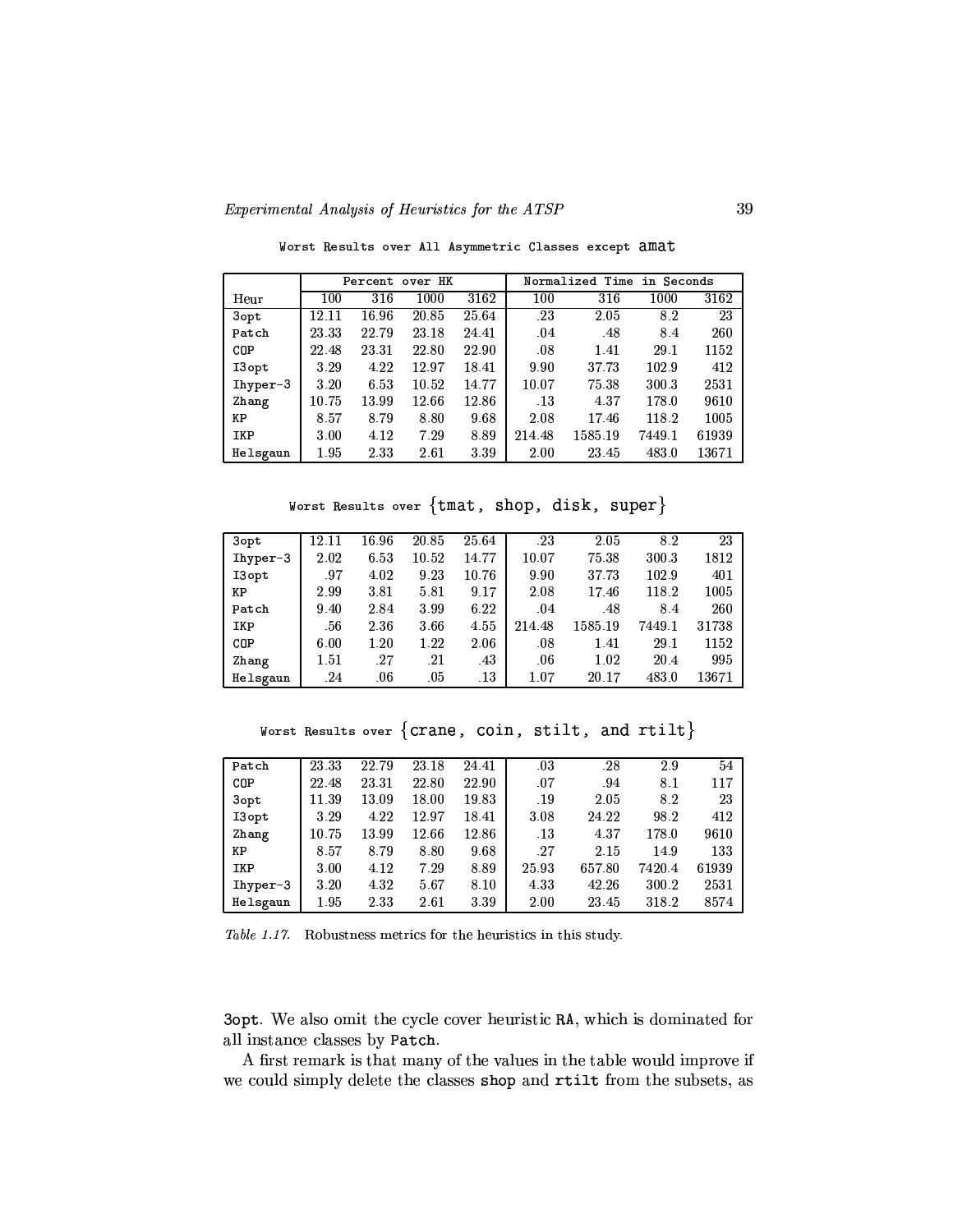these tend to cause the most trouble for many of the heuristics. However, as the results stand, certain heuristics do jump out as good performers. Helsgaun is of course the best tour generator if running time is not an issue or  $N$  is small. Zhang and Patch both might offer appealing tradeoffs for instances with small HK-AP gaps when less time is available, as would KP for instances with large gaps. Two other contenders are COP for small-gap instances and Ihyper-3 for large-gap instances, but the first is perhaps not sufficiently faster than Zhang to justify its poorer performance, and the second is not sufficiently faster than Helsgaun.

In the next section we shall see how well this advice serves us, by applying Patch, Zhang, KP, and Helsgaun to our suite of realworld instances.

## 4.8. Performance on Real-World Instances

In Table 1.18 we present the excesses over optimal and the normalized running times for the codes Patch, KP, Zhang, and Helsgaun on our testbed of real world instances. Within groups, the instances are ordered by increasing value of HK-AP gap, and groups are ordered by increasing *average* HK-AP gap. Note that here we are presenting the excess over the *optimal* tour length, not the HK bound, since the former has been successfully computed for all these instances (often in time less than that required by Helsgaun). All codes were run on the same machine so normalization errors do not affect running time comparisons. However, since instance sizes do not align precisely with the sizes for which our benchmark normalization runs were performed we settled for a single normalization factor of 0.5. This is a reasonable compromise between the actual factors for the 196 Mhz MIPS R10000 to 500 Mhz Alpha normalization, which were .6667, .5556, .3863, and .4262 for  $N = 100$ ,  $316, 1,000,$  and  $3,162$  respectively.

Note that the Zhang does much better than might have been expected based on our results for random instance classes, getting within  $1\%$  of optimal for all but one instance (atex600), for which it is still only 2.6% over optimal. Moreover, it never takes more than a minute on any instance. This is in contrast to Helsgaun which, although it is within  $1\%$  of optimum for all the instances, has gigantic running times for many of them (over 20 hours for dc932). Of our two choices for fast heuristics, Patch is by far the faster overall, often a factor of 10 faster than KP, and provides comparable results, with the exception of atex600, where it is almost  $35\%$  over optimal compared to  $4.25\%$  for KP. Moreover, Patch is itself within  $1\%$  of optimal for all the instances through the dc class, and is often significantly faster than Zhang. (The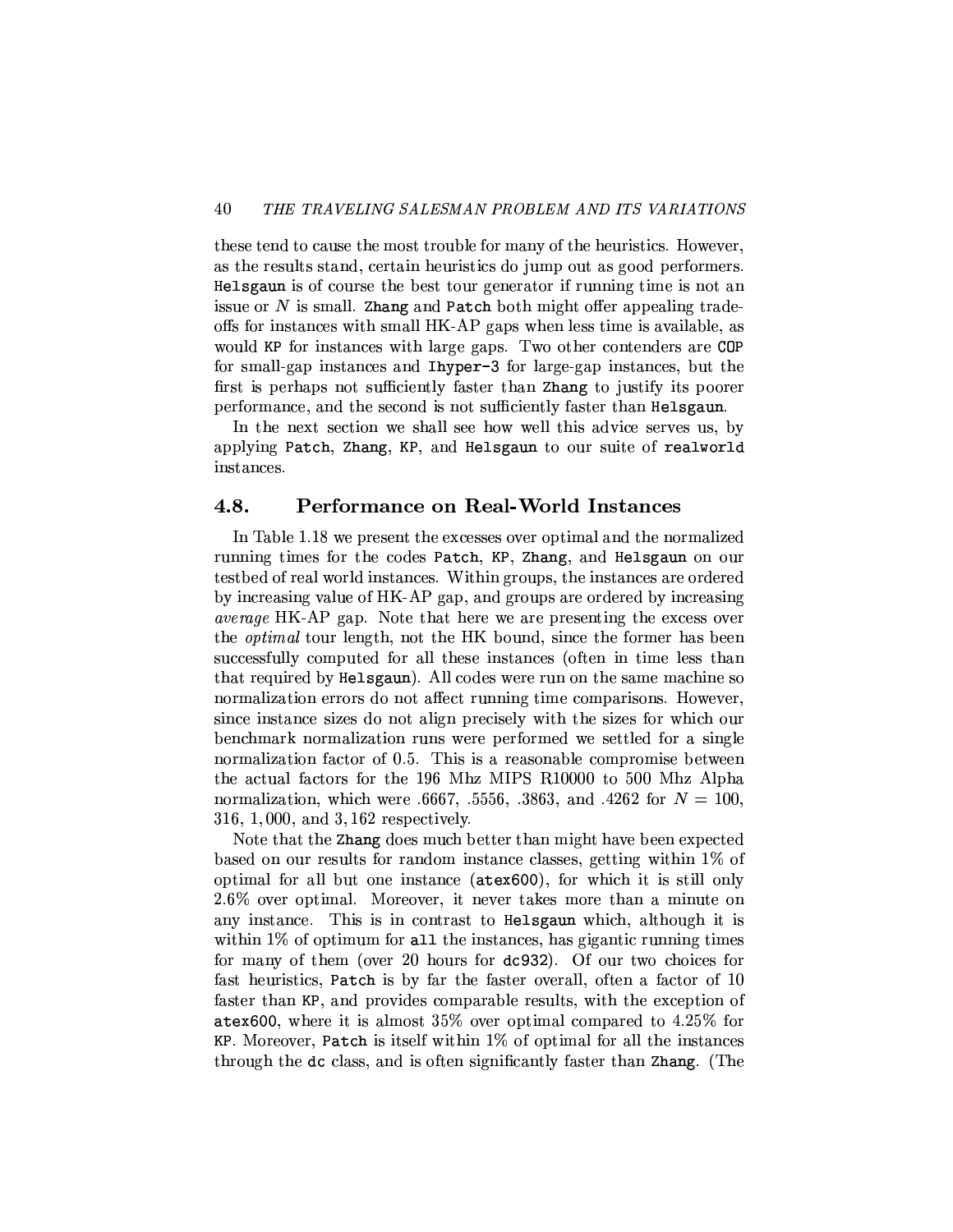Experimental Analysis of Heuristics for the ATSP

|          | % Excess over Optimal |      |      |         | Normalized Running Time |        |                |         |         |
|----------|-----------------------|------|------|---------|-------------------------|--------|----------------|---------|---------|
| Instance | $\mathbf P$           | KP   | z    | н       | P                       | KP     | Z              | Н       | 0PT     |
| rbg323   | .00                   | .78  | .00  | .00     | .22                     | 3.71   | .22            | 46.5    | 35.5    |
| rbg358   | .00                   | 1.50 | .00. | .00     | .27                     | 3.33   | .27            | 120.5   | 19.5    |
| rbg403   | .00                   | .22  | .00  | .00     | .48                     | 9.00   | .48            | 221.5   | 22.9    |
| rbg443   | .00                   | .11  | .00  | .00     | .53                     | 11.74  | .52            | 164.0   | 20.6    |
| td100    | .00                   | .00  | .00  | .00     | 0 <sub>2</sub>          | .20    | 0 <sub>2</sub> | -5      | 4.1     |
| td1000   | .00                   | .01  | .00. | .00     | 1.87                    | 7.29   | 1.87           | 140.5   | 370.5   |
| td316    | .00                   | .00  | .00  | .11     | .20                     | 3.87   | .21            | 24.5    | 123.5   |
| big702   | .00                   | 2.10 | .00  | .41     | .98                     | 6.04   | .97            | 119.0   | 149.6   |
| dc849    | .04                   | .62  | .00  | $.23\,$ | 2.67                    | 114.80 | 26.33          | 2180.0  | 378.3   |
| dc563    | .39                   | .79  | .09  | .12     | 1.49                    | 111.95 | 10.23          | 2231.5  | 1449.7  |
| dc134    | .25                   | .57  | .18  | .02     | .04                     | 13.43  | .14            | 6.5     | 63.7    |
| dc895    | .55                   | .60  | .42  | .25     | 4.74                    | 144.43 | 56.54          | 22077.0 | 35926.1 |
| dc176    | .81                   | .67  | .09  | .49     | .07                     | 20.48  | .19            | 105.0   | 195.1   |
| dc112    | .26                   | .39  | .13  | .28     | .03                     | 15.47  | .11            | 4.5     | 76.2    |
| dc188    | .57                   | .59  | .23  | .13     | .08                     | 12.98  | .19            | 28.5    | 122.8   |
| dc932    | .30                   | -26  | .13  | .26     | 4.98                    | 119.17 | 43.86          | 72373.0 | 14722.4 |
| dc126    | .94                   | 65   | .21  | .54     | .03                     | 22.69  | .15            | 5.5     | 483     |
| ftv170   | 1.38                  | 4.44 | .36  | .00     | .06                     | .09    | .10            | 2.5     | 66.3    |
| ftv150   | 2.57                  | 4.43 | .00  | .00     | .04                     | .07    | .05            | 1.0     | 17.4    |
| ftv160   | .60                   | 5.89 | .11  | $.00\,$ | .04                     | .07    | .07            | 2.0     | 40.7    |
| ftv130   | 3.64                  | 2.16 | .00  | .00     | .03                     | .06    | .07            | 1.0     | 26.5    |
| ftv140   | 2.77                  | 3.15 | .00  | .00     | .03                     | .06    | .05            | 1.5     | 29.5    |
| ftv110   | 3.32                  | 4.04 | .00  | .00     | .02                     | .04    | .04            | 1.0     | 24.9    |
| ftv120   | 3.09                  | 3.12 | .00  | .00     | .02                     | .05    | .05            | 1.0     | 33.5    |
| ftv100   | 2.69                  | 3.11 | .00  | .00     | .02                     | .04    | .03            | 1.0     | 22.6    |
| code198  | .00                   | .00  | .00  | .00     | .05                     | .54    | .06            | 6.5     | 9.0     |
| code253  | 3.52                  | .10  | .28  | .28     | .09                     | 1.09   | .23            | 24.5    | 22.6    |
| atex600  | 34.94                 | 4.25 | 2.60 | .82     | .54                     | 3.38   | 24.03          | 123.0   |         |

Table 1.18. Results for realworld instances. Patch, Zhang, and Helsgaun are abbreviated by P, Z, and H respectively. The running time for OPT includes both the time to obtain an initial upper bound using Zhang and the time to run Concorde using its default settings on the transformed instance. The relatively small time needed to perform the ATSP to STSP transformation is not included. Instance atex600 could not be optimized in reasonable time using Concorde's default settings.

two have roughly equivalent running times for the first eight instances, with Zhang occasionally appearing slightly faster because of fluctuations in running times from run to run.)

This suggests various hybrid approaches. For example, one could use Patch unless the solution gets too far above the AP bound, in which case KP could be run as a backup. For the current testbed, this strategy would always get within 4.25% of optimal and never take more than 8 normalized seconds per instance. An analogous Zhang/Helsgaun combination would always get with in  $1\%$  in no more than about 2 minutes.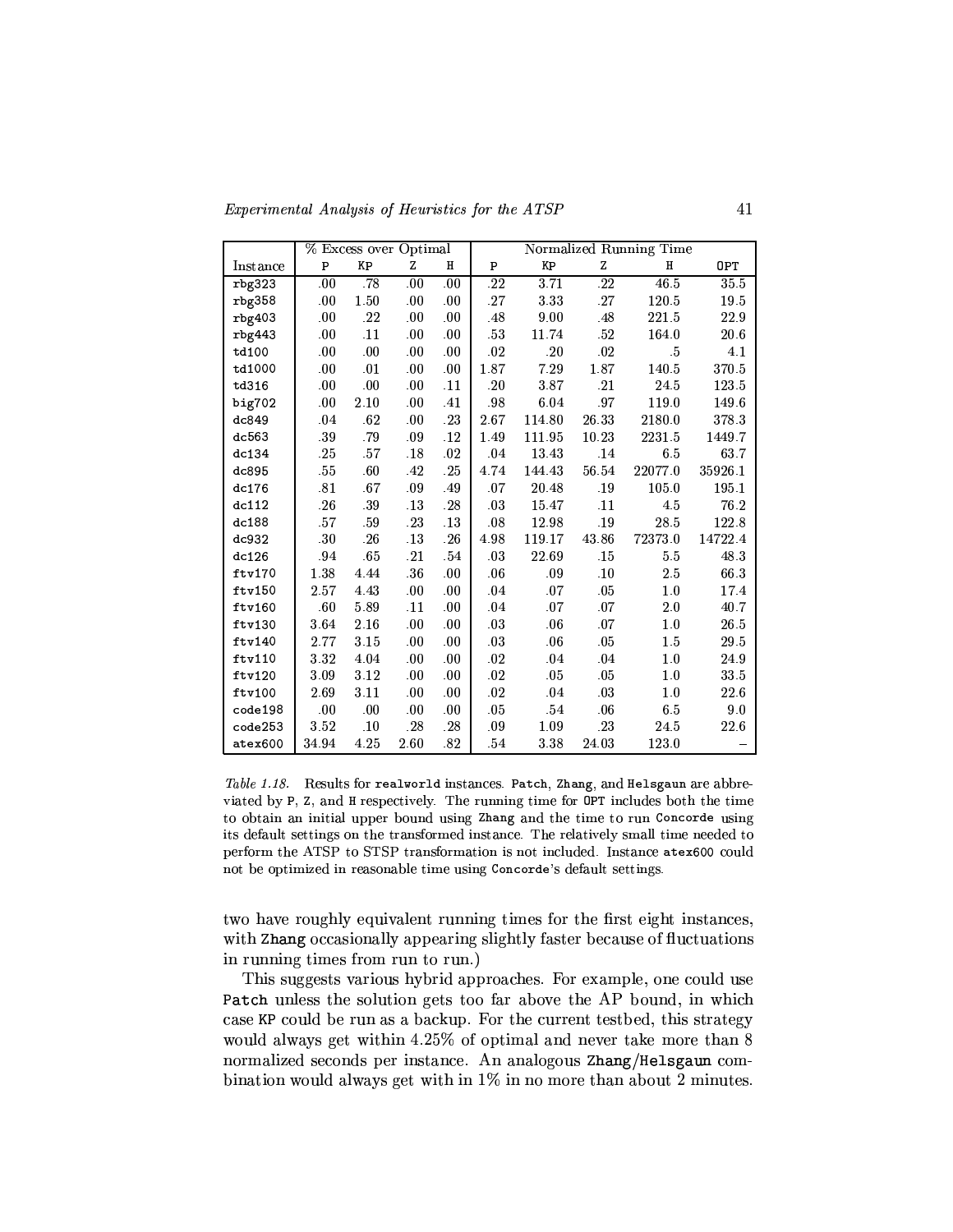#### 5. **Conclusions and Further Research**

In this chapter we have evaluated implementations of a broad range of heuristics for the ATSP, including the best ones currently available. We have seen wide varieties of behavior (in tour quality and/or running time) for the same heuristic, depending on instance class, and we have reached some tentative conclusions about what strategies to try when confronting a real-world application, depending on the trade-off one is willing to make between tour quality and running time.

Our conclusions should be viewed only as preliminary, however. First, we do not yet know how typical are the random instance classes and real-world instances in the testbeds covered in this study. As we have seen, there can be large performance differences depending on instance structure, and we cannot claim to have contemplated all likely applications. Based on the results of Section 4.8, one might suppose that the real world is actually somewhat easier than the hardest of our random instance classes (e.g. shop and rtilt) assuming one chooses the appropriate heuristic. However, there is no guarantee this will always be true. Conversely, we have been using codes with their default settings, and it may well be that better performance (e.g., faster times for the same tour quality) might be obtained by general or class-specific tweaking.

One definite challenge for the future concerns large instances. Here we set the bound at 3.162 cities, because of the memory constraints for storing instances using the  $\Theta(N^2)$  full distance matrix representation. For many applications (including the ones behind most of our classes). there is actually an application-specific linear-space representation for instances, and there might well be much larger instances for which tours are needed. Given that essentially all the heuristics we studied here have running time growth rates of  $\Theta(N^2)$ ,  $\Theta(N^3)$ , or worse, new algorithmic ideas may well be needed if we are to deal effectively with such situations.

Acknowledgment. The research of Gregory Gutin was supported in part by an EPSRC grant. The research of Anders Yeo was supported in part by the grant "Research Activities in Discrete Mathematics" from the Danish Natural Science Research Council. The research of Weixiong Zhang was supported in part by NSF grants  $\#IRI-9619554$ ,  $\#IIS-$ 0196057, and  $\#E1A-0113618$  and by DARPA cooperative agreements F30602-00-2-0531 and F33615-01-C-1897. The authors thank Pablo Moscato for helpful comments on an early draft of the chapter.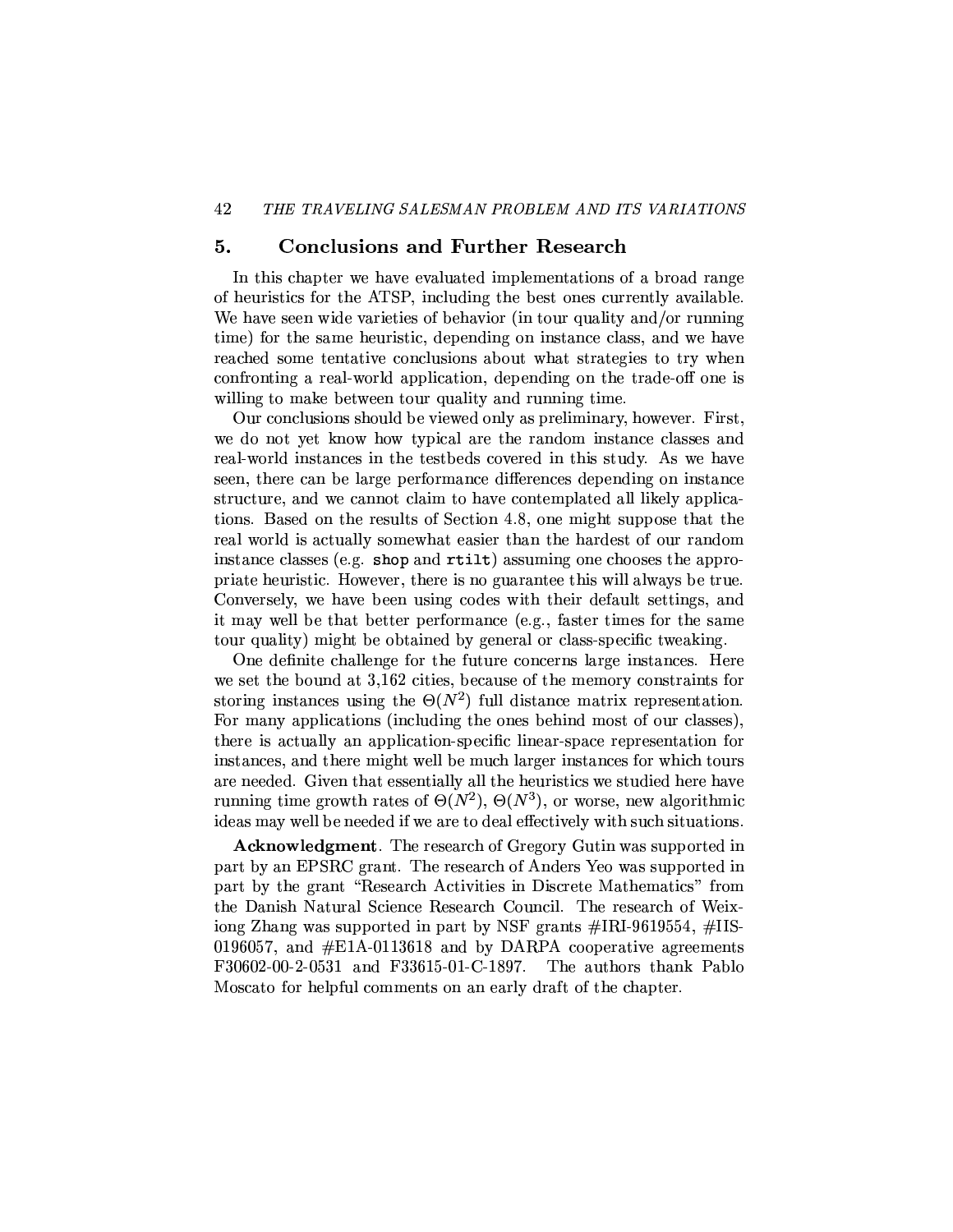## References

- Bixby, V. Chvátal,  $[1]$  D. Applegate, R. and W. Cook. Finding tours in the TSP, 1998.  $Draft$ available from http://www.math.princeton.edu/tsp/.
- [2] D. Applegate, R.E. Bixby, V. Chvátal, and W. Cook.  $On$ the Solution of Traveling Salesman Problems.  $Documenta$ *Mathematica*, Extra Volume ICM III:645-656, 1998. The  $12/15/1999$  release of the Concorde code is currently available from http://www.math.princeton.edu/tsp/concorde.html.
- [3] E. Balas and N. Simonetti. Linear time dynamic programming algorithms for  ${\rm new}$  $\operatorname{classes}$ of restricted TSPs: A computational study. **INFORMS** Journal on Comput-The code is currently available from *ing*,  $13:56-75$ ,  $2001$ . http://www.contrib.andrew.cmu.edu/~neils/tsp/index.html.
- [4] J. L. Bentley. Fast algorithms for geometric traveling salesman problems. ORSA Journal on Computing,  $4:387-411$ , 1992.
- [5] L. Buriol, P. M. França, and P. Moscato. A new memetic algorithm for the asymmetric traveling salesman problem. Submitted for publication, 2001.
- [6] E. K. Burke, P. I. Cowling, and R. Keuthen. Embedded local search and variable neighborhood search heuristics applied to the travelling salesman problem. Unpublished manuscript, 2000.
- [7] E. K. Burke, P. I. Cowling, and R. Keuthen. Effective local and guided variable neighborhood search methods for the asymmetric travelling salesman problem. In E. J. W. Boers, J. Gottlieb, P. L. Lanzi, R. E. Smith, S. Cagnoni, E. Hart, G. R. Raidl, and H. Tijink, editors, Applications of Evolutionary Computing, Proceedings of the EvoWorkshops 2001, Lecture Notes in Computer Science 2037, pages 203-212, Berlin, 2001. Springer-Verlag.
- [8] G. Carpaneto, M. Dell'Amico, and P. Toth. Exact solution of largescale asymmetric traveling salesman problems. ACM Transactions on Mathematical Software, 21:394-409, 1995.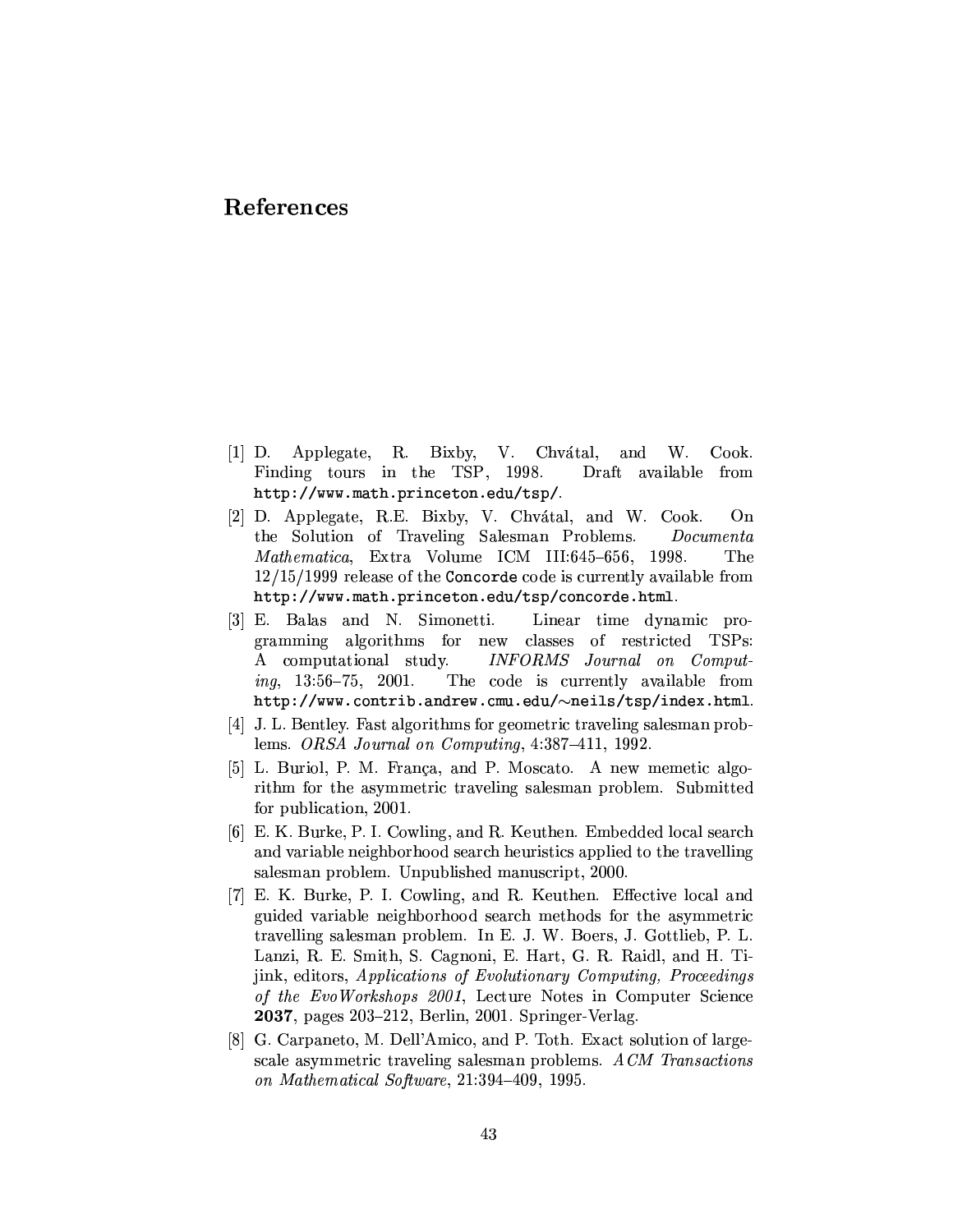- [9] G. Carpaneto and P. Toth. Some new branching and bounding criteria for the asymmetric traveling salesman problem. Management *Science*, 26:736-743, 1980.
- [10] J. Cirasella, D.S. Johnson, L.A. McGeoch, and W. Zhang. The asymmetric traveling salesman problem: Algorithms, instance generators, and tests. In A.L. Buchsbaum and J. Snoevink, editors, Algorithm Engineering and Experimentation, Third International Workshop, ALENEX 2001, Lecture Notes in Computer Science 2153, pages 32-59. Springer-Verlag, Berlin, 2001.
- [11] A. Frieze, G. Galbiati, and F. Maffioli. On the worst-case performance of some algorithms for the asymmetric traveling salesman problem. *Networks*, 12:23-39, 1982.
- [12] F. Glover. Finding a best traveling salesman 4-opt move in the same time as a best 2-opt move. J. Heuristics,  $2(2):169-179$ , 1996.
- [13] F. Glover, G. Gutin, A. Yeo, and A. Zverovich. Construction heuristics and domination analysis for the asymmetric TSP. European J. *Oper. Res.*,  $129:555-568$ ,  $2001$ .
- [14] G. Gutin and A. Zverovich. Evaluation of the Contract-or-Patch Heuristic for the Asymmetric TSP. Submitted.
- [15] M. Held and R.M. Karp. The traveling salesman problem and minimal spanning trees. Operations Research, 18:1138-1162, 1970.
- [16] M. Held and R.M. Karp. The Traveling Salesman Problem and Minimum Spanning Trees: Part II. Mathematical Programming, 1:6-25, 1971.
- [17] K. Helsgaun. An effective implementation of the Lin-Kernighan traveling salesman heuristic. European Journal of Operations Research, 12:106-130, 2000. Source code currently available from the author's  $http://www.dat.ruc.dk/~keld/$ .
- [18] D. S. Johnson, J. L. Bentley, L. A. McGeoch, and E. E. Rothberg. Near-optimal solutions to very large traveling salesman problems. Monograph, in preparation, 2003.
- [19] D.S. Johnson, L.A. McGeoch, F. Glover, and C. Rego. Website for the DIMACS Implemenation Challenge on the Traveling Salesman Problem:  $http://www.research.att.com/~dsj/chtsp/.$
- [20] P. C. Kanellakis and C. H. Papadimitriou. Local search for the asymmetric traveling salesman problem. Oper. Res.,  $28(5):1066-$ 1099, 1980.
- [21] R.M. Karp and J.M. Steele. Probabilistic analysis of heuristics. In A.H.G. Rinnoov Kan E.L. Lawler, J.K. Lenstra and D.B. Shmovs.